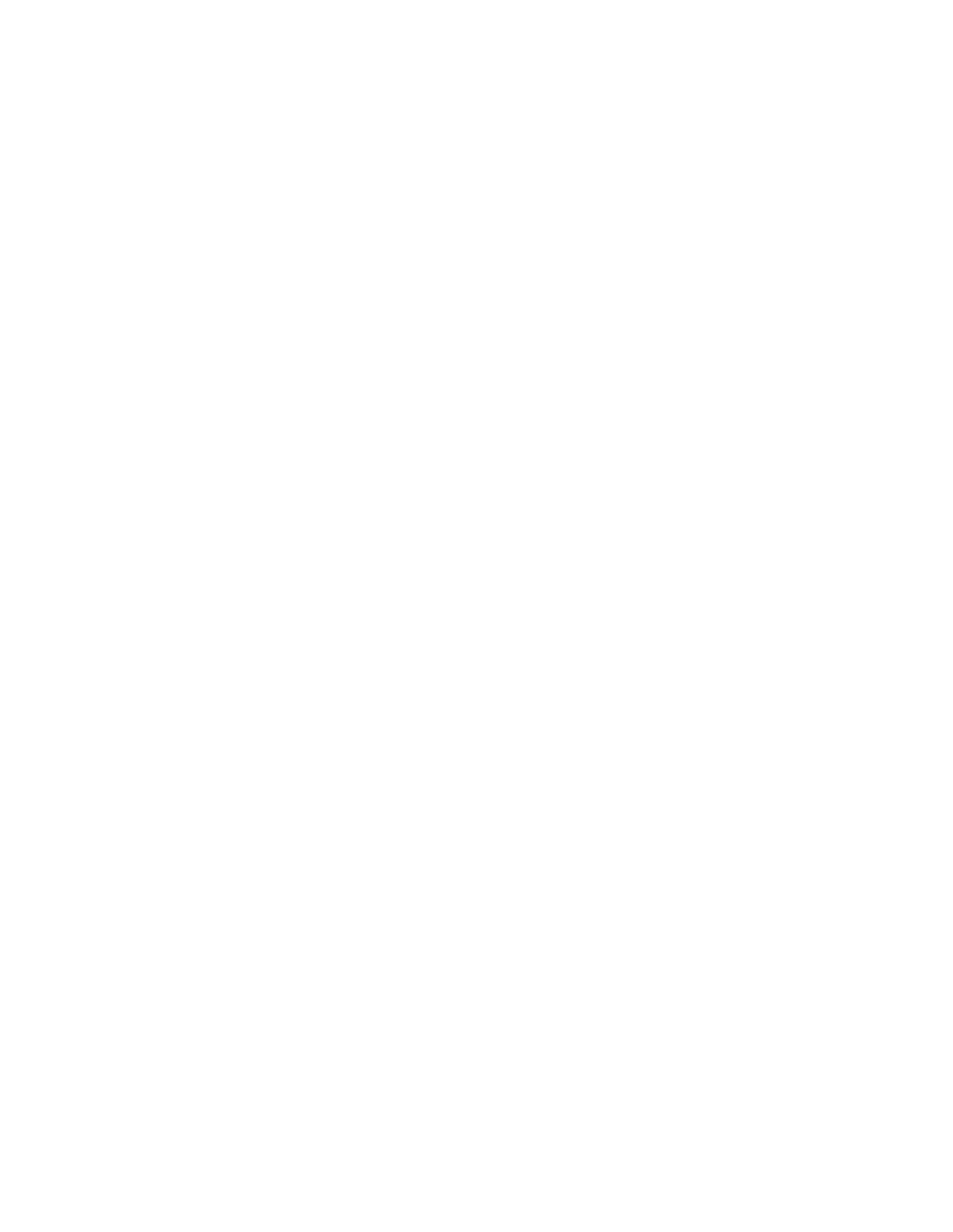## **Abstract**

Many theories of explanation evaluation are based on context-independent criteria. Such theories either restrict their consideration to explanation towards a fixed goal, or assume that all valid explanations are equivalent, so that evaluation criteria can be neutral to the goals underlying the attempt to explain. However, explanation can serve a range of purposes that place widely divergent requirements on the information an explanation must provide. We argue that understanding what determines explanations' goodness requires a dynamic theory of evaluation, based on analysis of the information needed to satisfy the many goals that can prompt explanation; this view conforms to the common-sense idea that people accept and apply explanations precisely if those explanations give the information they need. We examine a range of goals that can underly explanation, and present a theory for evaluating whether an explanation provides the information an explainer needs for these goals. We illustrate our theory by sketching its implementation in the computer program ACCEPTER, which does goal-based evaluation of the goodness of explanations for surprising events in news stories.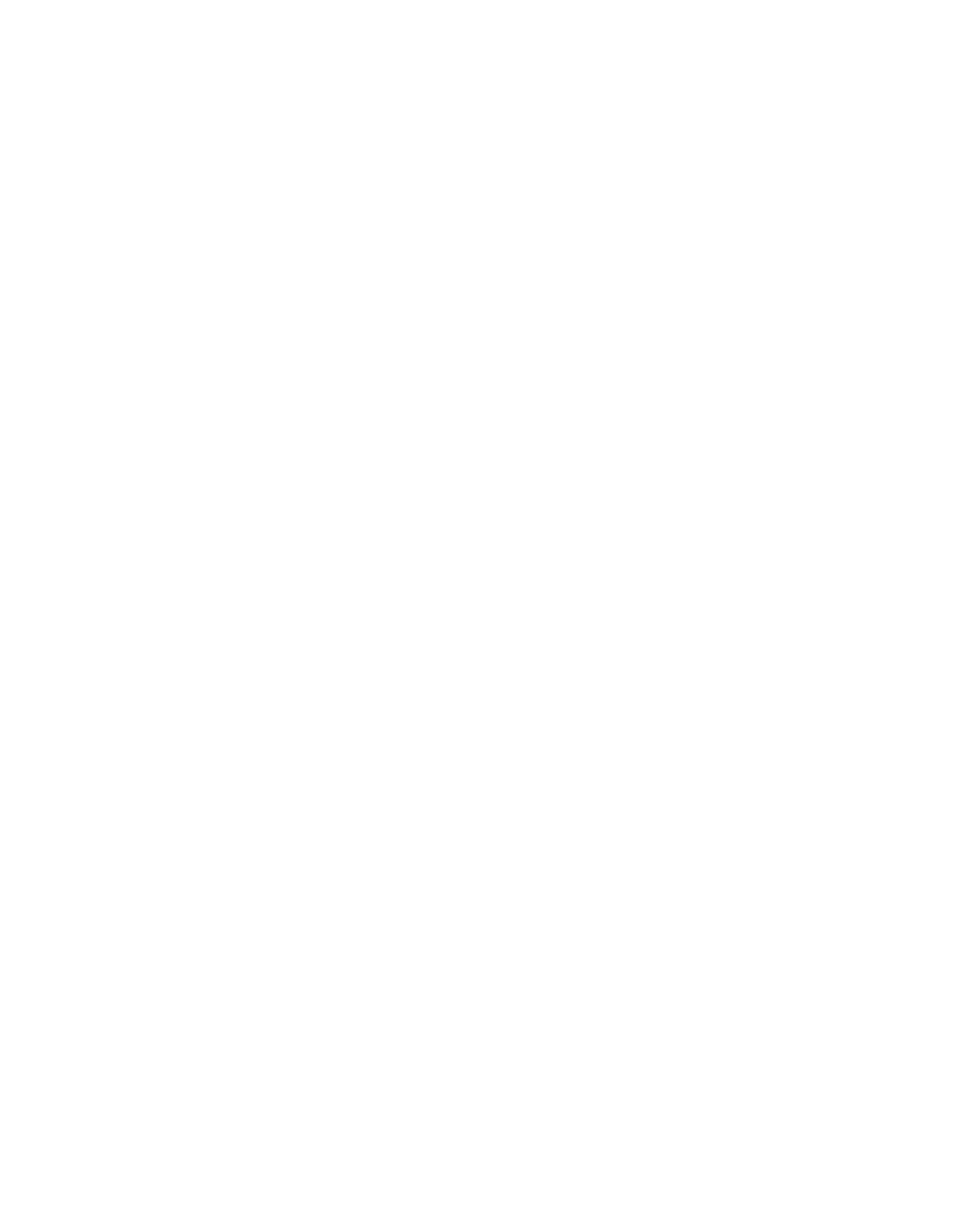# **1 Introduction**

The use of explanation is central to theories in many areas of artificial intelligence, such as text understanding (*e.g.* (Granger, 1980; Schank, 1982; Wilensky, 1983; Schank, 1986; Hobbs et al., 1990)), plan repair and indexing (*e.g.*, (Hammond, 1989)), and guiding generalization (*e.g.*, (Mitchell et al., 1986; DeJong & Mooney, 1986)). In addition, recent experiments have supported some of these explanation-based processes as psychological models (Ahn et al., 1987). However, the benefits of explanation-based processing depend on the explanations taken as starting point. In real-world situations, many candidate explanations may be available for a single event, prompting the question of how to select the explanation on which to base further processing.

Since explanations can be used in many ways, it seems reasonable that rather than seeking a universal "best" explanation, an explainer should tailor explanation towards serving the goal for which it is intended. Nevertheless, the influence of context on explanation has received little study in psychology and artificial intelligence. In psychology, the central current for research on people's choice of explanations is attribution theory (Heider, 1958), which generally accounts for choice of explanations without reference to what motivated the explanation effort. Likewise, in artificial intelligence, criteria for explanations' goodness tend to take a context-independent view, basing their judgements on criteria that make no reference to the goals overarching the explanation effort (*e.g.*, (Granger, 1980; Wilensky, 1983; Pazzani, 1988; Rajamoney & DeJong, 1988; Thagard, 1989; Ng & Mooney, 1990; Hobbs et al., 1990)). These theories focus on choosing the explanations most likely to be valid. However, even if they succeed in identifying explanations that are valid, they may not give sufficient information to select the explanation that best satisfies the explainer's goals.

For example, suppose that the event to account for is a company bankruptcy. Suppose further that the company was bankrupt as the result of two factors, either of which would have been sufficient to cause the bankruptcy: the company's bad management, and excessive local taxes. Consequently, for this example there are at least two valid explanations: "the bankruptcy was caused by bad management" and "the bankruptcy was caused by high taxes."

Bankruptcies have adverse effects on the communities in which they occur, so a local politician might try to explain the bankruptcy, with the underlying goal of preventing its recurrence. For this goal, the relative value of the explanations would be quite different. "The bankruptcy was caused by bad management" is unhelpful to the politician, since it suggests no course of action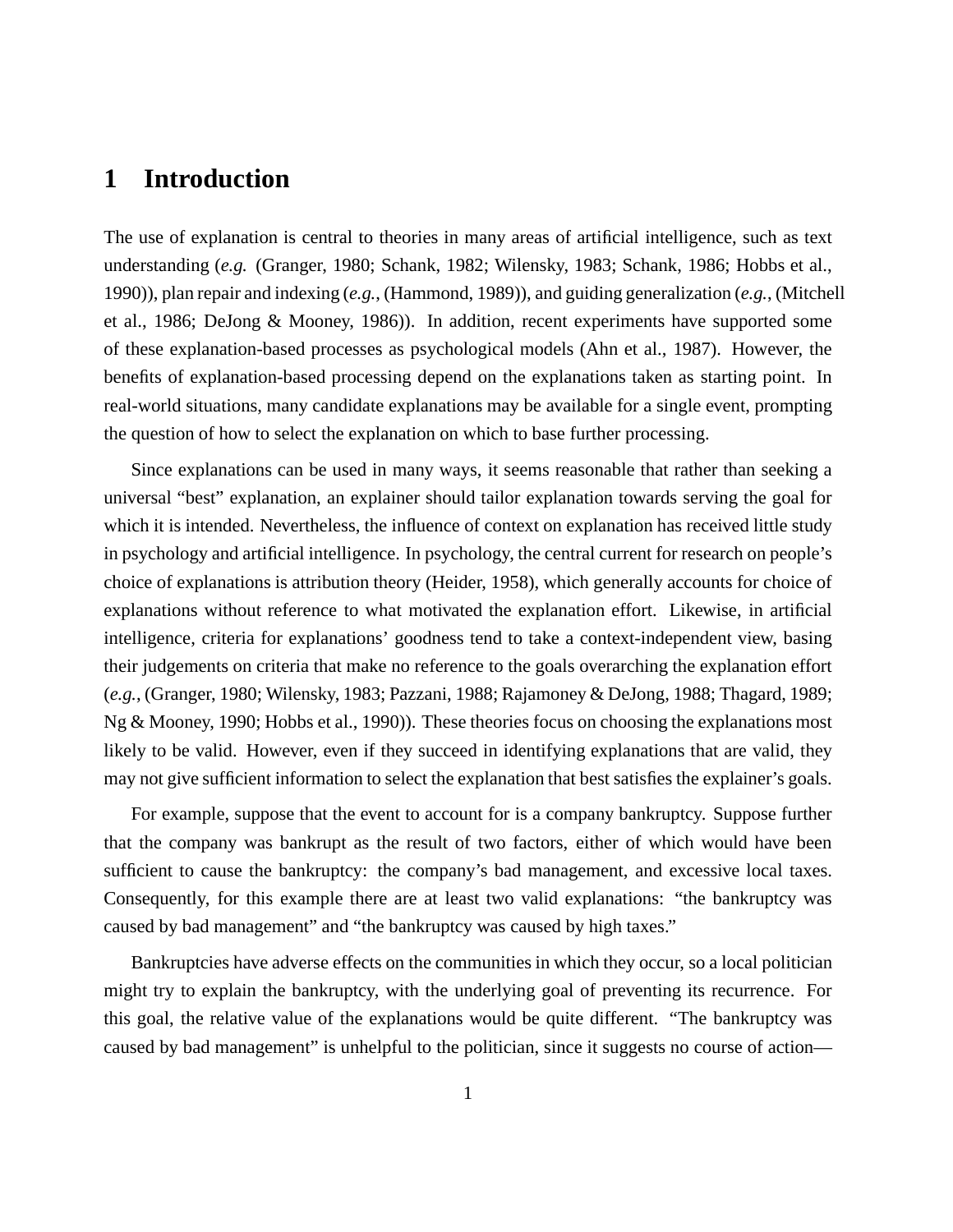government has no control over management in local industries. However, "the bankruptcy was caused by high taxes" could be the source of the generalization that extreme tax rates are likely to force companies into bankruptcy, which could be useful as motivation for the politician to lower taxes. For a shareholder in a company in a low-tax state, the usefulness of the two explanations is reversed: the shareholder benefits more from considering the dangers of bad managers, since bad management might cause company stock to lose value.

We might think that either explainer could simply require that an explanation identify *all* causally relevant factors, in that way assuring that all important conditions are taken into account. However, real-world events are simply too complicated for complete explanation. For example, any company bankruptcy actually depends on countless factors, such as competing products, consumer demand, the company's labor situation, its past history (affecting its cash reserves), the owners' management style, and the current bankruptcy laws. In our view, good explanations must highlight a few important factors from the many that are causally involved: those that give the explainer the information it needs. Since no explanation can be exhaustive, goal-based explanation evaluation is needed for explainers to recognize whether candidate explanations address the appropriate factors. Insufficient explanations can be rejected, or elaborated until they provide the needed information.

In what follows, we develop a theory of goal-based explanation evaluation. We elaborate on the role of overaching goals in explanation, demonstrating how different goals lead to different requirements for explanations' goodness, and how these can be characterized along a small set of dimensions. We then describe the implementation of goal-based evaluation in a computer model, ACCEPTER, which illustrates our theory (Leake, 1988a, 1988b, 1989b, in press). We argue that goal-based evaluation improves an explanation-based system's capability to focus explanation, to guide explanation construction, and to function effectively despite some imperfections in its domain theory.

# **2 Overview**

We begin by sampling prior explanation evaluation approaches from psychology, philosophy, and artificial intelligence. In both psychology and in artificial intelligence these theories tend either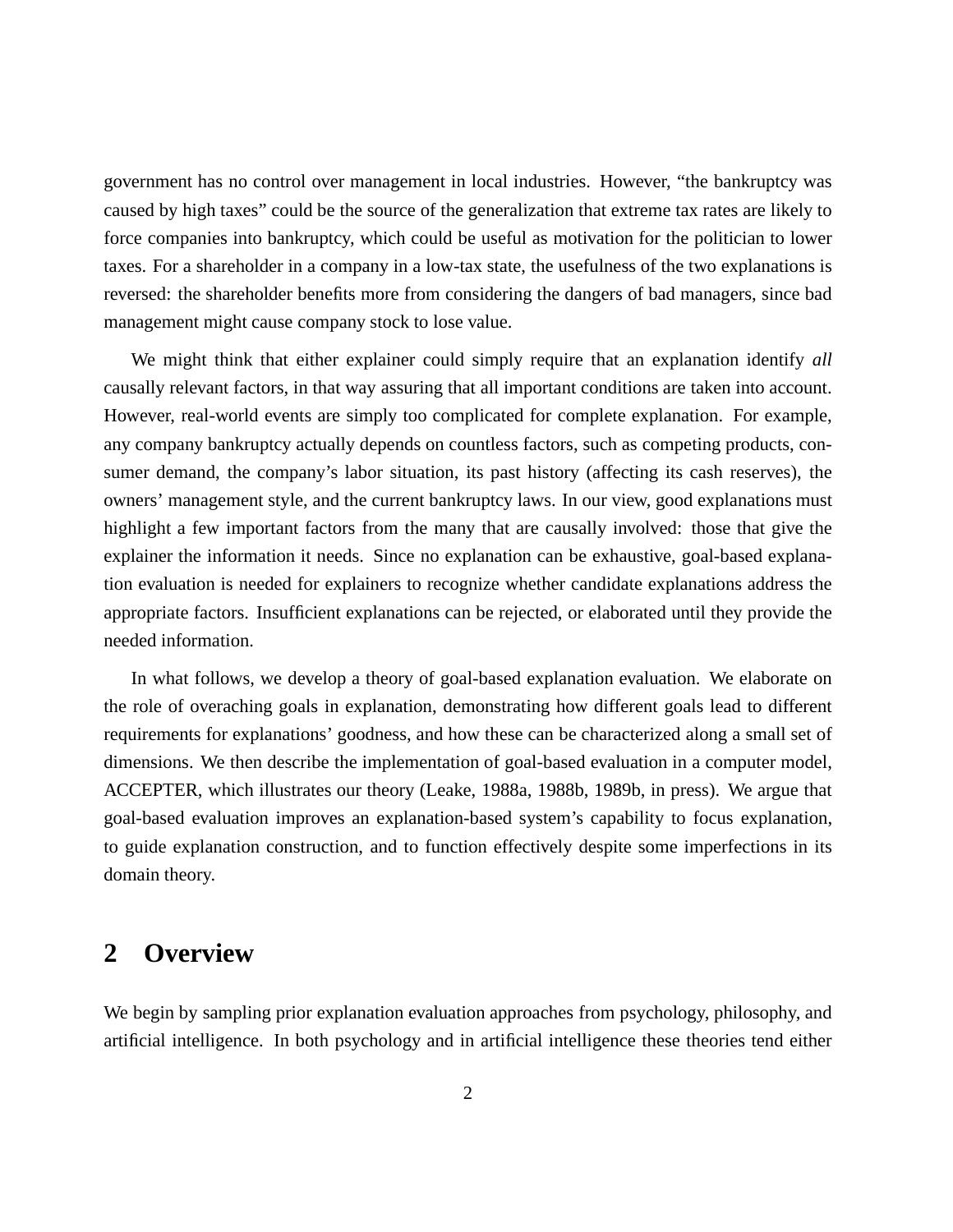to look at the evaluation process as context-independent, or to examine it within a single fixed context. Some philosophical accounts have taken a view close to ours, arguing that explanation depends on context, and we give a sampling of some of those perspectives.

We then investigate how a specific aspect of context, the overarching goal of the explainer to use an explanation, determines the information that the explainer requires when confronted with an anomalous situation. We show that goal-based evaluation permits a more perspicacious choice between candidate explanations than prior approaches, and also extends the range of explanations an explainer can use, by enabling principled use of partial explanations.

We concentrate on evaluation of explanations of anomalous events; those events often prompt new goals because they reveal unexpected aspects of a situation. The new goals prompt plans, whose success depends on appropriate information, in turn prompting *explanation purposes* to extract particular information from an explanation. In order to characterize the information that explanation purposes require, we develop a small set of *evaluation dimensions* for testing the usefulness of hypothesized causes of an event, and that are used to build checks for the explanation purposes. Thus our model accounts for explanation evaluation as follows:

Anomaly =) Goals =) Plans =) Explanation purposes =) Dimension checks =) Evaluation decision

In this paper, we concentrate our discussion on explanation purposes and evaluation dimensions. We show that checks along different combinations of those evaluation dimensions are sufficient to evaluate explanations for a wide range of explanation purposes. We sketch ACCEPTER's preliminary implementation of checks for certain evaluation dimensions, and show how its evaluation dynamically reflects changes in context and in overarching goals. Finally we argue that the effectiveness of any explanation-based processing depends on the ability to assure that explanations satisfy the needs for information that arise from system goals.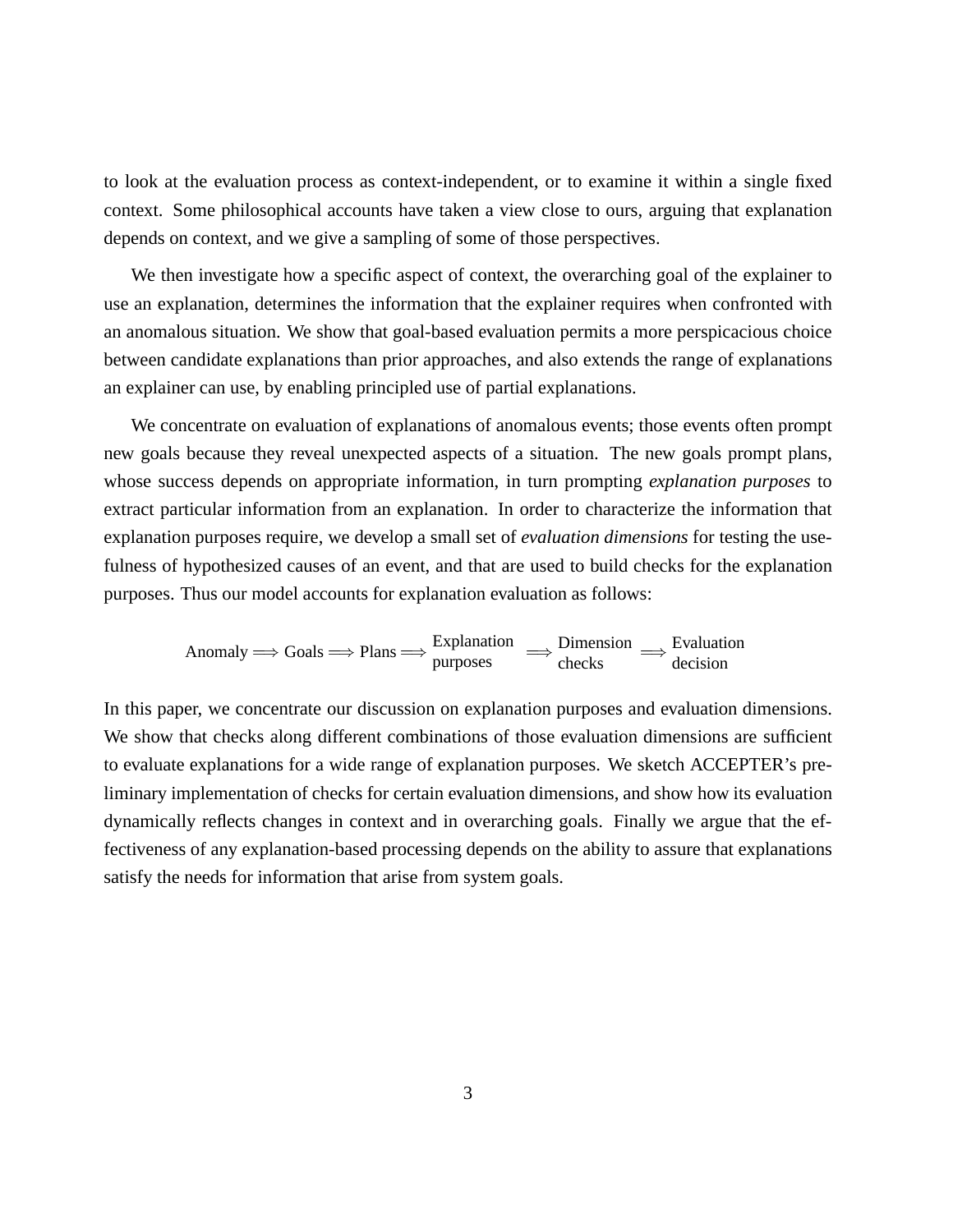# **3 Previous perspectives**

## **3.1 Psychological approaches**

Much psychological research on choice of explanations originated in Heider's seminal work on attribution theory (Heider, 1958). Attribution theory investigates how people decide whether to explain an action in terms of features of its actor, or features of the environment. (Most work in attribution theory assumes that either personal or situational factors will apply, but not both.) One important result is Kelley's *covariation principle*, which gives a hypothesis for how people make the decision between attributing an outcome to personal or situational factors (Kelley, 1967). The covariation principle suggests that people look at covariation across different time, people, and other entities in order to decide which type of factor applies. For example, if John dislikes a movie, but most other viewers are enthusiastic, Kelley's covariation principle suggests that John's dislike should be explained by aspects of John, rather than aspects of the movie.

Although attribution theory gives criteria for deciding which class of factors to implicate, it does not suggest how to decide which particular personal or environmental factors are important. In the example of the movie, it says that a good explanation must involve *some* aspect of John, but deciding which is beyond its scope. This problem was pointed out by Lalljee and Abelson, who observe that people would usually try to find a more specific reason for the dislike (Lalljee  $\&$ Abelson, 1983). For example, someone who had invited John to the movie, expecting him to like it, would probably try to determine John's particular objections. The more specific information is more useful: it allows predicting John's reaction next time, to avoid inviting him to another inappropriate movie.

Attribution theory also fails to consider the effect of context on preferences for explanations. The covariation principle does not take an explainer's prior expectations into account, or the reason for explaining. However, (Lalljee et al., 1982) shows that the explanations people seek, rather than being determined by abstract criteria, vary with circumstances: unexpected behavior requires more complex explanations than expected behavior, and is likely to require more of *both* situational and personal elements.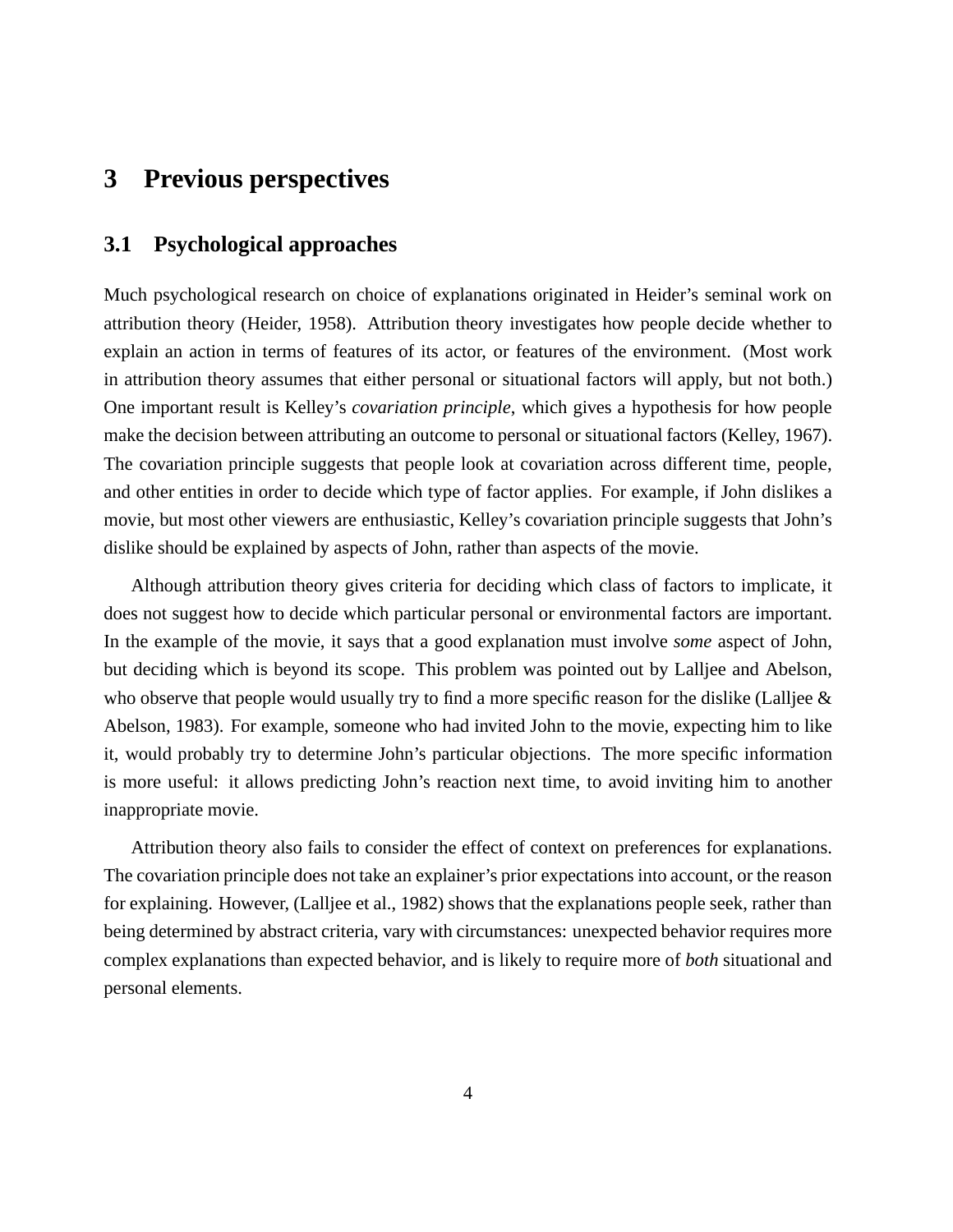**A knowledge structure approach:** Lalljee and Abelson question attribution theory's basic approach, and suggest that its problems can be overcome by adopting a knowledge structure approach to attribution. They distinguish two types of explanation: *constructive* and *contrastive*. In constructive explanation, people explain events in terms of knowledge structures such as scripts and plans (Schank & Abelson, 1977). In contrastive explanation, they explain them by showing why events deviated from expectations provided by knowledge structures. For example, "John left his bicycle unlocked" might be explained in terms of *goal reversal*: perhaps rather than having the normal goal of wanting to protect it, he actually wanted to get rid of it.

Our theory follows the basic lines of this approach, accounting for anomalies through both constructive explanation (to understand the surprising information) and contrastive (to account for the failure in previous expectations or beliefs). In addition, we look at how preference for explanations is affected by goals beyond the general desire to fill knowledge gaps, to further specific aims overarching the understanding process.

**Excuse theory:** Research on attribution has examined the influence of one class of overarching goal on the attribution process: the goal to absolve the explainer from blame. Excuse theory studies how the desire to form excuses makes people manipulate the types of factors to use in attribution, to blame external influences for their own bad performance (for example, (Mehlman & Snyder, 1983) or (Snyder et al., 1983)). Excuse theory's demonstration that goals influence explanation is consistent with our view. However, we consider evaluation within a knowledge structure framework, rather than attribution theory, in order to address the specific knowledge required from an explanation, and consider the influence of a wider range overarching goals.

## **3.2 Philosophical views**

Much of the philosophical investigation of explanation has attempted to establish formal requirements for explanations, independently of context, but some approaches have taken a view much closer to our goal-based perspective. For example, Hanson points out that different explainers would focus on different aspects of a fatal vehicle accident:

There are as many causes of x as there are explanations of x. Consider how the cause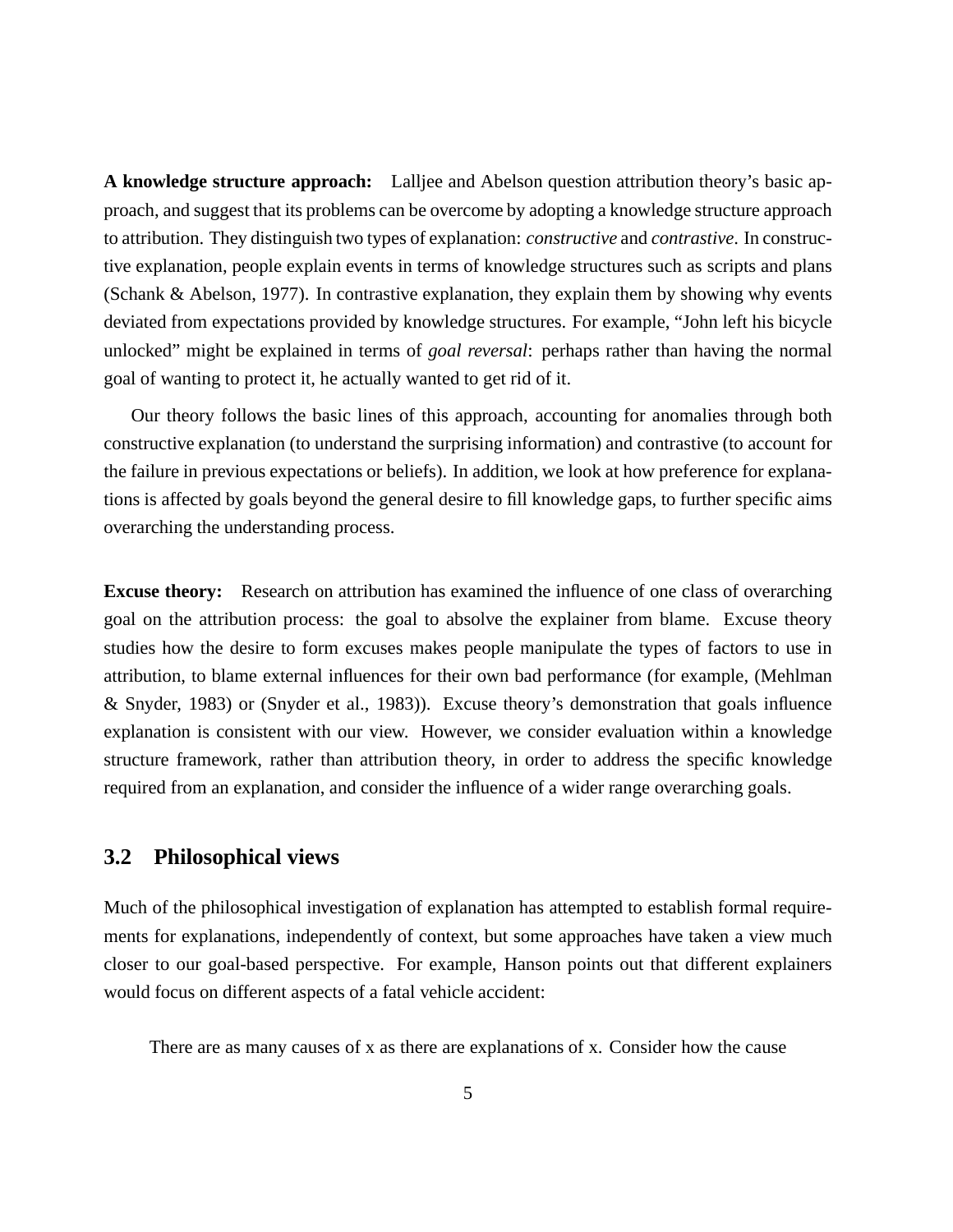of death might have been set out by a physician as 'multiple haemorrhage', by the barrister as 'negligence on the part of the driver', by a carriage-builder as 'a defect in the brakeblock construction', by a civic planner as 'the presence of tall shrubbery at that turning'. (Hanson, 1961, page 54)

Likewise, Mackie (1965) discusses the need of explanations to aid in making the distinctions important to a particular explainer. In this view, explanation is conducted against the *causal field* of situations to be distinguished by the explanation, and varies with that field. This makes requirements for explanation strongly context-dependent: an explanation of "why did the car crash going around the turn?" would be different if the causal field were other turns (in which case the explanation might be the turn's sharpness), or if it were other instances of the car going around the same turn (in which case the explanation might be that this time, the driver was sleepy). Van Fraassen (1980) argues in favor of Hanson's view, and accounts for the choice of causes with an idea similar to the causal field. However, our approach differs in examining the needs that generate the background for explanation, and showing how particular goals determine concrete requirements that an explanation must satisfy.

## **3.3 AI approaches**

In artificial intelligence, the question of explanations' goodness has been investigated in three main areas. Research in expert systems explanation has concentrated on the question of explanations' goodness for explaining system behavior, for the benefit of the system user; research in explanation for text understanding has concentrated on how to select valid explanations from a range of hypotheses; and explanation-based learning research has primarily considered the problem of determining explanations' goodness for learning to improve performance on concept recognition and search. We discuss below the approaches of each area.

#### **3.3.1 Expert systems explanation**

Research on expert systems explanation has investigated the problem of generating explanations of expert system behavior that are sufficient either to educate the user about the task domain, or to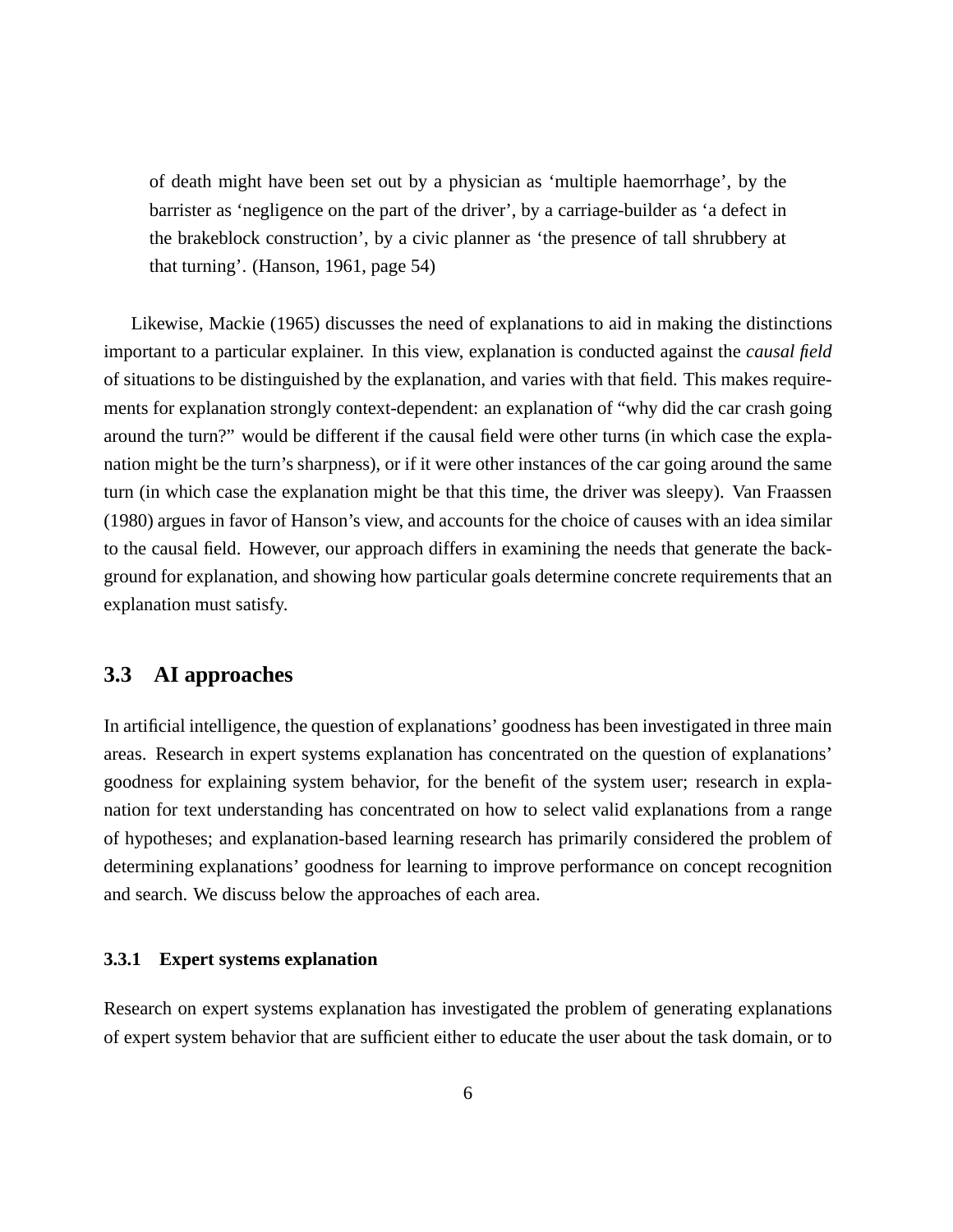justify system decision-making (Shortliffe, 1976). The desire to provide the needed information has prompted development of many explanation systems, including systems that can show not just their decision paths, but the reasoning underlying those paths (Swartout, 1983); systems to devise explanations that are appropriate to the user's prior knowledge level (Paris, 1987); and systems that treat the explanation process as a continuing dialogue, allowing clarifications and elaborations to be offered in response to follow-up questions (Moore & Swartout, 1989). Our investigation takes a complementary view, somewhat closer to that of the *user* of such systems than the systems themselves: we examine how an understander with particular knowledge and goals can decide whether a given explanation is sufficient, or whether to ask additional questions.

#### **3.3.2 Selecting explanations for understanding**

As discussed in the introduction, much AI research on explanation evaluation has been addressed towards deciding explanations' likely validity. For example, research on explanation in story understanding has relied primarily on fixed structural criteria for choosing between competing explanations, such as favoring explanations involving short explanatory chains, or favoring explanations with the most structural coherence (*e.g.*, (Granger, 1980), (Wilensky, 1983), (Ng & Mooney,  $1990)$ ).<sup>2</sup>

However, the examples in our introduction show that validity alone is not enough to assure an explanation's goodness: an explanation may be valid without being useful. In fact, validity may actually be undesirable in the context of certain explainer goals, as is shown by the following scene from the movie *Breaking Away*:

A used-car salesman is taking a prospective buyer out on a test drive. He stops suddenly to avoid a bicyclist, and the car dies. He tries frantically to start it, but he can't. He explains to the buyer: "I must have put expensive gas in it by mistake. This baby *just hates* expensive gas."

Although the salesman knows his explanation is invalid, he selects it because it serves his purpose better than the true explanation of the car's bad condition. Not only does it divert blame from the

<sup>2</sup> In (Leake, in press), we argue for evaluating explanations' validity in terms of content-based criteria rather than solely structural ones, and present a content-based approach to deciding validity.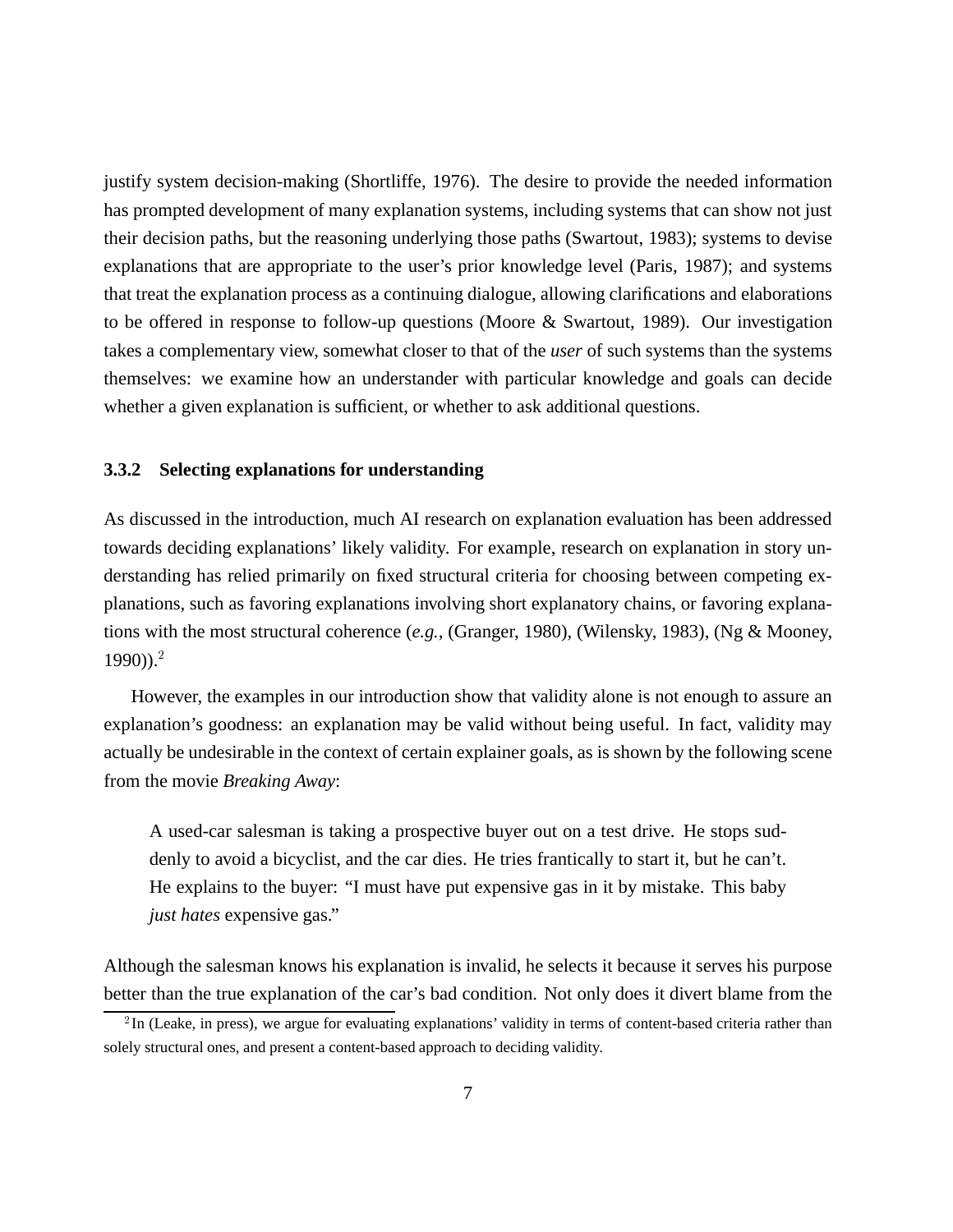car's condition to the salesman's mistake, but it also introduces a new factor to sway the prospective buyer towards buying it: that the car is inexpensive to operate.

#### **3.3.3 Operationality in explanation-based learning**

Explanation-based learning, in which an explanation is used to guide generalization, is a powerful means of category formation, often allowing learning from single examples (Mitchell et al., 1986; DeJong & Mooney, 1986). The desire to assure that useful concepts are formed has prompted study of what determines an explanation's operationality— its suitability for use by the system performance element. (The notion of operationality originated with a somewhat different formulation in (Mostow, 1983).)

In most EBL research, operationality criteria aimed towards efficient recognition of concept instances, or control of search in problem solving. Criteria used for judging the operationality of a concept formulation range from static annotation of predicates with their ease of evaluation (Mitchell et al., 1986), to dynamic techniques based on system knowledge (DeJong & Mooney, 1986), to techniques directly reflecting the utility of an explanation, using estimates and actual measurements of recognition cost versus benefit to the system (Minton, 1988).

Research on operationality for concept recognition has led to the identification of significant characteristics of operationality for that task, such as the operationality/generality tradeoff (*e.g.*, (Segre, 1987)). Because operationality has been studied for so few tasks, there has been some tendency to assume that such properties apply to operationality judgements for *any* task. However, (Keller, 1988) points out that existence of an operationality/generality tradeoff depends on specific assumptions underlying the recognition task, and that the tradeoff does not exist for every use of explanations— a more general explanation may actually be more operational as well. For example, a teacher generating an explanation for a student may find a more general explanation more operational, for the task of extending the range of assignments a student can solve. Thus in order to understand operationality, we need to consider the wide variety of tasks for which explanations are used.

Keller's program MetaLEX (Keller, 1987) reflects the dynamic nature of operationality by not relying on fixed operationality criteria. Instead, its operationality criterion is an input to the system, and can reflect current goals and goal priorities. Consequently, the spirit of this work is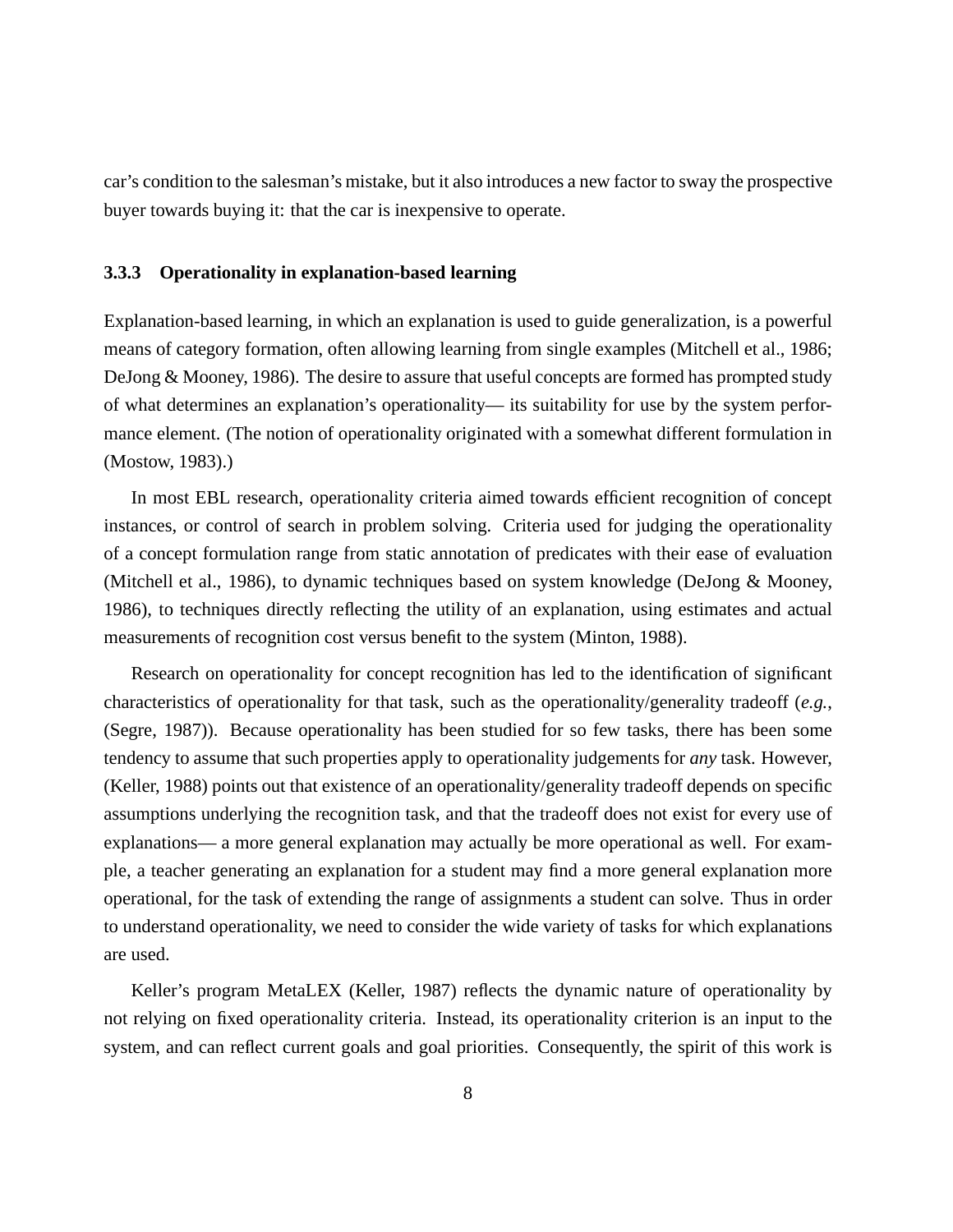quite similar to ours, though it does not address the question of identifying the range of possible purposes for explanation. (Souther et al., 1989) also presents an argument close in spirit to ours that it is essential to be able to generate explanations from a given viewpoint— and identifies classes of explanations that students might seek when studying college-level botany. However, since that work concentrates on tutoring applications, it does not need to connect the classes to over-arching goals that make them important, beyond simply doing well in a course.

The above approaches concern the level of elaboration to use when explaining a given concept. Although many explanation-based systems take as input the concept to explain, approaches have also been advanced to select useful concepts to acquire. They are beyond the scope of this paper; for a discussion of some of those issues, see (Kedar-Cabelli, 1987), which examines how the purpose of finding objects to use in plans guides selection of concepts to explain, or (Schank, 1982; Riesbeck, 1981; Hammond, 1989; Leake, 1991), which address how the need to repair an expectation failure prompts the explanation effort.

# **4 A theory of goal-based evaluation**

Our work concentrates on evaluating explanations generated for anomalous states or events that an understander notices in everyday understanding— conflicts with its beliefs and expectations. These anomalies show that the understander's world model is flawed in some way, since the world differs from its expectations or beliefs. In order to respond appropriately to protect its goals, and to take advantage of changes in the world, the understander needs additional information. For example, someone fired from a job may have many reasons to try to discover why the firing occurred, such as avoiding future firings, protesting the current one, or preparing to counter bad references when applying for new employment. To illustrate the range of purposes that may arise, and their effect on explanation, we consider the following example:

Company X was beleaguered by high taxes, foreign competition, and out-dated equipment, despite low labor costs due to being non-union. Rumors of problems spread, and the company's stock plummeted, but its managers announced their decision not to have layoffs. The next week, it was rumored that they would lay off 20 percent of their work force.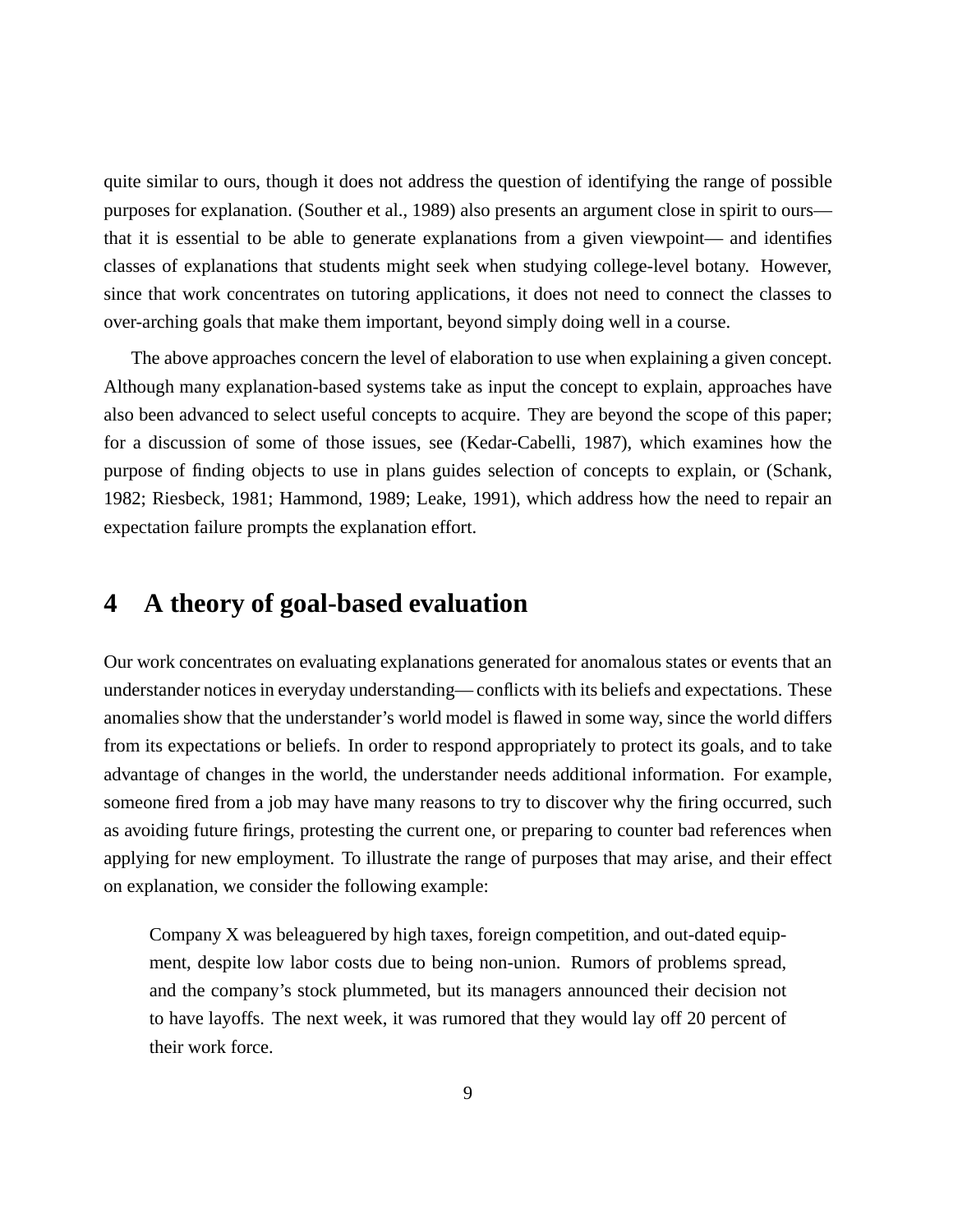Because the layoffs violate the mangers' pledge, they are anomalous, and might prompt explanation. Actors involved in the incident would be likely to have goals affected by it, and achievement of those goals would often require particular information. These information requirements determine which explanations are sufficient:

- 1. Someone who knew about the managers' pledge, and consequently did not believe that there would be layoffs, would want to verify that the layoffs would really occur. The goal of maintaining accurate beliefs prompts a plan to substantiate the layoffs. This prompts the explanation purpose of convincingly connecting the layoffs to trusted information. For this purpose, a satisfactory explanation might be *a newspaper found a secret company memo from the company president, describing the timetable for the layoffs.*
- 2. The same person might have the goal of avoiding future incorrect predictions in similar situations. One plan to achieve that goal is to explain why the current belief went wrong, and repair the source of the problem. Here the purpose of explanation would be accounting for the bad prediction in terms of false prior beliefs. If the problem was that the manager had been believed trustworthy, but was actually dishonest, that explanation would account for the expectation failure, and prevent the explainer from being mislead by the manager again.
- 3. A worker who was surprised to be layed off might want to avoid being unemployed, by finding a new job before being layed off next time. For this purpose, a suitable explanation might be *the layoffs were inevitable because of pressure to reduce costs to shore up the company's falling stock*: given that this is a valid explanation, the danger of future layoffs could be predicted by watching the stock price.
- 4. In a local politician, the layoffs might prompt the goal of improving the area's economic health, by ending the layoffs. This gives rise to the explanation purpose of finding feasible repair points for the current situation, by explaining how the layoffs are caused or enabled by factors that are under government control, and whose removal will restore the desired situation. For example, if layoffs resulted from high taxes, a possibility would be to lower taxes in order to make the factory again profitable, and have the workers called back.
- 5. A worker who wondered whether to look for a new job, or simply wait to be called back, would want to know how long the layoffs were likely to last. This would prompt the expla-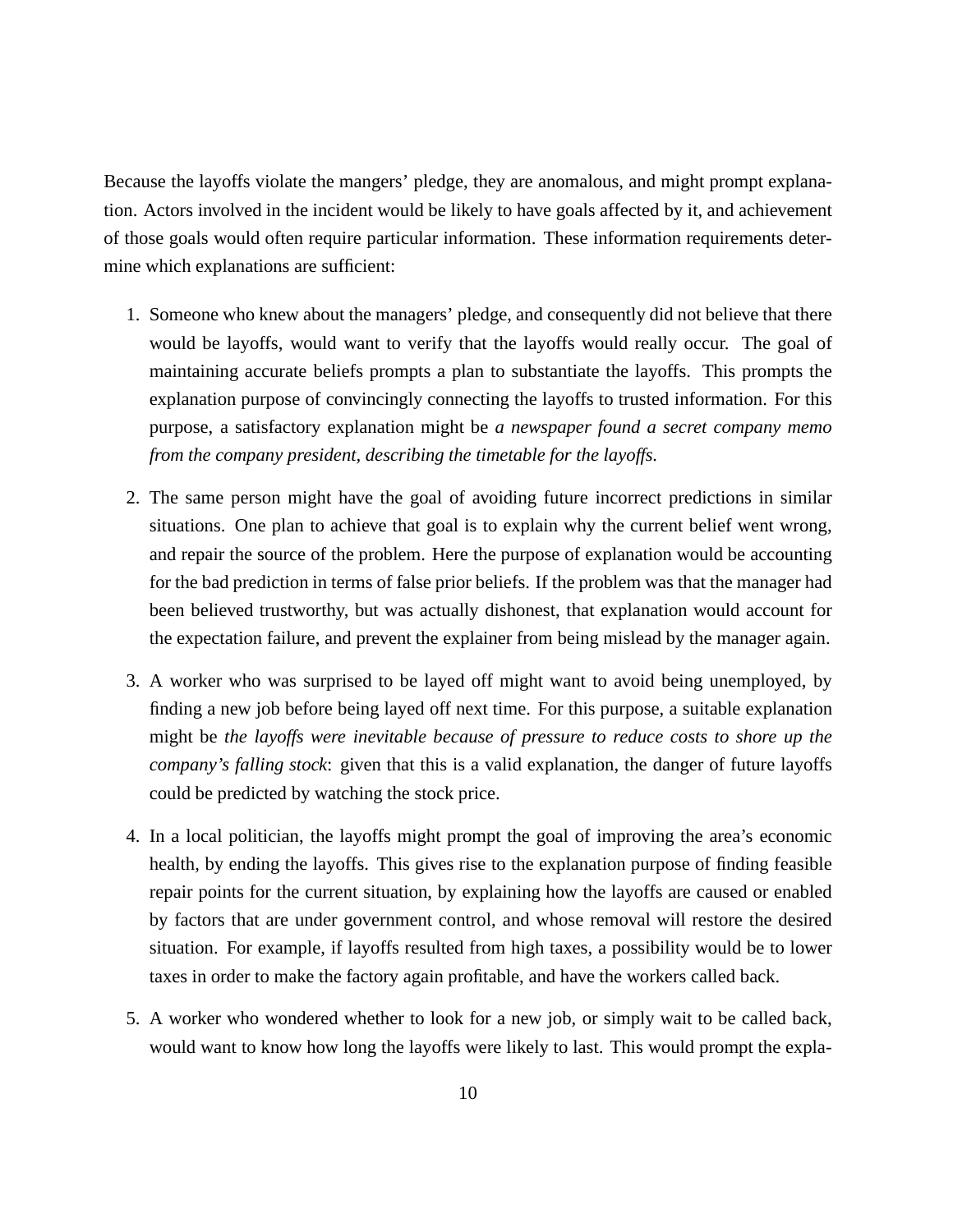nation purpose of clarifying the situation to help form predictions of the layoffs' duration, which might involve finding if the layoffs resulted primarily from long-term factors, such as foreign competition, versus short-term ones, such as temporary overstocks.

- 6. A worker still employed, who wanted his job to be more secure, might want to prevent future layoffs. This would prompt the explanation purpose of finding potential causes of the layoffs that the worker can affect. If the factory's previous lack of unionization resulted in a contract that gave employees no security, enabling the layoffs, the worker could respond by starting a union. (The requirements for preventing an event are not necessarily the same as for its repair: unionization is likely to be an effective preventative for layoffs, but after workers have already been layed off, a new union is unlikely to make the company rescind the layoffs.)
- 7. The manager who ordered the layoffs might want to avoid negative publicity, and decide to do so by deflecting blame. One explanation purpose for this goal would be identifying other actors' contributions to the outcome, as by explaining the role that an outside expert had in shaping the decision.
- 8. The owner of another factory might want to improve its profitability. This goal might trigger the plan of analyzing other managers' decisions, to learn better management strategies. This could prompt the explanation purpose of deciding why the other managers chose to have layoffs, as opposed to alternative responses to the company's problems, such as increasing advertising to increase demand for products. Accounting for their surprising choice might show important factors that the owner would need to consider in similar future decisions. To determine those factors, the owner would have the explanation purpose of finding particular types of causes: the goals and goal priorities that entered into the decision of layoffs versus advertising.
- 9. A business consultant might want to develop a theory of how demographic trends force layoffs in different industries. A plan for that goal is to show how the theory accounts for particular episodes of layoffs, which would prompt the explanation purpose of finding causes of the current layoffs that are relevant to the theory.

Even though all the above actors are explaining the same event, each has different needs for information, prompting a different explanation purpose. Although we can imagine single explana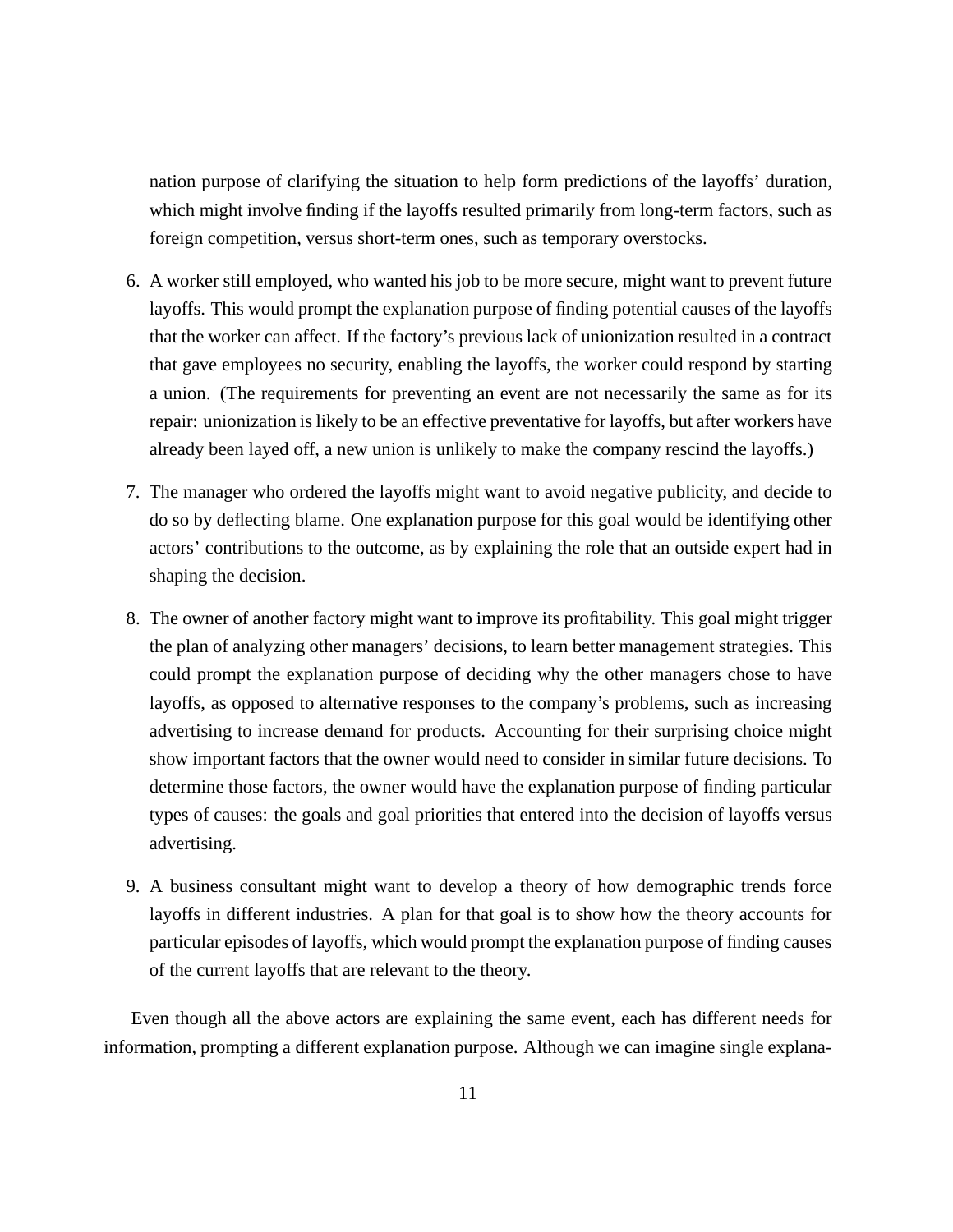tions that would be usable for multiple purposes, an explanation's usefulness for multiple purposes is not assured: none of the sample explanations are sufficient for any purposes beyond the one each illustrates.

Our examples identify nine major explanation purposes. Although we do not claim that they form an exhaustive list, these purposes are sufficient to demonstrate that there is a wide range of goal-based purposes for explanation, including:

- 1. Connect event to expected/believed conditions.
- 2. Connect event to previously unexpected conditions.
- 3. Find predictors for anomalous situation.
- 4. Find repair points for causes of an undesirable state.
- 5. Clarify current situation to predict effects or choose response.
- 6. Find controllable (blockable or achievable) causes.
- 7. Find actors' contributions to outcome.
- 8. Find motivations for anomalous actions or decisions.
- 9. Find a within-theory derivation.

Our basic model of goal-driven explanation is that anomalies show that the world is different from expected, so that goals and plans may need to be re-considered. The desire to profit from the situation, or to avoid bad effects that might result, triggers selection of new goals, which trigger plans to achieve them. These plans generate needs for information. Based on those needs, an explainer has an explanation purpose to construct an explanation reflecting certain aspects of the situation, and evaluation must confirm that those aspects are included in the explanation. Table 1 sketches this process, showing how each of the purposes above can arise from a general goal, and a strategy to achieve the goal. Each explanation purpose determines specific types of information that an explanation must provide.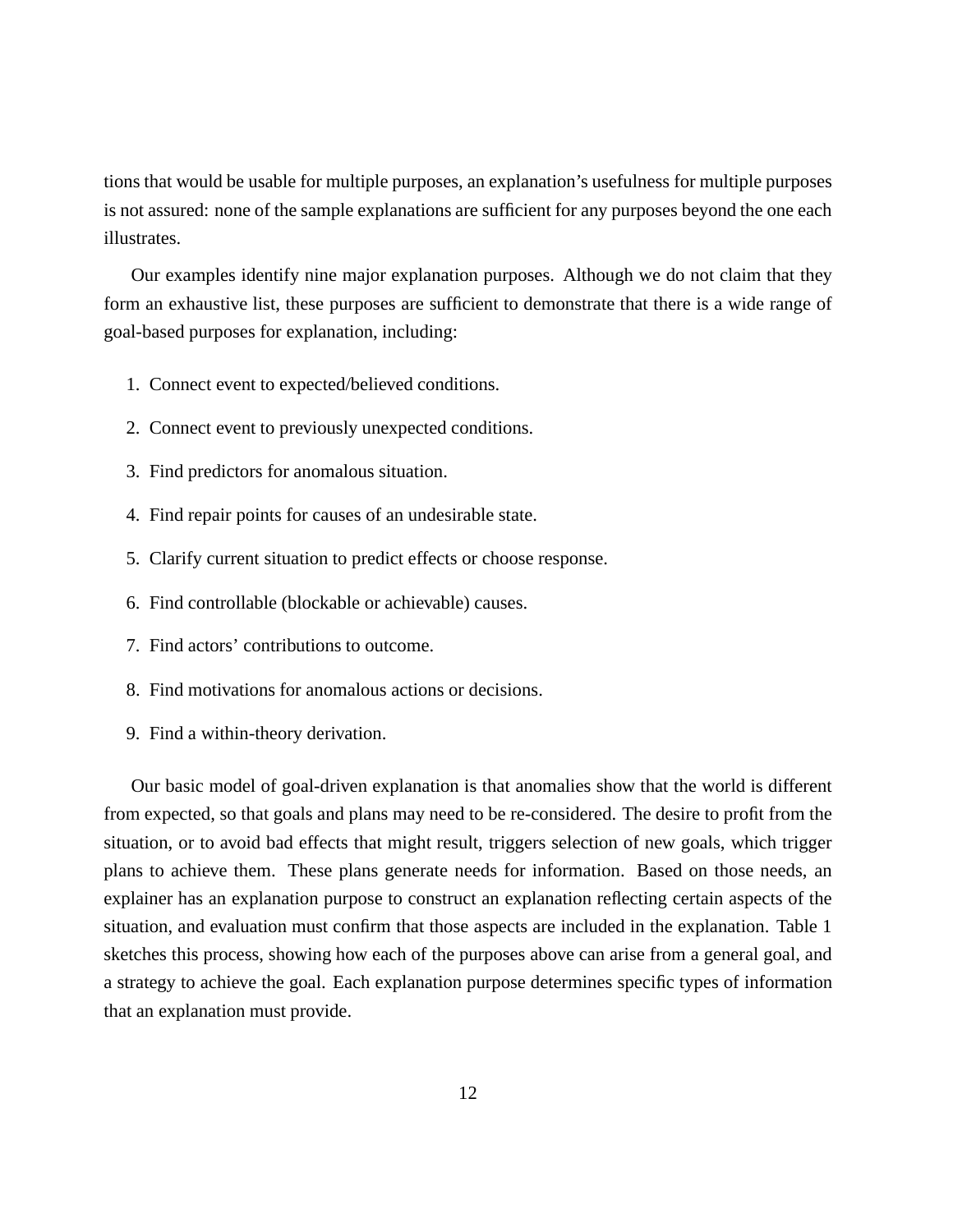Sometimes an anomaly will suggest more than one goal, causing multiple explanation purposes to be active simultaneously. For example, if something happens that is both surprising and desirable, the explainer might want to find how to recognize when it is likely to occur again, to profit from it, and to know whom to credit with bringing it about, to encourage that person to bring it about again. Our theory deals only with evaluation of explanations once the purpose has been selected; the sequence of steps from anomaly detection to new goals, and plans giving rise to requirements for information to achieve them, is a topic for future research.

The following sections discuss the implementation of evaluation criteria in a computer system that judges explanations for a range of explanation purposes, accepting them if they include the information needed for those purposes.

## **5 A computer model**

ACCEPTER is a story understanding program that requests explanations when it detects anomalies conflicts between new information and its prior beliefs or expectations. Since an anomalous event indicates that the system's understanding is incorrect, it signals that there may be unexpected risks or opportunities, and prompts new goals for an understander. Goals to guide evaluation are given to ACCEPTER as input, and it evaluates explanations' appropriateness for those goals. The system processes about 20 simple stories of anomalous events, including stories of the space shuttle Challenger's disaster, the warship Vincennes' accidental shootdown of an Iranian airliner, celebrity deaths, and automobile defects. For these anomalies, it evaluates a total of about 30 explanations. The appropriateness of each explanation can be evaluated for predicting similar events, preventing their recurrence, repair of the current situation, and assignment of blame or responsibility.

The program has been used both as a stand-alone system, and as the explanation evaluation component in SWALE, a story understanding system that uses information from ACCEPTER to guide explanation of novel events in the stories it processes (Schank & Leake, 1989; Leake & Owens, 1986; Kass, 1986; Kass & Leake, 1988). SWALE uses the resultant explanations to account for novel events, to form new explanatory schemas, and to guide indexing of those schemas in memory.

After discussing ACCEPTER's evaluation criteria, we return to ACCEPTER's role in SWALE,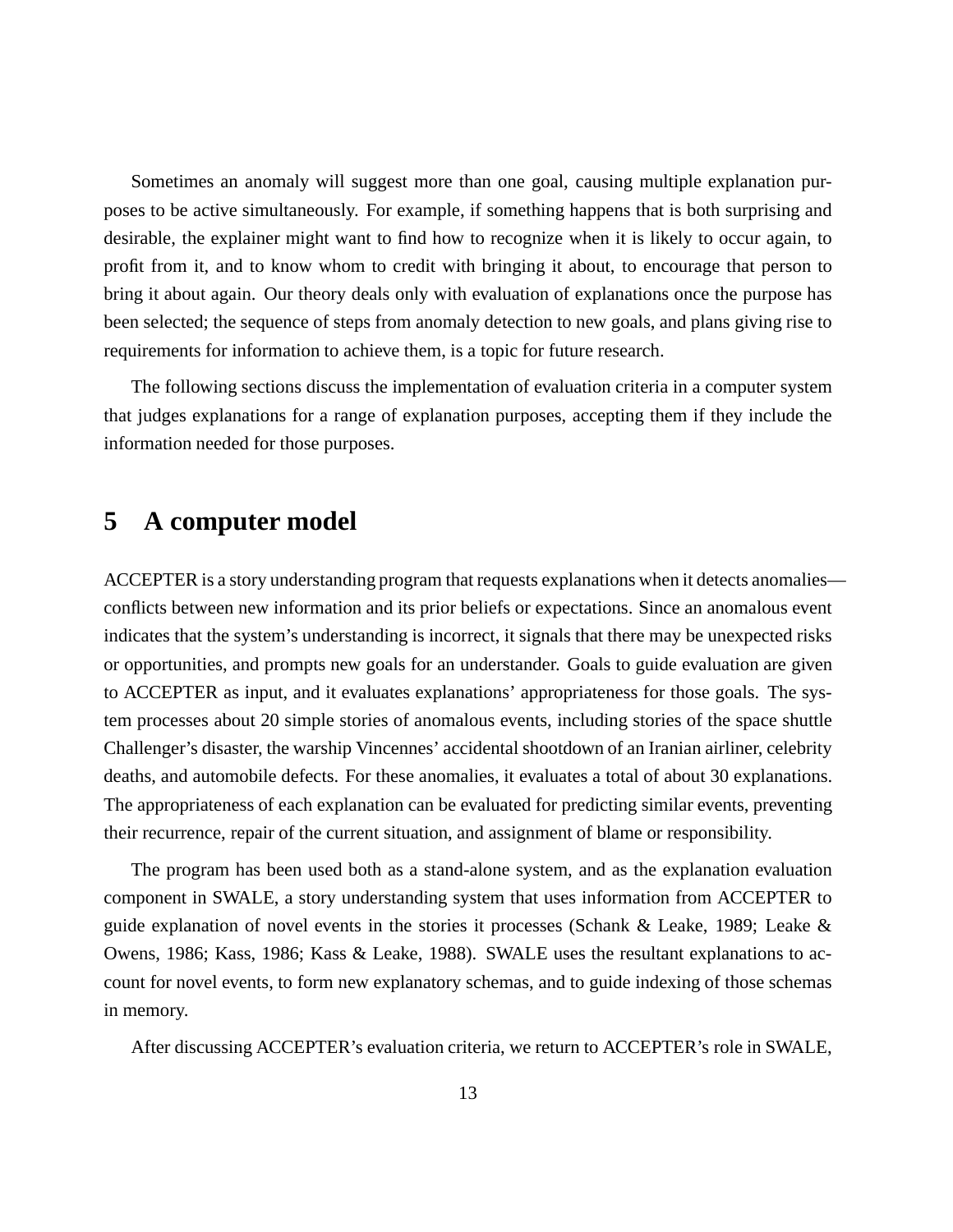## Table 1

A sketch of how the nine explanation purposes arise. Goals to deal with a surprising situation trigger plans for which information is needed, prompting an explanation purpose.

| Goal                                                                             | Plan                                                   | <b>Explanation purpose</b>                                |
|----------------------------------------------------------------------------------|--------------------------------------------------------|-----------------------------------------------------------|
| Prevent bad effects of acting<br>on false information.                           | 1. Confirm reasonableness of<br>new information.       | Connect event to expected/-<br>believed conditions.       |
|                                                                                  | 2. Find source of flaw in pre-<br>vious information.   | Connect event to previously<br>unexpected conditions.     |
| Minimize bad effects/maxi-<br>mize good effects in similar<br>future situations. | Predict similar events in time<br>to prepare.          | Find predictors for anoma-<br>lous situation.             |
| Use malfunctioning device.                                                       | Execute repair.                                        | Find repair points.                                       |
| Protect current plans.                                                           | Deal with important ramifica-<br>tions of anomaly.     | Clarify situation to predict ef-<br>fects.                |
| Re-achieve the good effects<br>caused by anomalous event.                        | Re-cause event.                                        | Find achievable causes.                                   |
| Prevent recurrence of surpris-<br>ing bad state.                                 | Punish current actors to deter<br>future perpetrators. | Find actors' contributions to<br>outcome.                 |
| Counter adversary.                                                               | Predict and respond to his ac-<br>tions.               | Find motivations for adver-<br>sary's unexpected actions. |
| Refine/demonstrate a theory.                                                     | Use theory to account for un-<br>expected data.        | Build within-theory deriva-<br>tion.                      |
|                                                                                  |                                                        |                                                           |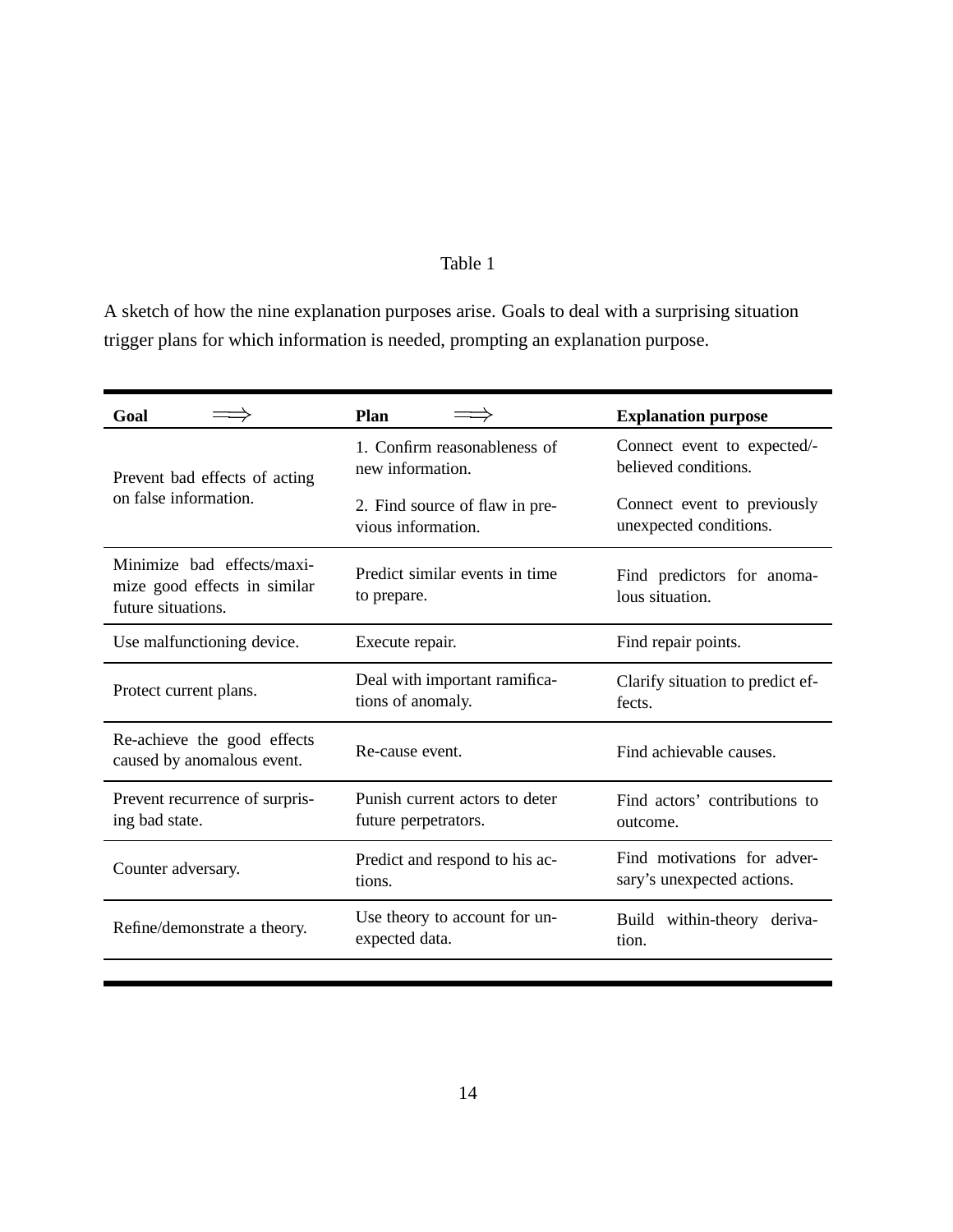to examine the advantages of goal-based evaluation to an explanation-based understanding system.

## **5.1 ACCEPTER's basic algorithm**

ACCEPTER takes as input a story represented in terms of Conceptual Dependency theory primitives (Schank, 1972), or in terms of schemas packaging sequences of those primitives to represent stereotyped sequences of actions. For example, a schema might represent the events involved in eating at a restaurant, such as entering, being seated, being brought menus, ordering, etc. These schemas are represented in ACCEPTER's memory as memory organization packets (MOPs) (Schank, 1982).

ACCEPTER processes stories one fact at a time, updating its beliefs and generating expectations for later inputs from the story. For this routine understanding, ACCEPTER uses schemabased understanding process modelled on (Cullingford, 1978), integrating new information into a dynamic memory (Schank, 1982; Lebowitz, 1980; Kolodner, 1984). As it integrates input facts into memory, it checks for anomalies— conflicts between the inputs and its beliefs or expectations. ACCEPTER implements a theory of pattern-based anomaly detection that allows problems to be detected with controlled inference, but that process is beyond the scope of this paper. See (Leake, 1989a) for an overview, or (Leake, in press) for a more complete account.

When an anomaly is found, ACCEPTER presents the anomaly to the user, along with possible explanations. These explanations are formed by retrieving and instantiating explanation patterns (XPs) (Schank, 1986) from an XP library in ACCEPTER's memory. Explanation patterns represent both specific explanations of prior episodes, and more general stereotyped commonsense explanations, such as *If a car won't start, it may have a dead battery*, or *If a student fails a test, it may be because of not studying enough*, or *If a car has a defect, it may be because of manufacturer's bad quality control*. (We describe the structure of explanation patterns below.)

From the list presented by ACCEPTER, the user selects a candidate explanation pattern to instantiate, and inputs an explanation purpose to be taken into account when judging the information that the explanation provides. ACCEPTER then performs the evaluation, signalling any problems it encounters. In the SWALE system, ACCEPTER's problem characterizations are used to index into a library of explanation modification strategies, to select a strategy appropriate to the problem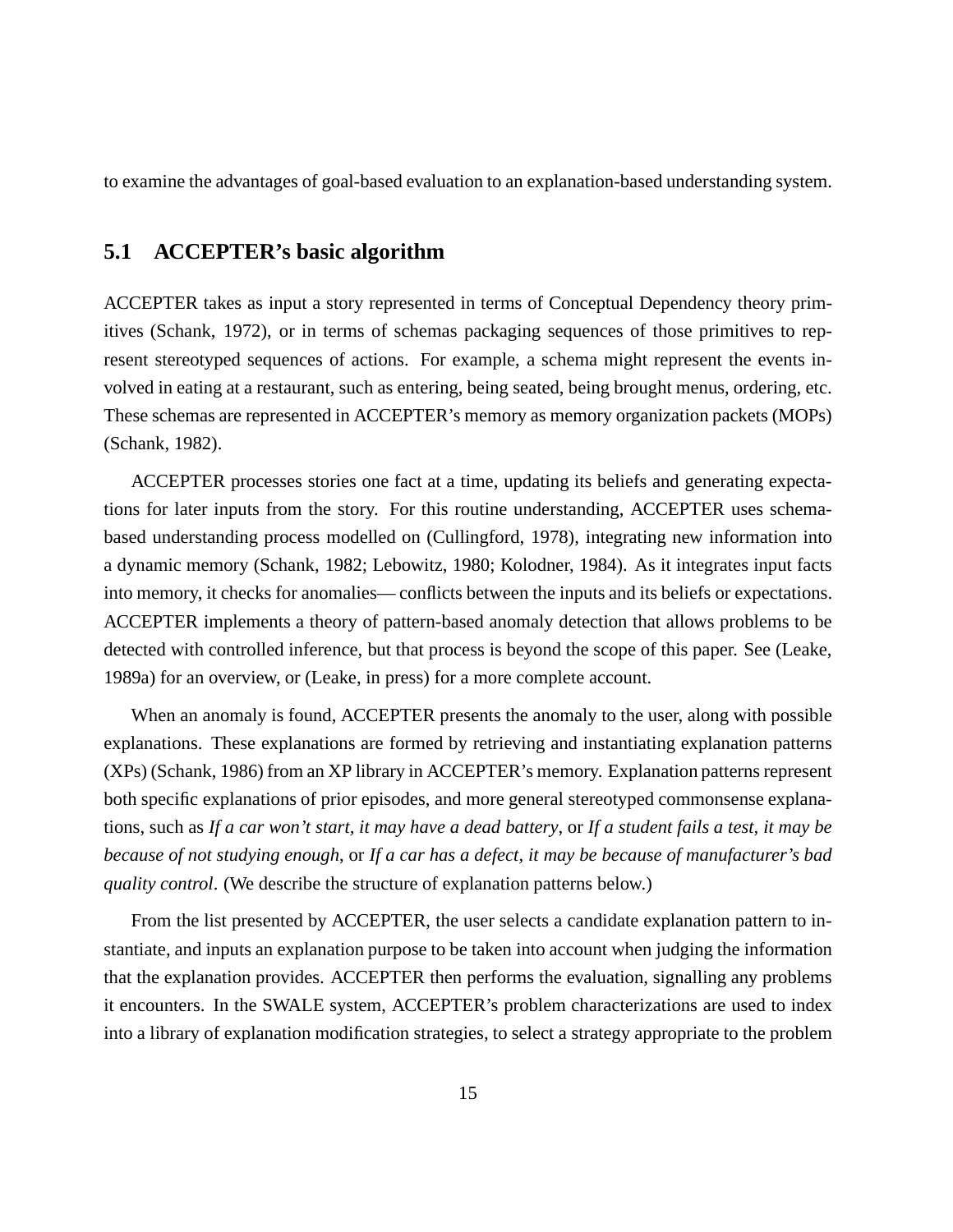(Kass, 1986). The strategy is then applied, and its result re-evaluated to identify problems that remain, or new problems introduced by the repair. In the stand-alone system, the user can respond to ACCEPTER's problem report by choosing an alternative explanation that avoids the problem, or selecting different role-fillers for any user-instantiated roles in the explanation. For example, one explanation ACCEPTER evaluates for the Challenger explosion is that Russia might have sabotaged the launch. ACCEPTER signals a plausibility problem, since Russia would not risk such a dangerous confrontation with the United States. After ACCEPTER points out that problem, the user can re-instantiate the explanation with another saboteur. If the user selects Libya, ACCEPTER considers the new explanation more reasonable because of Libya's willingness to take risks.

Figure 1 summarizes ACCEPTER's basic understanding process.

## **5.2 Representation of explanations**

Explanation patterns trace the reasoning needed to account for an event. They represent explanations' structure in belief-support chains, which are belief dependency networks that include four components: initial states or events, hypothesized as leading to an event; internal beliefs, inferred from the initial hypotheses on the way to the conclusions to be derived; the conclusions themselves; and plausible inference links tracing the inference process from initial beliefs to conclusions.

For example, the XP *early death from life in the fast lane* traces the circumstances leading to the death of stars such as Janis Joplin and John Belushi. Its belief-support chain starts with two basic hypotheses: that the deceased was a performer, and was very successful. One of ACCEPTER's inference rules encodes the tendency for star performers to be under considerable stress. Starting with the inferred belief that the performer is under high stress, the desire to reduce stress can be inferred, and from this desire the tendency to take recreational drugs as an escape. Taking recreational drugs sometimes leads to an accidental drug overdose, from which death is a likely outcome. Figure 2 is a schematic diagram of the belief-support network associated with this reasoning chain.

We can imagine situations in which any link in the above reasoning would fail to hold. For example, stress does not necessarily lead to taking drugs, not does recreational drug use necessarily lead to an overdose. Each of the links is simply a plausible inference link, showing how the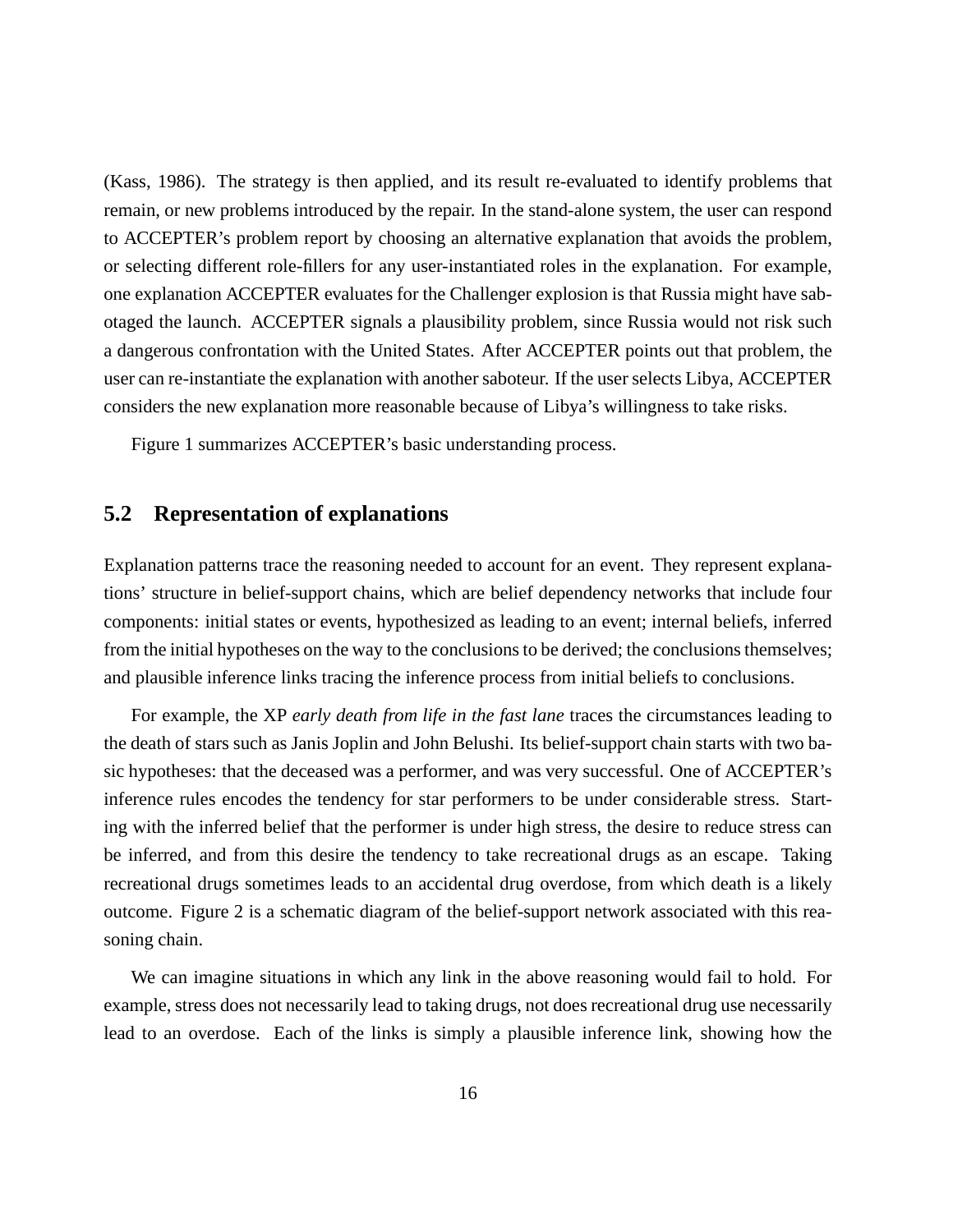Figure 1: ACCEPTER's basic understanding process.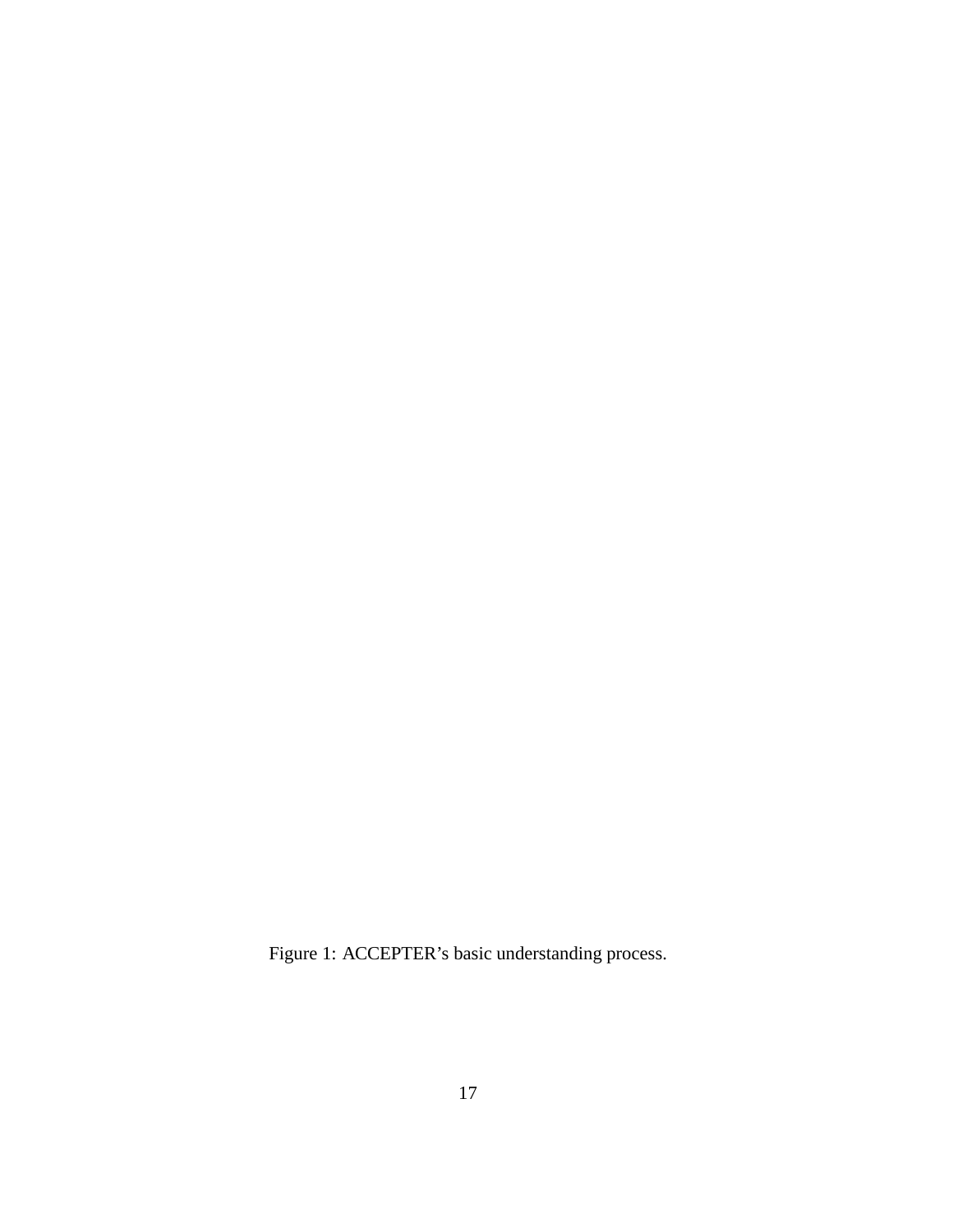Figure 2: ACCEPTER's belief-support chain for the XP *early death from life in the fast lane*.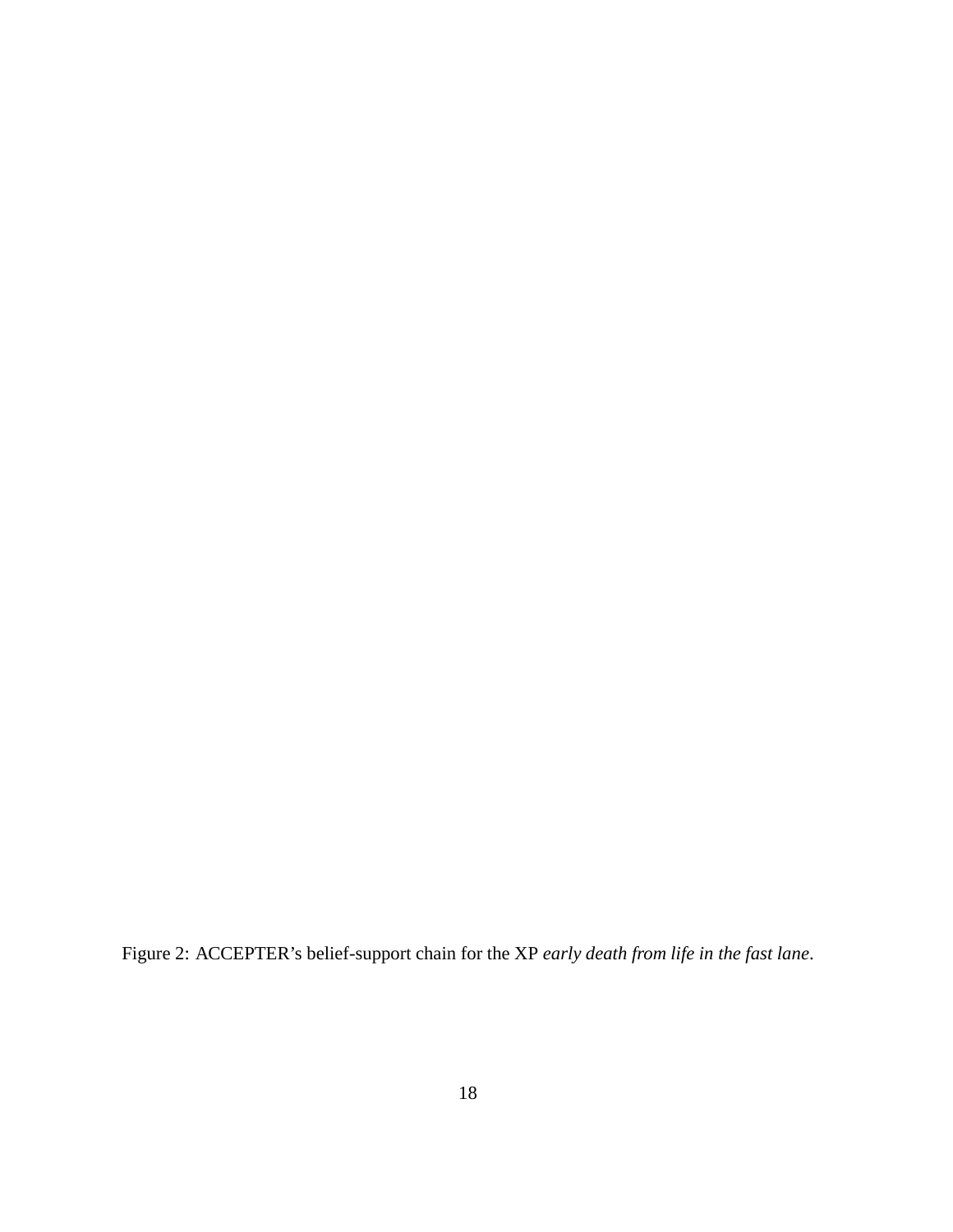hypotheses make the conclusion more likely. For a detailed description of the structure of beliefsupport chains, and the types of links used, see (Schank & Leake, 1989).

# **6 Explanation evaluation for routine understanding**

ACCEPTER's explanation evaluation is guided by two types of goals. First, its evaluation serves the basic goal of an understander to account for events in the stories it processes, and to maintain accurate predictions. Second, it serves dynamically changing goals beyond routine understanding, by evaluating whether explanations provide the information necessary to achieve them. In this section, we discuss how ACCEPTER's evaluation criteria judge whether an explanation provides the information needed to satisfy the goals of routine understanding. The following section discusses evaluation criteria for explanations serving other goals.

When an understander encounters anomalies, they prompt knowledge goals (Ram, 1989) to reconcile the anomalies with other knowledge, both to correct the understander's picture of the current situation, and to avoid forming faulty expectations in the future. Correcting its picture of the current situation requires determining why the surprising event (or state) was reasonable, in order to integrate the anomalous event into previous beliefs; avoiding forming future bad expectations requires identifying the flaw in prior reasoning (Leake, 1988b; Collins & Birnbaum, 1988).

**Evaluation for showing an event's reasonableness:** Finding why the surprising event (or state) was reasonable requires showing why the event should have been expected, given the prior situation. To verify that an explanation provides the needed substantiation, ACCEPTER checks that the explanation's antecedents are consistent with previous beliefs, expectations, or known patterns (Leake, 1989a), and that the belief-support links deriving the event are also consistent with its predictive knowledge. For example, if we are surprised by a car's high price, a salesman might show that the high price is caused by quality manufacturing and unusual amenities.

**Evaluation for identifying flaws in prior reasoning:** Avoiding forming future bad expectations requires explaining the flaw in prior reasoning. If the expectation was generated by applying a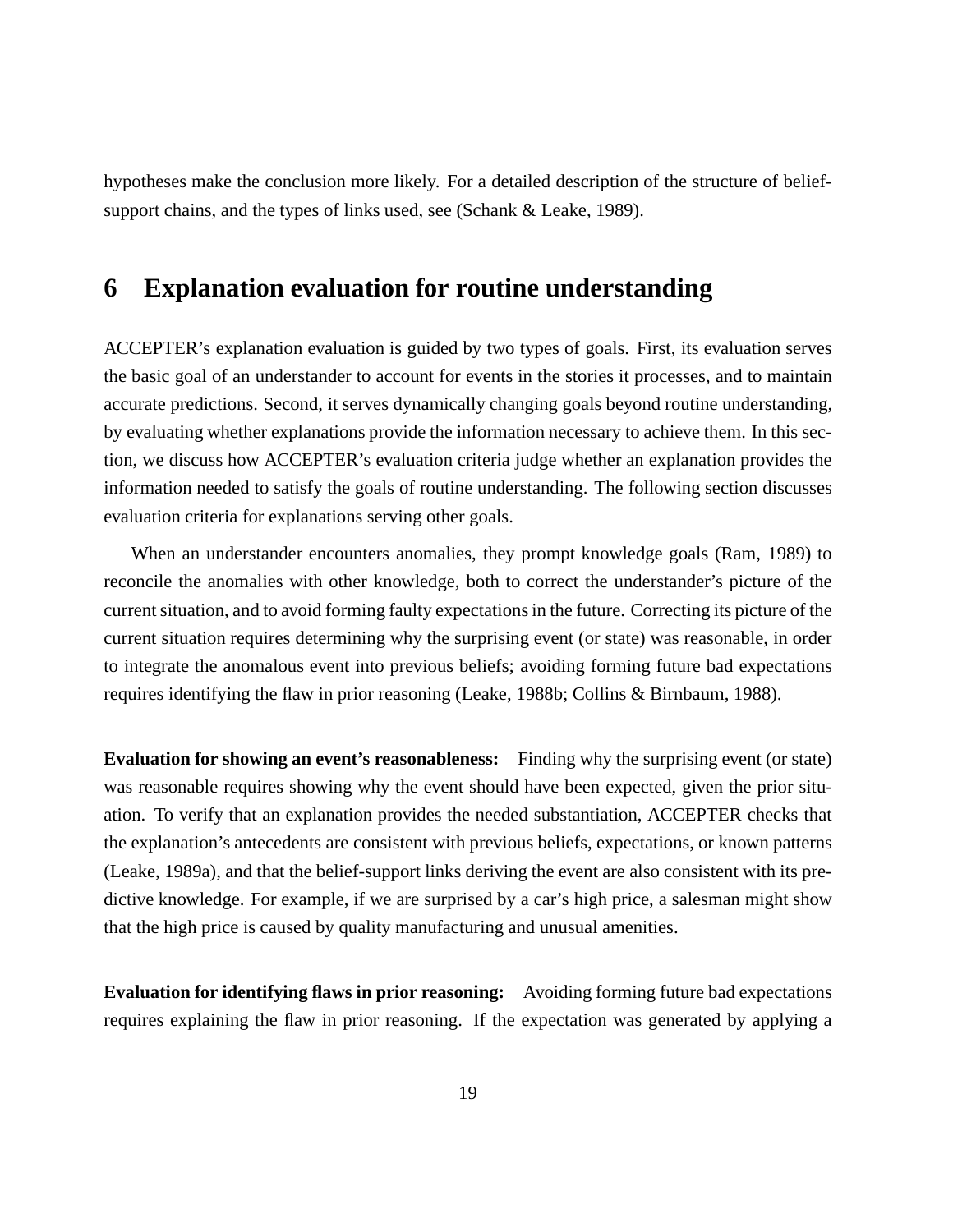standard knowledge structure, the explanation must show why that knowledge structure was inapplicable, by pointing to aspects of the situation that were distinctive from the norm, but previously overlooked. (In real-world situations, it is simply impossible to consider all potentially relevant factors in advance.) If the expectation arose from reasoning about a causal chain or physical process, the explanation can identify blockages in the chain, or unusual conditions interfering with the process. For example, if we expect bread to rise, we might explain its failure to do so by the yeast being put into hot tap water, which was much hotter than we had believed, and being killed by the high temperature. In this case, the cook probably thought the temperature of hot tap water was lower, and the explanation shows that this belief must be revised. We call the factors that were previously unexpected, or even disbelieved, *distinctive causes* of the event— they distinguish the real situation and what was previously considered.

In order to verify whether an explanation connects an event to distinctive causes, a system needs to be able to determine whether a fact is distinctive in the current context. For example, many causes lead to the Challenger explosion, such as design of the solid rocket boosters (which relied on O-rings to hold a seal), launch approval procedures (which allowed the engineers' warnings to be overridden), the high temperature of the boosters' flames (that helped them burn through the seals), and the coldness of the launch day (which made the seals brittle, interfering with the seals' positioning, and making it easier for flames to penetrate). However, most of these factors were routine: no problems had arisen from the design and launch procedures, or the booster flame temperatures, in past launches. Consequently, an explanation based on them would not say why the shuttle exploded on that particular launch but not on previous launches.

However, the cold weather on the launch day *did* differ from circumstances of previous launches. Since the cold day was distinctive, it would be reasonable to fear another explosion on cold days, and to expect successful launches on warmer days. In fact, when the Space Shuttles were grounded after the Challenger explosion, many people argued that the launches should be allowed to continue on any days that were above a certain temperature.

ACCEPTER's evaluation criteria are expressed in terms of a set of requirements that the antecedents of an explanation must satisfy in order for the explanation to provide the needed information. We call the classes of factors *evaluation dimensions*; the distinctiveness of causes from prior expectations is one of these dimensions. We discuss the evaluation dimensions in detail below.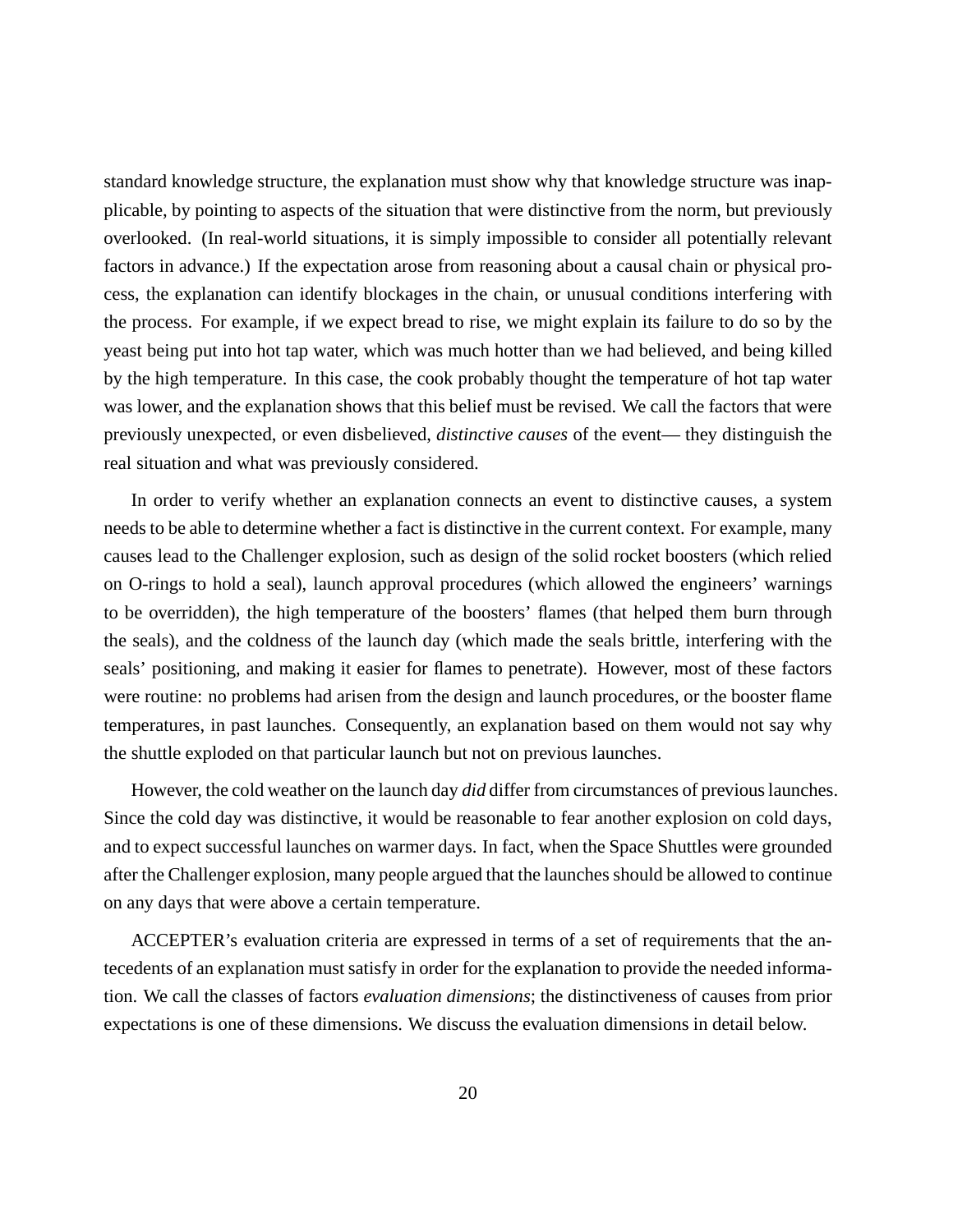# **7 Beyond routine understanding: evaluation for more specific goals**

The previous section sketched evaluation for two explanation purposes: connecting an event to expected/believed conditions, in order to confirm its reasonableness, and connecting an event to unexpected or disbelieved conditions, in order to repair faulty knowledge. Both these purposes arise from ACCEPTER's basic understanding goal of maintaining an accurate model of the stories it reads.

ACCEPTER's second set of explanation purposes is provided externally, and reflects other goals. In a planning system that used ACCEPTER to maintain its world model, the purposes would be triggered by the goals and plans of the overarching planner. In the current stand-alone version of ACCEPTER, the purposes are selected by a human user.

ACCEPTER evaluates whether explanations include the information needed for finding predictors, finding repair points, finding controllable causes, and finding actors' contributions to an outcome. The system also combines its evaluation for other purposes to judge explanations for a higher-level goal: blocking future occurrence of an undesirable outcome.

ACCEPTER's evaluation process is to trace through the belief-support network explaining an event, examining the causes in the network to see if some subset of those causes provides the needed information. If some subset of those causes includes all needed types of factors (*e.g.*, if ACCEPTER's purpose is to connect an event to unexpected conditions, and it finds a distinctive cause), the explanation is accepted. All relevant causes the system finds, and a description of the tests they satisfy, are output by the system, to facilitate applying the explanation's information in plans for overarching goals.

While it would be possible to simply devise independent evaluation procedures for each purpose, parsimony suggests analyzing the purposes to find shared components of the tests for different explanation purposes, and using those components as building blocks for evaluation procedures. ACCEPTER builds its purpose-specific evaluation procedures from tests that evaluate causes along nine *evaluation dimensions*:<sup>3</sup> timeliness, knowability, distinctiveness, predictive

<sup>3</sup> Although we simplify the discussion by presenting the values on these dimensions as yes/no decisions, all actually fall along a continuum.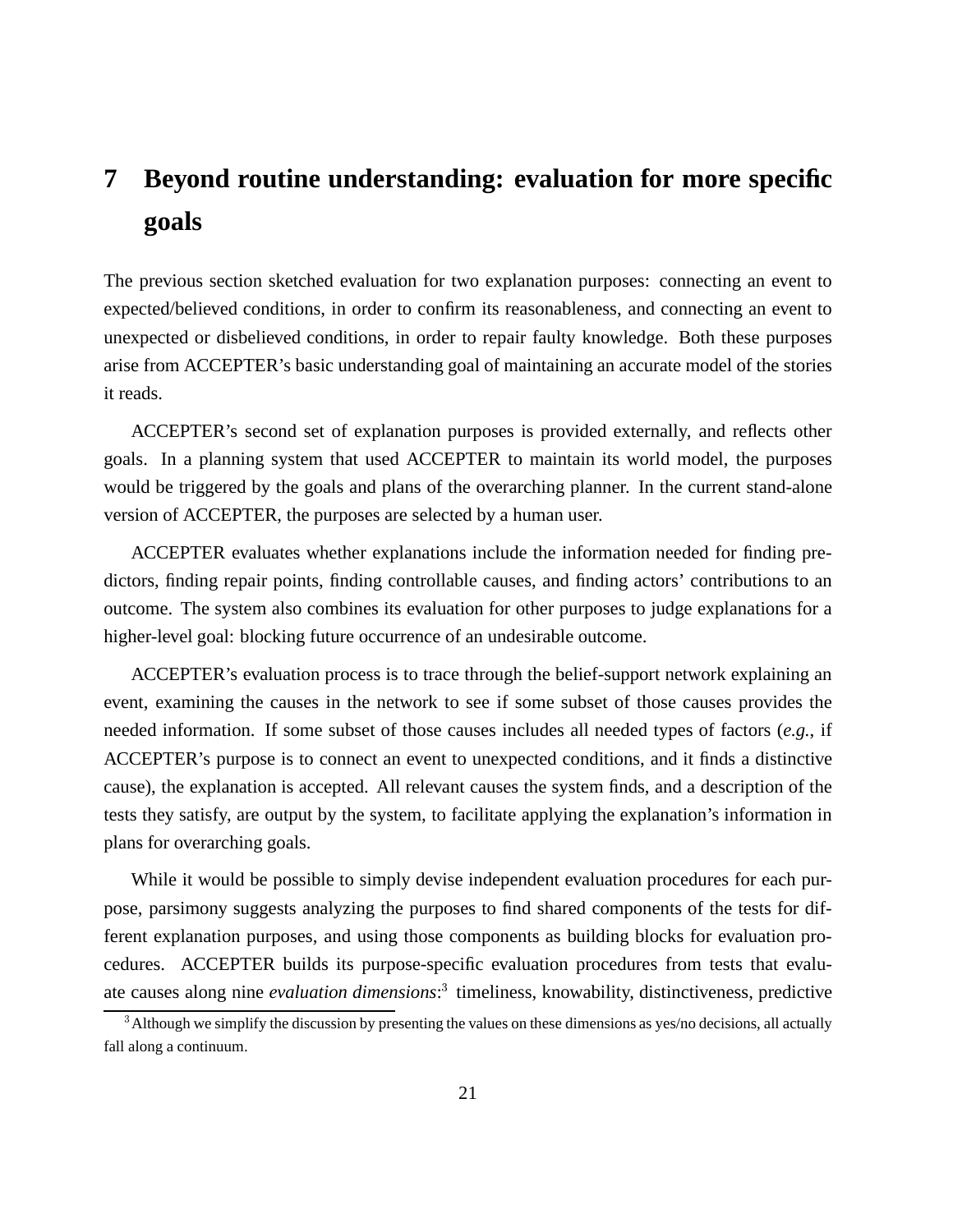power, causal force, independence, repairability, blockability, and desirability. In what follows, we will demonstrate how explanation purposes relate to particular information needs, and how the needed information is characterized in terms of combinations of the evaluation dimensions. For example, we will show that in order to repair an undesirable device state, we need to find any causes of the problem that are still in effect (timeliness), that we can repair (repairability), and that are unusual compared to the normal device state (distinctiveness).

After an initial set of dimensions was defined for a few purposes, we found that needs for many of our other nine purposes could be described by simply using different combinations of dimensions from the initial set, and we believe that only a small set of additional dimensions would be needed for adding other purposes to the system. The sections below describe some of the dimensions implemented for ACCEPTER's explanation purposes, and sketch their implementation.

## **7.1 Evaluation dimensions for prediction**

When an event surprises us, and we want to anticipate it it in the future, we need to explain what caused its occurrence, in predict it in similar future circumstances. In order for a group of causes to be useful for prediction, it must hold that (1) occurrence of the causes makes the event likely, (2) the cause happens long enough in advance of the event for the prediction it triggers to be useful, (3) one of the causes is unusual compared to the expected situation, so that it gives evidence for the surprising event *as opposed to* the previously expected one, and (4) the causes are factors that we are likely to be aware of in the future. These requirements correspond to four evaluation dimensions: (1) predictive power, (2) timeliness, (3) distinctiveness, and (4) knowability.

**Predictiveness:** Even if something caused an event, it may not be predictive of that event. For example, even if the blowout of a tire was caused by driving at high speed, we would not expect a blowout the next time we see a speeding driver. To determine whether causes are predictive of an outcome, ACCEPTER relies on annotations of the causal rules used to connect the causes to the outcome: if all the rules connecting the causes to the outcome are predictive, the causes are considered predictive.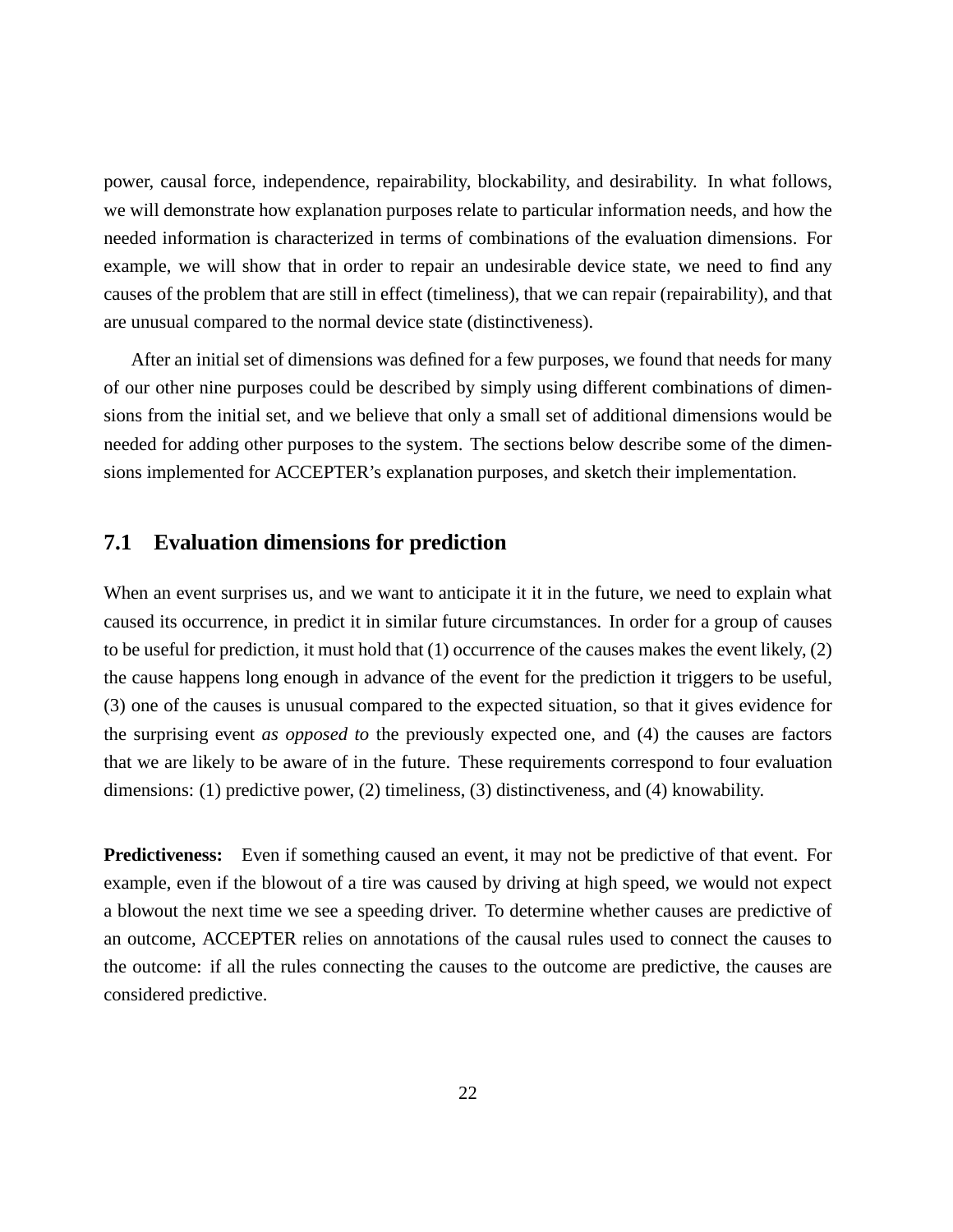**Timeliness:** A prediction is only useful if it gives enough warning to let us deal better with the predicted event. For example, suppose a NASA engineer explains the explosion of the Space Shuttle Challenger by "the boosters burned through, allowing flames to reach the main fuel tank, causing explosion." That explanation lets us expect an explosion the next time the boosters burn through, but by then it will be too late to abort the launch. However, an engineer who realizes that the burnthrough was caused by the booster seals being brittle, due to cold weather, could predict difficulties in cold weather, and avoid future explosions by refusing to approve launches in weather below a certain temperature.

For some goals, timeliness requirements depend on information within the explanation. For example, if the goal is prevention of a bad outcome, the explainer needs to predict the outcome while there is still time to block one of the causes. In this case, ACCEPTER determines from the explanation the amount of warning needed, by examining the explanation's belief-support chain to find the earliest causes the explainer can prevent. For other goals, factors external to the explanation determine the needed amount of warning. For example, someone hoping to profit from predicting stock prices will need to predict their fluctuations in time to buy or sell before the change takes place. The warning needed is unrelated to why the stock price changed; it only depends on how fast orders are processed. Although ACCEPTER has no mechanism for deciding needed timeliness for these goals, the user can make ACCEPTER's judgement reflect their needs by simply inputing the desired amount of warning.

To calculate how much warning one of the causes gives, ACCEPTER adds up temporal separations along the links of the explanation's belief-support chain, to find out how far in advance of the outcome the cause probably occurred.

**Distinctiveness:** As discussed above, distinctiveness judges whether a surprising event was itself caused by something surprising. If so, that surprising cause may be useful as a predictive feature of the outcome.

ACCEPTER judges a cause's distinctiveness by checking whether it deviates from stereotypebased expectations that were in effect before the anomaly. These expectations include expectations triggered by application of schemas for standard events in a given context, such as the MOP for standard events in a restaurant meal, and stereotypes for the activities of broad classes of actors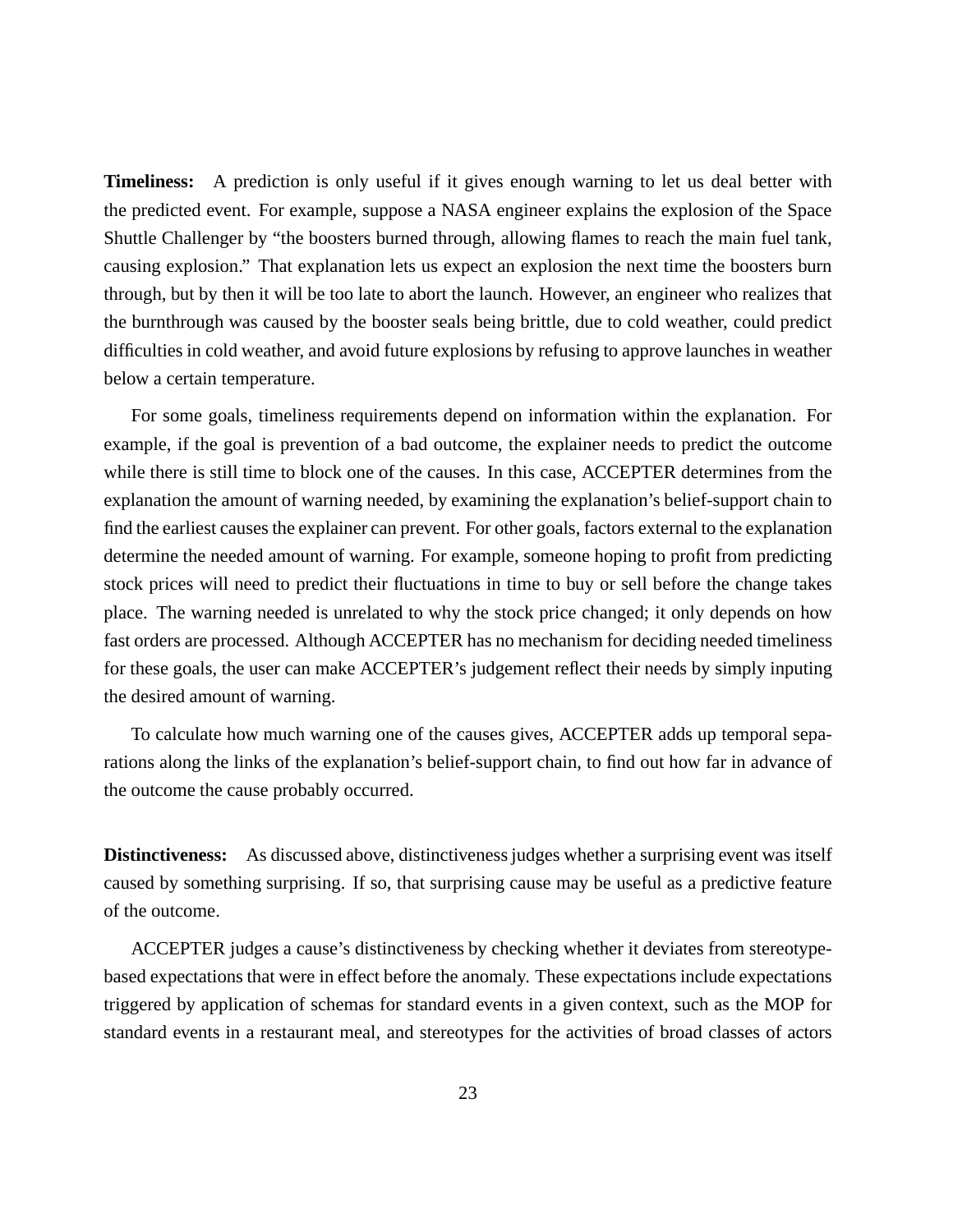(*e.g.*, that athletes in training should avoid wild parties). (For a description of these stereotypes and how they are applied, see (Leake, 1989a) or (Leake, in press).) To determine whether a fact is distinctive in a context, the program uses its routine understanding process to generate the expectations for that context, and compares the fact to those expectations.

The following example shows output from ACCEPTER's formation of distinctiveness judgements.<sup>4</sup> The explanation being considered is that Challenger's explosion was caused by the combination of the launch (which enabled the booster flames) and cold weather (which caused the seals' brittleness). The launch is routine, so it is not a useful predictive feature, even though it is causally relevant:

Checking whether CHALLENGER'S SPACE-LAUNCH satisfies test(s) for "DISTINCTIVENESS". Applying test for DISTINCTIVENESS to CHALLENGER'S SPACE-LAUNCH. Using routine understanding to check whether CHALLENGER'S SPACE-LAUNCH is standard in context of CHALLENGER'S ROCKET-STRUCTURE. Building up new memory context with expectations from CHALLENGER'S ROCKET-STRUCTURE. Integrating CHALLENGER'S SPACE-LAUNCH into that context. CHALLENGER'S SPACE-LAUNCH satisfies the role-filling pattern "ROCKETs routinely fill role SPACECRAFT in SPACE-LAUNCH", so it's routine. ... test failed.

However, the cold weather is unexpected, so it is judged distinctive, allowing problems to be predicted on future cold days.

**Knowability:** No matter how early a predictive event may be, it will not help us to predict unless we can find out that it occurred. For example, we know that takeover announcements cause stock

<sup>&</sup>lt;sup>4</sup>Minor editing of the output has been done for readability.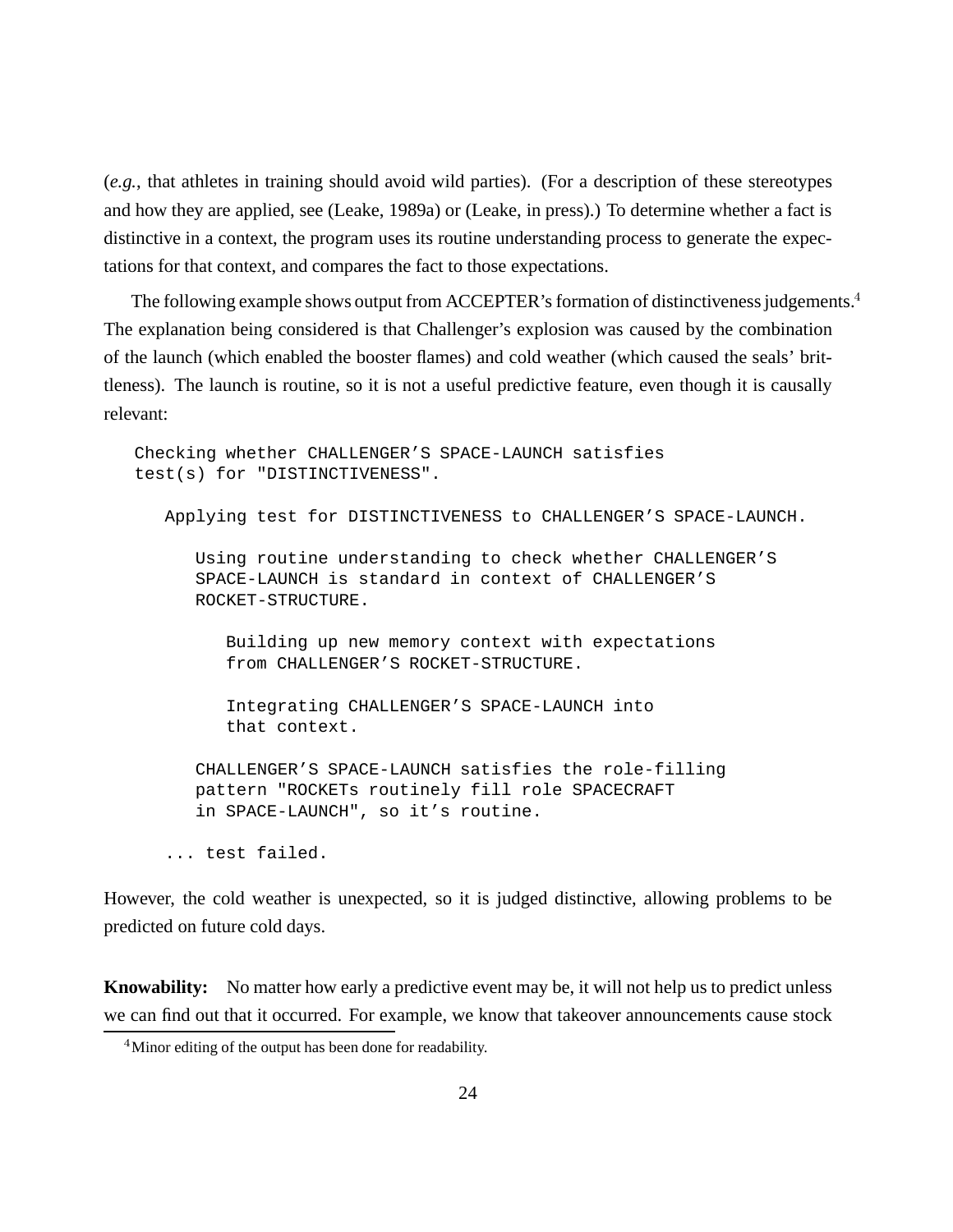price increases, so it would be helpful to predict them long enough in advance to buy stock. The decision to start a takeover happens at least a few hours before the announcement, so it is timely, and it is also predictive of the announcement. Unfortunately, it is usually useless for prediction: the takeover decision is kept secret, so the investor will not be able to find out about it until the announcement takes place. *Knowability* measures how easy it is to know when an event occurs. Predictive knowledge needs to be indexed under features that the system is likely to know about, or that it can check for routineness with reasonable cost.

ACCEPTER distinguishes between three levels of knowability: *observable* causes, which are likely to be noticed in routine understanding, *testable* causes, that could be known by carrying out testing plans in the system's memory, and *undetectable* causes, which cannot be detected by known tests, even if the outcome is important enough to make testing worthwhile. (Of course, different tests can require very different levels of effort, and this could be added to the tests' representation, to allow ACCEPTER to make finer-grained distinctions.) Depending on the importance of predicting the outcome, the user selects which level of knowability to require. ACCEPTER uses the heuristics below to decide whether causes are observable or testable. Causes that are neither observable nor testable are assumed to be undetectable.

**Judging observability:** Nodes in ACCEPTER's memory net are marked with information on their usual observability to someone nearby. For example, most actions are observable to people who are present, but thoughts are not. Observability information about specific object and event features is also stored, indexed under the objects and events. For example, a person's hair color is usually observable, but his blood pressure is not. When no observability information is indexed under the object or event type, observability information is inherited from higher-level abstractions in ACCEPTER's memory.

One of the program's examples concerns the death of the racehorse Swale, who died unexpectedly at the peak of his career. When ACCEPTER evaluates usefulness of *death from horse race + heart defect* for predicting future deaths, it accepts the horse race as observable, because, in its memory net, horse racing is a specification of public performance, and most public performances can be observed. However, hearts are specifications of internal organs, and the physical state of internal organs is not usually observable, so not all the causes are observable— the explanation is not sufficient to allow prediction. (We note that this criterion is equivalent to past approaches for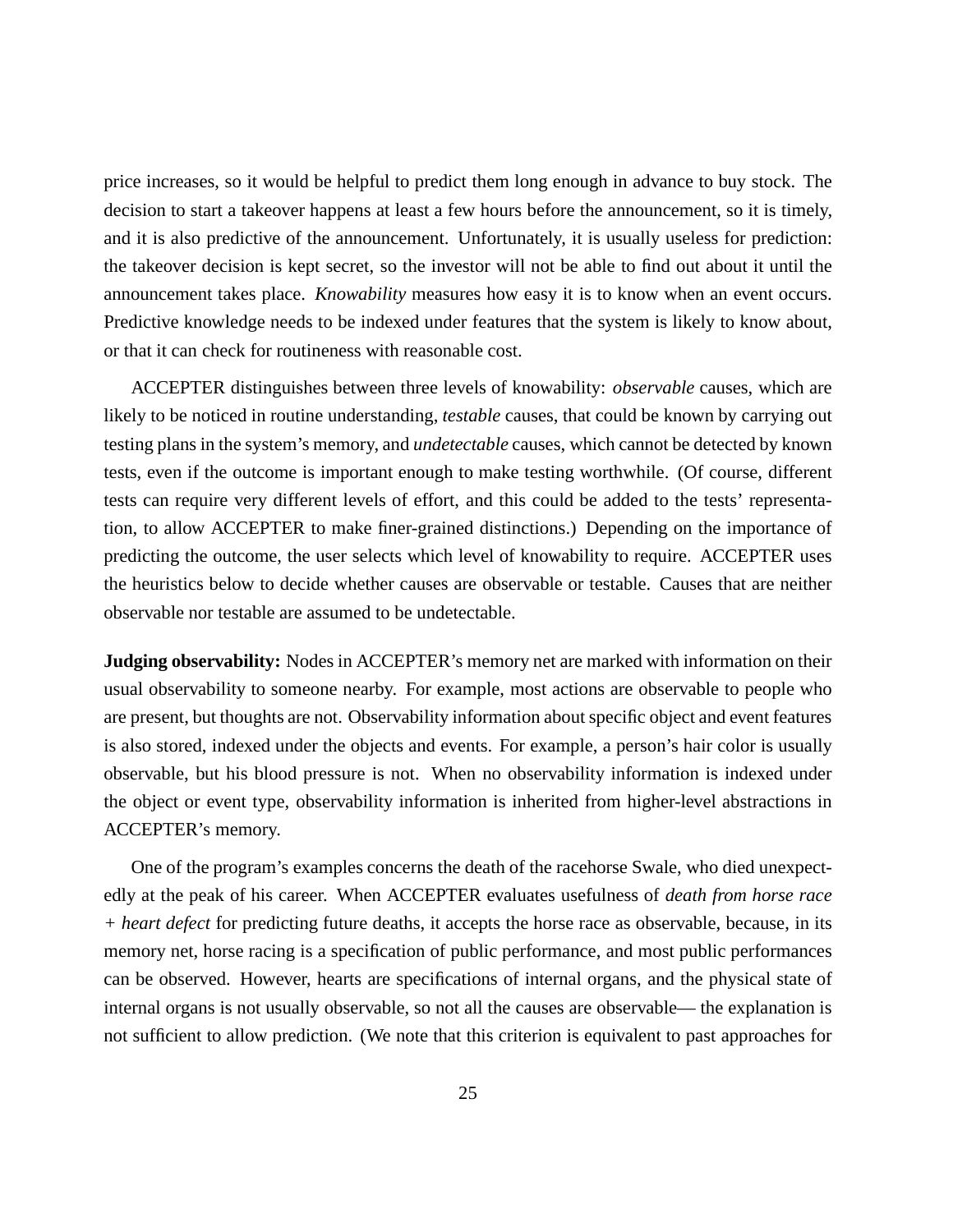static operationality criteria (Mitchell et al., 1986), and suffers from the same problems; we point towards an alternative direction in the summary section below.)

**Judging testability:** Sometimes predicting an outcome is worth the effort of performing tests. If we know a low-cost plan for checking a predictive feature, we can perform that plan periodically to give warning of problems ahead. For example, an employee at Yale changed her behavior after explaining the cause of engine damage to her car:

X burned out an engine by driving when her car was low on oil. After that incident, she started checking the oil level whenever she got gas, to correct low oil before damaging another engine.

People have standard tests for features of situations that have important effects, but are not directly observable. If we want to know the temperature outside, we might go to a window that has a thermometer mounted on its ledge. If we think that the battery of a car is dead, we might try turning on the radio or the lights. If we want to know whether a steak is sufficiently done, we can press it, and see how it springs back. ACCEPTER judges testability of an explanation's causes by searching its memory for testing plans that can determine whether the cause holds. (The tests in its memory are simply place holders; how to carry out the tests is not represented in the system). If ACCEPTER finds a plan, it judges the cause testable.

The output below shows ACCEPTER judging the explanation *death from horse race + heart defect* for Swale's death, to see if it could be used by an owner to predict and avoid deaths in other horses. The heart defect is not observable, but is testable by doing an electrocardiogram. Consequently, the explanation shows that an owner could predict problems: by having a vet do an EKG on the horses the owner buys, to find any heart defects.

```
Applying test for KNOWABILITY to SWALE'S HEART'S
HEREDITARY-DEFECTIVE ORGANIC-STATE.
```
Searching up abstraction net for observability information.

SWALE'S HEART'S HEREDITARY-DEFECTIVE ORGANIC-STATE is probably not observable, since it is a(n) ORGANIC-STATE of a(n) INTERNAL-ORGAN.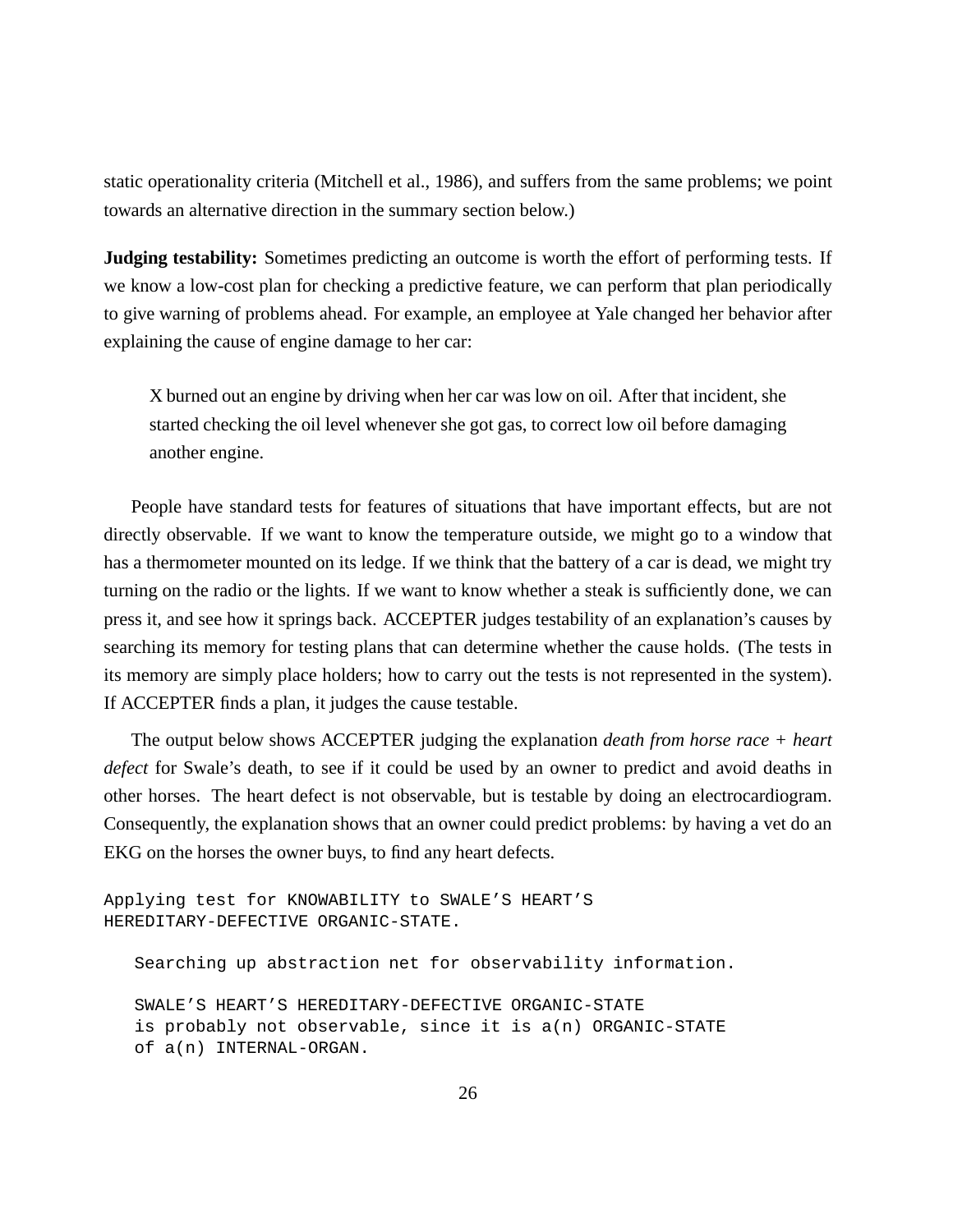Searching up abstraction net for pointers to standard tests.

SWALE'S HEART'S HEREDITARY-DEFECTIVE ORGANIC-STATE is testable, since ORGANIC-STATEs of HEARTs can be detected by the standard test ELECTROCARDIOGRAM.

... test passed.

## **7.2 Evaluation dimensions for repair**

If the anomaly that prompts explanation is a device failure, we may wish to repair the device aspects that caused the failure. This prompts the explanation purpose of finding repair points. Four evaluation dimensions are important when checking if an antecedent is a good repair point. The most obvious requirements are that the antecedent have *causal force* (it must have caused the bad device behavior), and that it be *repairable* by the explainer. However, not all causes are worth repairing. If someone was carrying a television, and tripped on some uneven steps, causing him to drop and damage it, the condition of the steps would be a cause of the damage, and might be repairable. However, repairing the steps would not fix the television. The cause to repair must be one whose presence is *predictive* of the device failure's recurrence, according to the predictiveness criteria described above.

Finally, even if there is a continuing problem that we can repair, it will not help if something else will cause the problem again as soon as we fix it. For example, dropping the television might have caused a power supply defect, burning out a fuse. Fixing the fuse by itself is pointless: the bad power supply will simply burn out the replacement. Thus we need to fix the power supply as well. This example shows that the explanation needs to trace back to a cause with *independence* from prior causes. To judge independence, ACCEPTER simply assumes that a cause is independent from prior causes unless it is caused by the current state of some object. Causal force and repairability are discussed in more detail below.

**Causal force:** ACCEPTER's inference rules distinguish two classes of connections between events (or states). One event *causes* a second if it actually brings about the second event, as when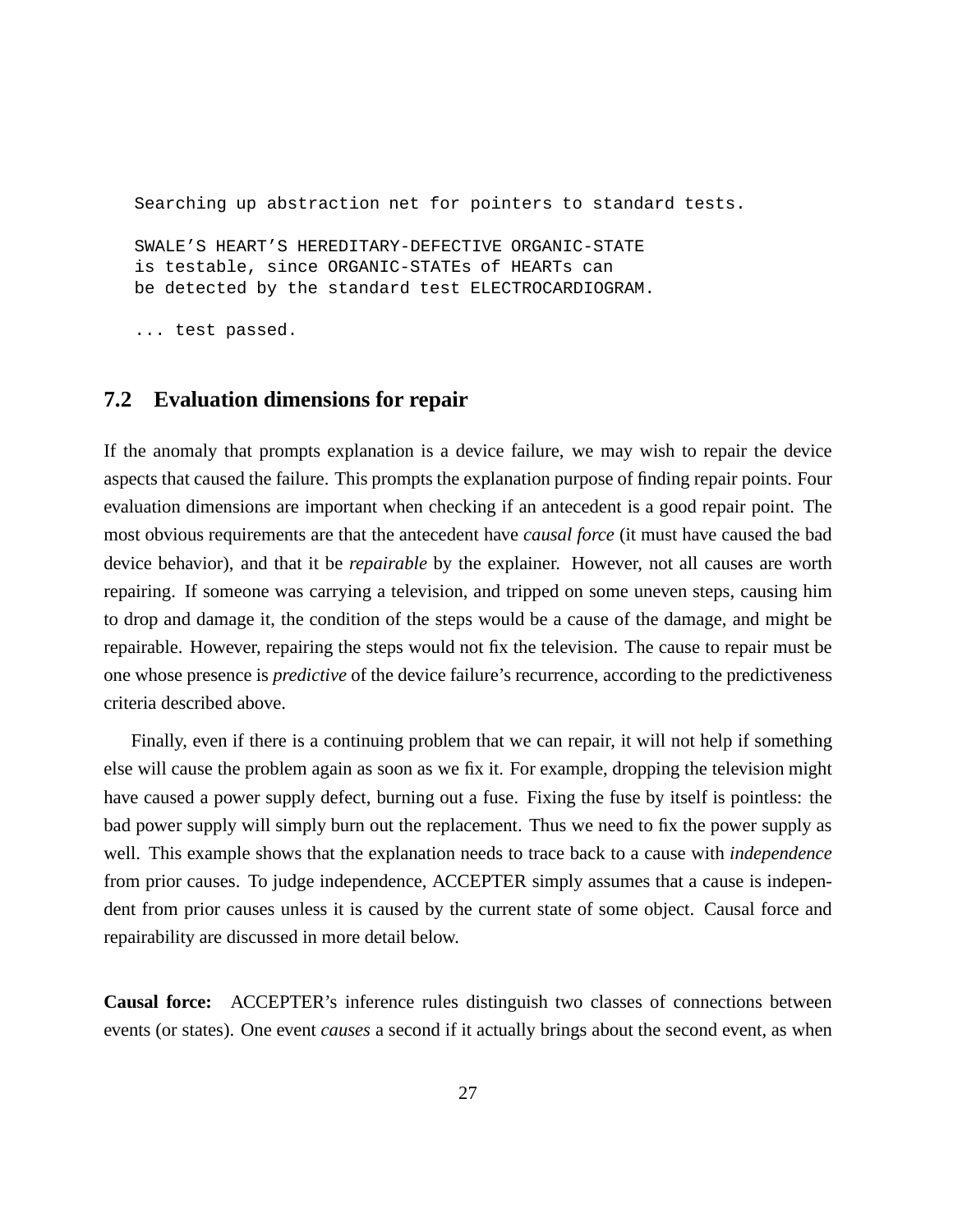a heart attack causes death. An event is *predictive* of another, without necessarily being a cause, if the first prompts an expectation for the second. For example, if we are shocked by an awful meal in a restaurant, someone might explain it by saying "all New Haven restaurants are bad." The explanation may let us predict future bad meals, but it doesn't say what causes the low quality. ACCEPTER's inference rules are annotated with whether they describe a causal connection, or a predictive one (causal connections that hold in a given situation may be non-predictive, if they trace an unlikely outcome: drinking milk causes an allergic reaction in some people, but we do not normally predict that reaction).

**Repairability:** Finding the cause of a bad state only helps repair if we also know how to fix it. For example, tracing an engine failure back to some obscure component of the transmission will be little use to most people who are trying to do a road-side emergency repair. However, if they find that a wire has shaken loose, or a hose has come unattached, they can make the repair.

To judge repairability of a device, ACCEPTER searches memory for a repair plan indexed under the device, and the state being considered as a potential repair point. If a television had an anomalously bad picture, ACCEPTER would look at the causes of the bad picture given by the explanation, and see if it could retrieve a plan to fix any of them. For example, if the explanation attributed the problem to bad atmospheric conditions, it would be unlikely to find a repair plan. However, if the problem were caused by the antenna pointing the wrong way, a plan for fixing orientations of small objects— grabbing them and moving them— could be retrieved and applied.

The output below gives a sample of ACCEPTER's repairability judgements. When it evaluates the explanation that John's "brand A" car was defective because of a bad transmission, it first checks to see whether it can retrieve a plan for repairing the transmission. It finds no stored repair plans for transmissions, or for any of the abstractions of transmissions in its memory:

Applying test for REPAIRABILITY to TRANSMISSION-743'S LOW MECHANICAL-CONDITION.

> Searching up abstraction net for pointers to standard repair plans.

... test failed.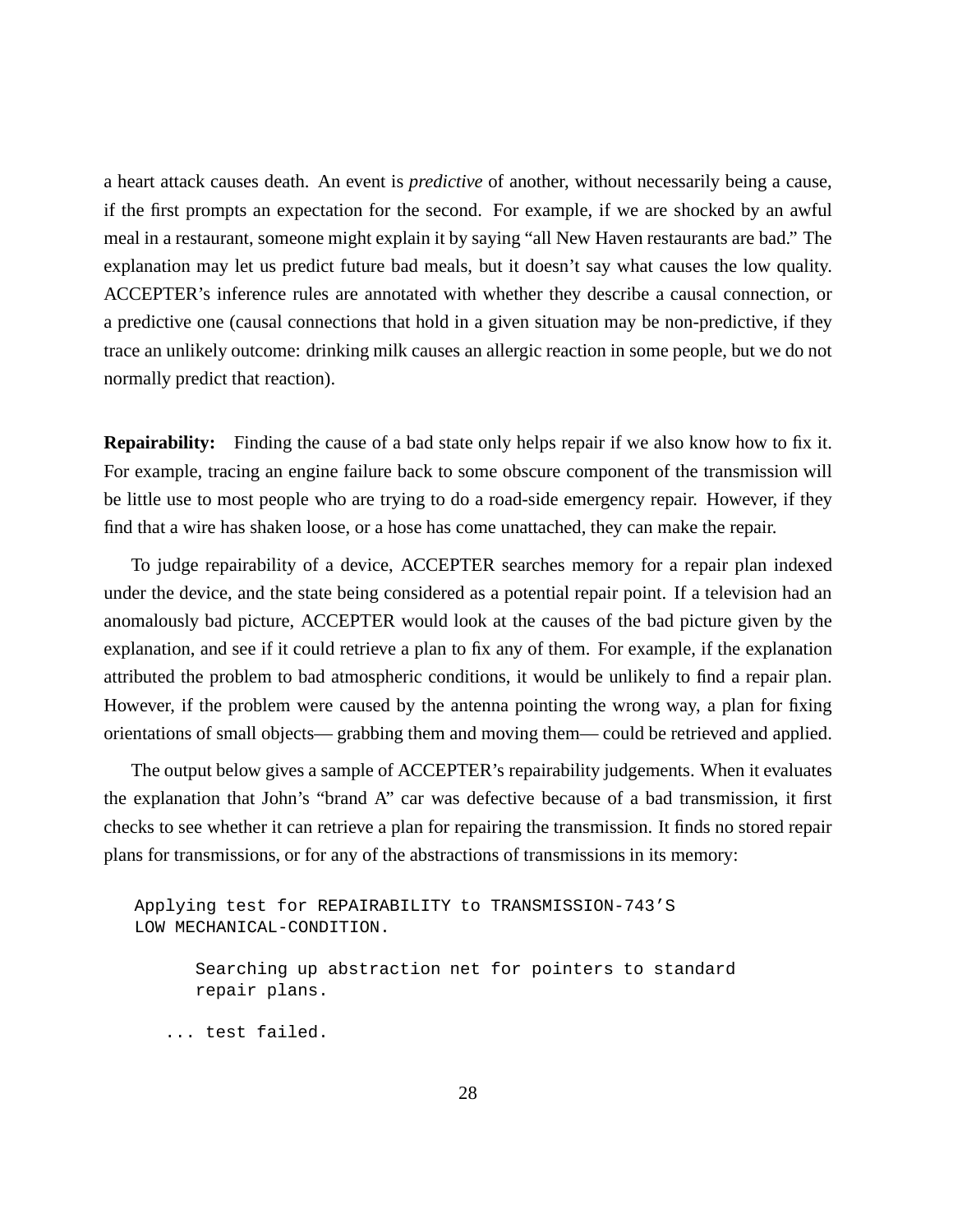TRANSMISSION-743'S LOW MECHANICAL-CONDITION is probably not repairable, since no standard repair plans are stored under any of its abstractions.

Since ACCEPTER finds no standard repair plans, it checks whether later steps in the beliefsupport chain are repairable. The XP's belief-support chain shows that the engine defect is caused by both the fact that the transmission is defective, as above, and that the transmission is a component of the engine. Although ACCEPTER finds no repair strategy specifically directed towards fixing the fact that a transmission is an engine component, it does find a strategy for repairing any component relationship that causes problems: replace the component. This strategy suggests that replacing the transmission is a possible repair plan:

Applying test for REPAIRABILITY to TRANSMISSION-743'S PART-OF-RELATIONSHIP to BRAND-A'S ENGINE. Checking repairability of features of TRANSMISSION-743'S PART-OF-RELATIONSHIP to BRAND-A'S ENGINE. Searching up abstraction net for pointers to standard repair plans. BRAND-A'S ENGINE AS CONTAINER OF TRANSMISSION-743'S PART-OF-RELATIONSHIP to BRAND-A'S ENGINE is repairable, since CONTAINERs of PART-OF-RELATIONSHIPs can usually be repaired by the standard plan REPLACE-COMPONENT. ... test passed.

#### **7.3 Evaluation dimensions for control**

... Detail is acceptable.

When an anomalous state or event is undesirable, an understander may want to prevent it in the future. One plan for this goal is to block some of the event's causes directly; another is to discourage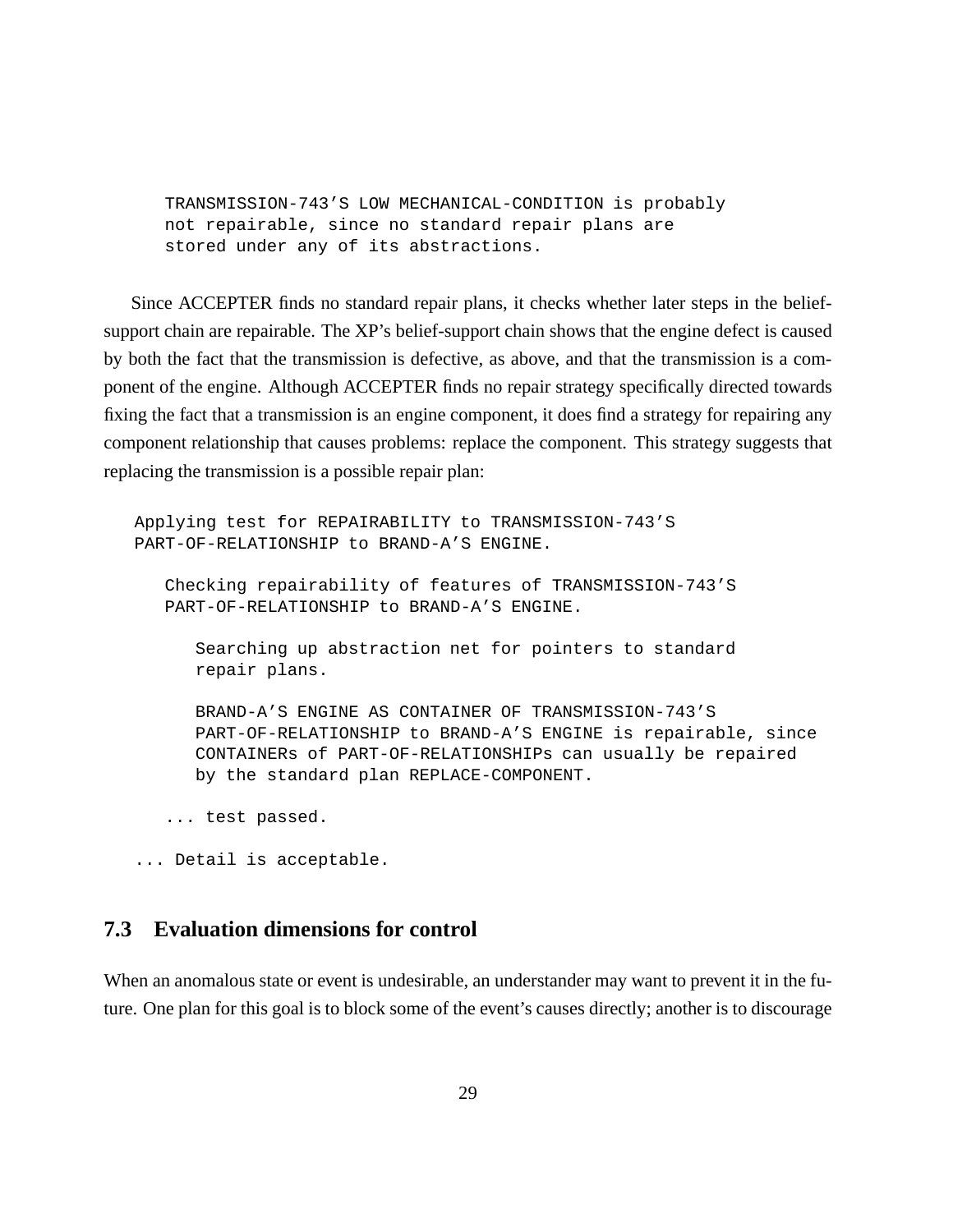any actors responsible for the situation from contributing to its recurrence. (Likewise, if an outcome is desirable, an explainer may wish to find how to achieve it, either directly or by influencing others, but we will not consider that purpose here.)

Directly preventing future occurrence of an event involves finding premises with *causal force* that cause the outcome— and that the explainer can block (*blockability*). An explanation that shows blockable causes can be used in two ways: first, the explainer may be able to permanently disable one of the causes, so that any repetition of the same causal chain is impossible. (For example, if a house was burglarized because a thief could enter through an open window, the victim can block recurrence by keeping the windows shut.) Second, if it is impractical to permanently block any of an event's causes (it may be too unpleasant to keep windows closed in the summer), explanation needs to show not only how the outcome could be blocked, but also how to predict a specific instance of the outcome long enough in advance to block the problem in the current instance. This procedure is basically the *anticipate and avoid* strategy suggested by Hammond for avoiding failures in case-based planning (Hammond, 1989). We discuss below some heuristics for judging blockability, and how they are applied to judge explanations for anticipating and avoiding an undesirable outcome.

**Blockability:** Deciding what an explainer can prevent is difficult; things that seem uncontrollable at first glance may actually be easy to influence. For example, if a picnic is rained out, it is natural to accept the rain as beyond our control, but it might might be avoidable by scheduling the picnic during the dry season. Nevertheless, a very simple heuristic is sufficient for judging an actor's ability to control many events: we can assume that actors who voluntarily fill actor roles in events, or provide other role-fillers for them, can probably block those events.

A real-world example of the importance of actor roles in blocking an outcome comes from the Challenger explosion. Each area of NASA attempted to find ways to prevent similar situations arising, and different divisions focused on different causes of the problem, depending on the explainers' influence. After the explosion, according to the astronaut John Creighton:

[Everyone had a different idea] of what we didn't think worked. If you're an engine man, you want the engine fixed; if you're in charge of something else, you want that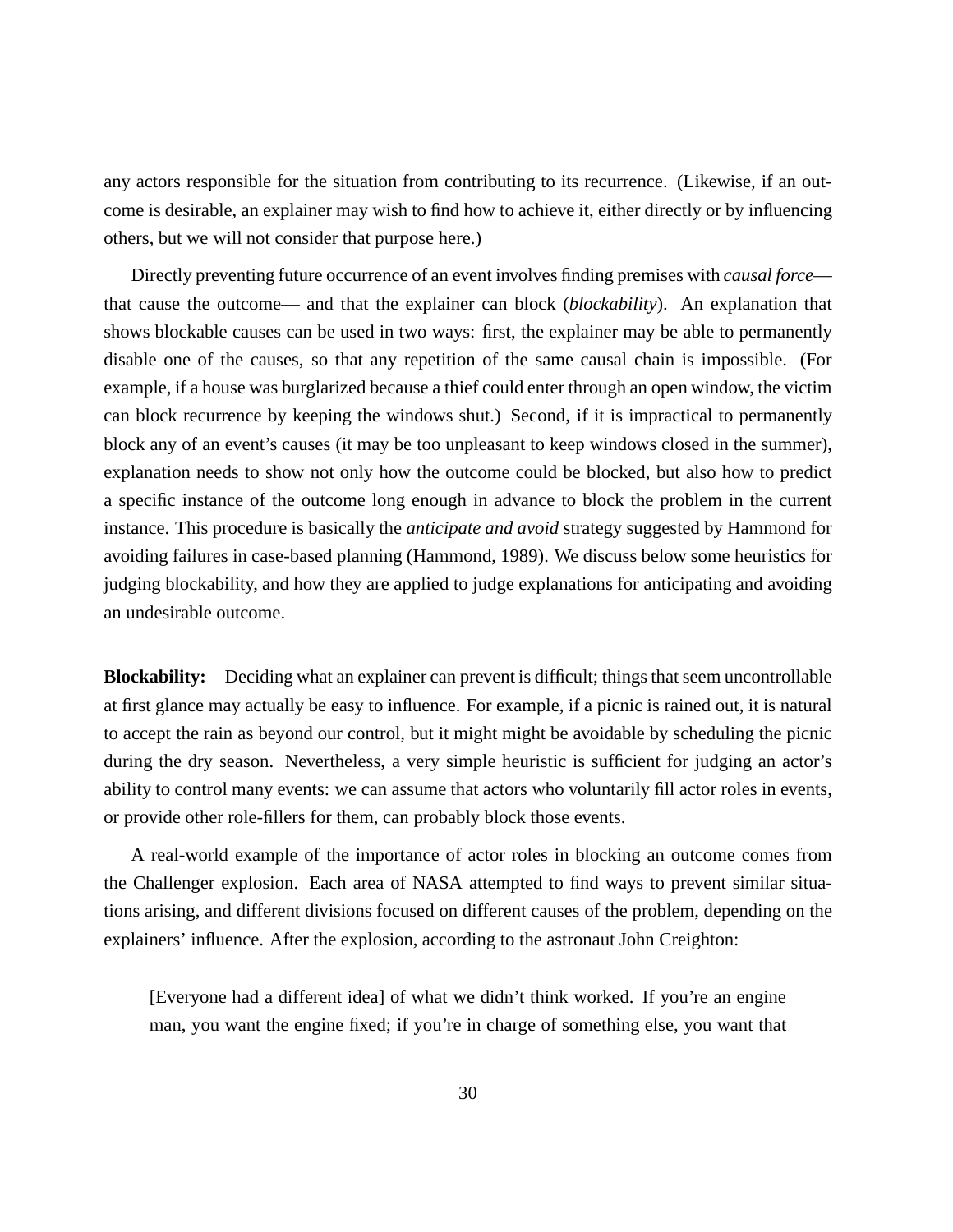fixed.<sup>5</sup>

ACCEPTER's blockability checks consider three ways a person can be involved in an event: as an *actor* who is immediately involved; as a *director* of the action, who is not immediately involved, but who has authority over its progression; and as a *supplier* of the objects or actors that the director selects.

Actors in an event may be able to block it by refusing to participate. Directors may block it by ordering actors under their control not to participate, by controlling the setting for events (locale, time of occurrence, or features of the environment), by changing ways of selecting the objects used, to avoid using objects that are particularly likely to contribute to a bad outcome, or by changing object suppliers to avoid such objects. Suppliers can also block outcomes by controlling the objects they make available. Table 2 sketches how each of these means of explainer control entered into strategies for preventing another space shuttle disaster.

ACCEPTER's basic procedure for deciding blockability by a given person is to use the explanation to find a person's involvement in the outcome, and then see if that person is involved as an actor, director, or supplier of an object (which ACCEPTER checks by seeing if that person is its owner). If so ACCEPTER assumes that the person could block the event. It then checks whether timely prediction is possible, to allow the person to anticipate the outcome and exert control to block its occurrence.

For example, the output below shows how ACCEPTER decides that the space shuttle's astronauts could prevent future explosions. The antecedent being considered is Challenger's launch, and ACCEPTER first verifies that the launch is a cause of the explosion, to see if blocking the launch could be an effective way to prevent the outcome:<sup>6</sup>

Checking whether some antecedent satisfies the following tests: CAUSAL FORCE TEST (does fact cause consequent?), and BLOCKABILITY + TIMELINESS (can CHALLENGER'S SPACE-LAUNCH's ASTRONAUT block after predicting outcome?).

Applying test for CAUSAL FORCE (does fact cause consequent?) to CHALLENGER'S SPACE-LAUNCH.

<sup>5</sup> *Newsweek*, October 10, 1988.

 ${}^{6}$ Each causal link is represented as an XP in ACCEPTER's memory; the output only shows the names of the links.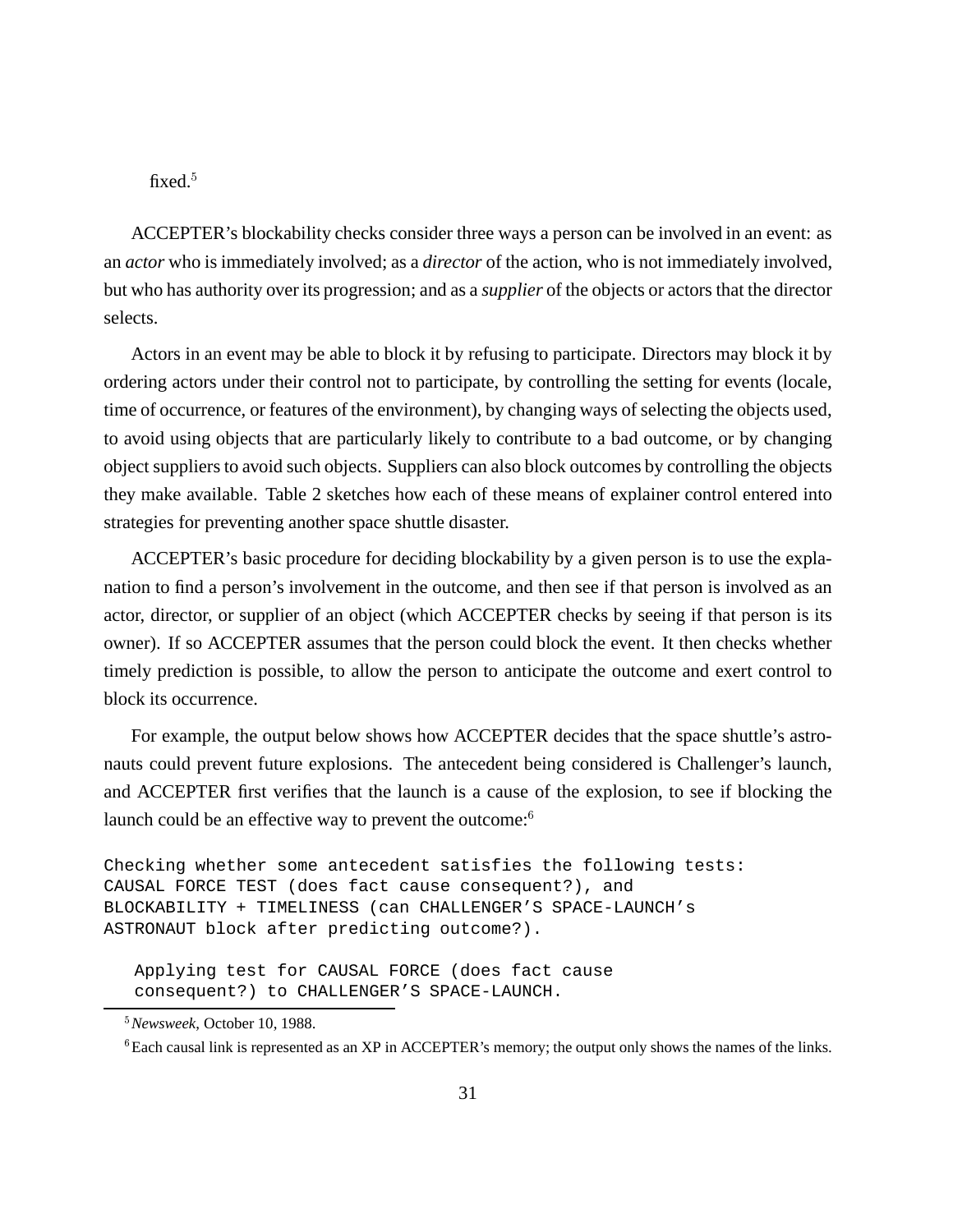## Table 2

## Strategies for blocking recurrence of the Challenger disaster

Real-life application of the prevention strategies for control by actors, directors and suppliers.

#### **Control by actors**

**Refuse to participate**

After the explosion, astronauts said that they wouldn't fly until the shuttles were repaired.

#### **Control by directors**

- **Change setting for the event**
	- **Change locale for the event** Some people suggested changing the launch site to Hawaii, where the weather is warmer.
	- **Change the time of the event** Engineers advised delaying launching when the weather was below 53 degrees.
	- **Change features of the environment** NASA installed heaters on the launch pad to warm boosters before launch.

## **Change role-filler choice**

- **Apply tests to rule out bad objects** Some people suggested NASA should inspect the booster seals after delivery of the boosters. NASA rejected this because tests would require disassembly that might introduce new defects.
- **Change supplier of object** Some advocated stopping using boosters made by Morton Thiokol.

## **Control by suppliers**

**Block access to a class of role-filler**

New shuttle manufacturing was frozen by congress while the Challenger investigation went on, in order to avoid repeats of the explosion.

**Change design**

Morton Thiokol redesigned the boosters, with better seals.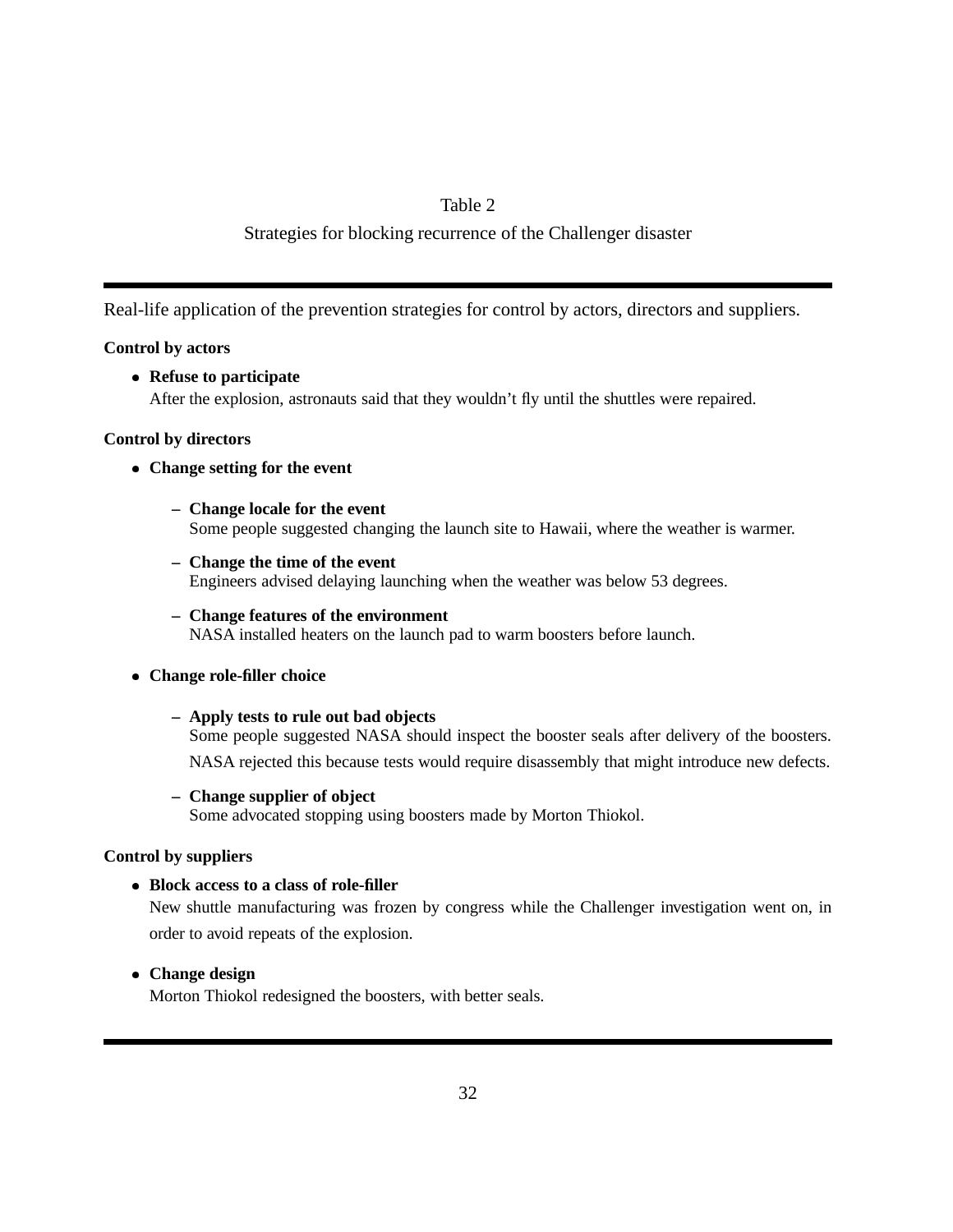```
Checking the connection between CHALLENGER'S SPACE-LAUNCH
  and CHALLENGER'S EXPLOSION.
     Testing if CAUSAL-MOP-SCENE:LAUNCH->IGNITION
     satisfies test for LINK CAUSATION.
      ... test passed.
     Testing if CAUSAL-MOP-SCENE:IGNITION->HIGH-PRESSURE
     satisfies test for LINK CAUSATION.
      ... test passed.
     Testing if
     BRITTLE-SEAL+CONTAINER-SEAL+CONTENTS-PRESSURE=>CONTAINER-EXPLOSION
     satisfies test for LINK CAUSATION.
      ... test passed.
     Testing if EXPLOSION-IN-COMPONENT=>EXPLOSION-IN-WHOLE
     satisfies test for LINK CAUSATION.
      ... test passed.
 ... All links are acceptable.
... test passed.
```
Since the explanation shows that the launch causes a rocket booster's explosion, which in turn causes the shuttle as a whole to explode, blocking the launch would block the explosion. This identifies it as a cause that would be worthwhile to block, so ACCEPTER checks whether an astronaut could block it. It first checks whether the astronaut controls the availability of objects required to fill roles in the launch (which the astronaut does not), or whether the astronaut has control over whether to participate in the launch:

```
Checking if CHALLENGER'S SPACE-LAUNCH is blockable.
```
Checking if CHALLENGER'S SPACE-LAUNCH's ASTRONAUT controlled outcome by controlling a needed object. ... No actor-controlled objects found.

```
Checking if CHALLENGER'S SPACE-LAUNCH's ASTRONAUT
controlled outcome through a role he filled.
```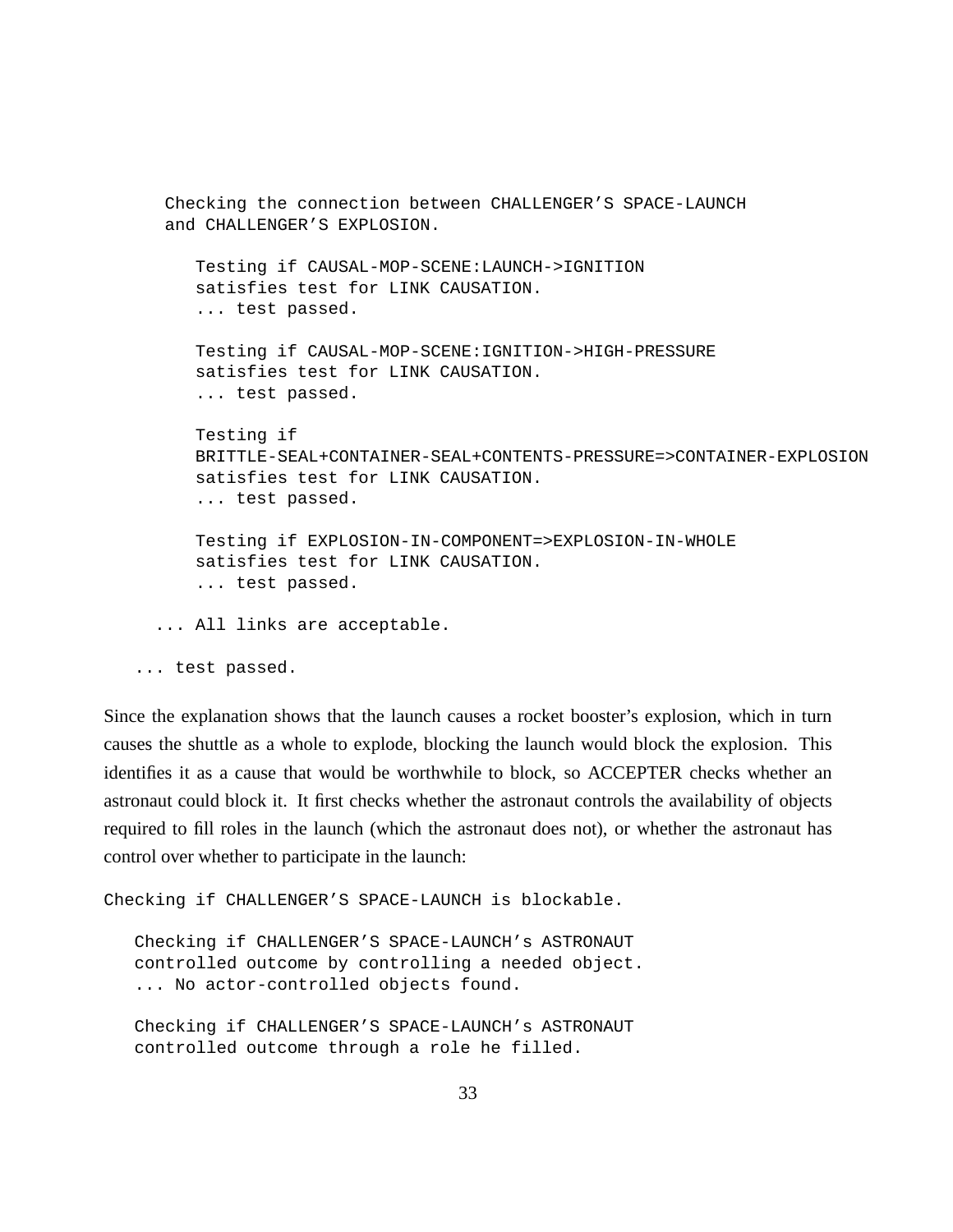CHALLENGER'S SPACE-LAUNCH's ASTRONAUT might have been able to prevent CHALLENGER'S SPACE-LAUNCH, by refusing to be its ASTRONAUT, since that is a voluntary actor role.

From this information, ACCEPTER concludes that the launch is a blockable cause. The next question is whether an explosion can be predicted before the launch, so the astronaut can stop the launch in time. Because the last cause of the explosion that the astronaut controls is the launch, preventing future explosions is only possible if the explanation shows how to predict explosion before the launch occurs. To know how much warning would be needed, ACCEPTER first uses the explanation to determine how far in advance of the explosion the launch occurs, and then checks whether the explanation allows prediction with that amount of warning. (ACCEPTER uses a coarse-grained temporal representation, with temporal separations represented as NONE, MINUTES, HOURS, DAYS, WEEKS and YEARS.)

Checking if XP allows prediction of outcome before CHALLENGER'S SPACE-LAUNCH occurs.

Calculating amount of warning needed to predict before CHALLENGER'S SPACE-LAUNCH occurs.

CHALLENGER'S SPACE-LAUNCH leads to ROCKET-IGNITION-41 immediately.

ROCKET-IGNITION-41 leads to GAS-42'S HIGH PRESSURE MINUTES afterwards.

GAS-42'S HIGH PRESSURE leads to SOLID-ROCKET-43'S EXPLOSION MINUTES afterwards.

SOLID-ROCKET-43'S EXPLOSION leads to CHALLENGER'S EXPLOSION immediately.

Predicting before CHALLENGER'S SPACE-LAUNCH requires finding a predictive feature at least MINUTES before CHALLENGER'S EXPLOSION.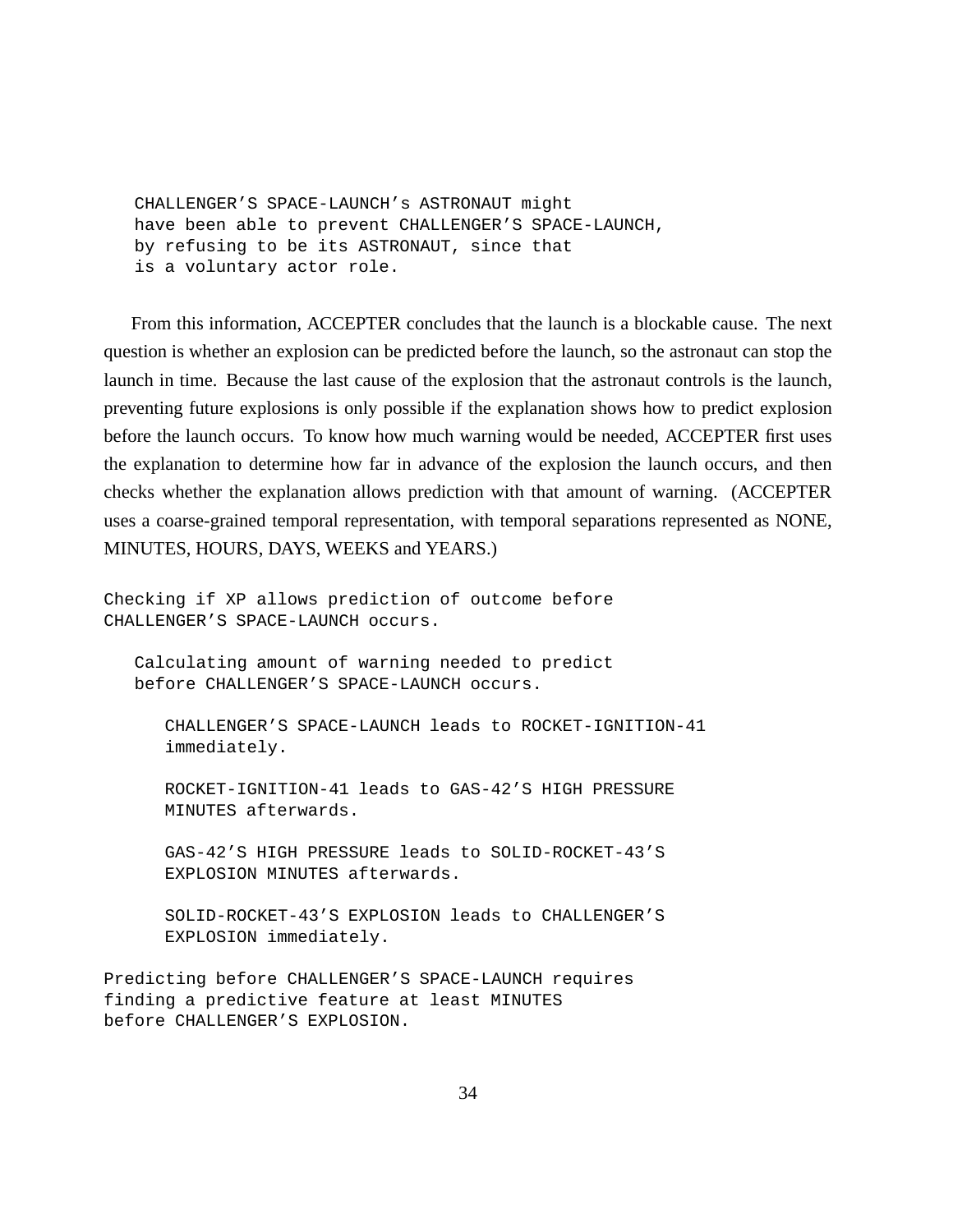```
Checking detail for predicting CHALLENGER'S
EXPLOSION MINUTES before it happens.
```
Since the launch is minutes before the explosion, an explanation for prevention must allow prediction to be done at least minutes before the explosion as well. To decide whether the explanation does so, ACCEPTER applies the tests for predictiveness described in the previous section. The coldness of the seal occurs early enough to provide warning, and is distinctive, predictive, and knowable. Consequently, ACCEPTER accepts the explanation as being useful for an astronaut's prediction, allowing him to monitor and intervene: on cold days, the astronaut can refuse to fly.

## **7.4 Evaluation dimensions for actors' contributions to an outcome**

To maintain effective performance, any actor in the world needs ways of judging the appropriateness of its actions. When a surprisingly good or bad outcome occurs, a system may benefit by explaining who contributed to the event. By identifying the actors involved, and ascribing praise or blame for their roles, it may be possible to influence their future behavior. Also, by learning about the (possibly unexpected) good and bad ramifications of others' behavior, the system can learn about possible problems and opportunities to consider when planning its own future actions, forming new strategies for guiding its own behavior.

These goals prompt the explanation purpose of identifying actors' contributions to an action, and ascribing praise or blame. This can be done according to the *desirability* of the outcome, and of actions leading to it. In addition, an actor can also be blamed, even if it was impossible to predict or control an outcome, if that actor contributed to the outcome through an undesirable act. The bad result strengthens the act's original proscription: for example, we might blame a drug dealer for an addict's death by overdose, even if deaths from overdose are relatively unlikely.

The output below shows ACCEPTER's evaluation of blame for the explanation that the racehorse Swale died because a trainer accidentally gave him an overdose of performance-enhancing drugs. It first checks whether the actor should have anticipated the problem, and could have prevented it: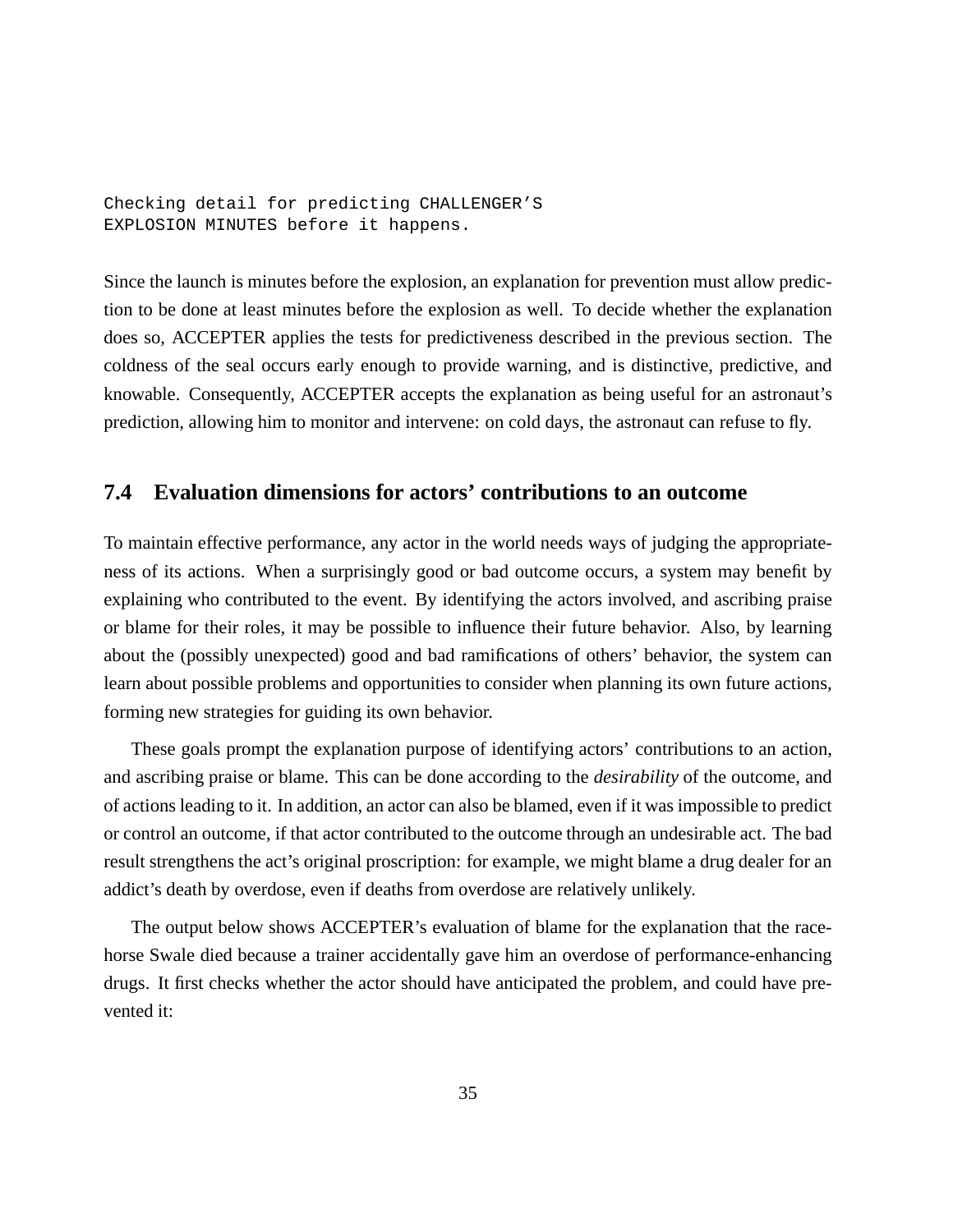Checking PERFORMANCE-DRUG-OVERDOSE-BY-TRAINER for ASSIGNING-BLAME.

Applying test for BLOCKABILITY + TIMELINESS (can ATHLETIC-TRAINER-1497 block after predicting outcome?) to ATHLETIC-TRAINER-1497'S M-PERFORMANCE-ENHANCEMENT-DRUGS.

ATHLETIC-TRAINER-1497 could have prevented initiation of ATHLETIC-TRAINER-1497'S M-PERFORMANCE-ENHANCEMENT-DRUGS since its DRUGGER controls initiation.

However, ACCEPTER determines that performance enhancing drugs are not predictive of fatal overdose, so the trainer would not have expected the outcome. Consequently, the trainer cannot be blamed with intentionally causing Swale's death.

ACCEPTER then checks whether giving performance-enhancing drugs is in itself undesirable. In ACCEPTER's memory net, administering performance enhancing drugs is a specification of the category for illegal actions, so it judges the drugging as undesirable. Giving performance enhancing drugs is annotated as usually being a voluntary action, so ACCEPTER decides that the explanation gives cause for blame.

### **7.5 Summary of evaluation dimensions**

Table 3 summarizes our evaluation dimensions, and the simple heuristics ACCEPTER uses to test along them. For a discussion of the strategies not discussed here, and how they combine to satisfy the information requirements for other purposes, see (Leake, in press).

It should be noted that while the system uses dynamic criteria to evaluate for some dimensions (*e.g.*, timeliness, distinctiveness, and repairability), its criteria for other dimensions are static (*e.g.*, the observability component of knowability). We did not investigate dynamic characterizations of all dimensions, simply because our main effort was devoted to investigating the relationship between evaluation goals and the needed dimensions. However, we strongly agree with the arguments in (DeJong & Mooney, 1986) that such criteria must be able to dynamically take into account current system knowledge. Richer and more dynamic characterizations of ACCEPTER's dimensions involve many issues for future research. For example, a richer characterization of knowability criteria would have to involve reasoning about competing ways to gather information,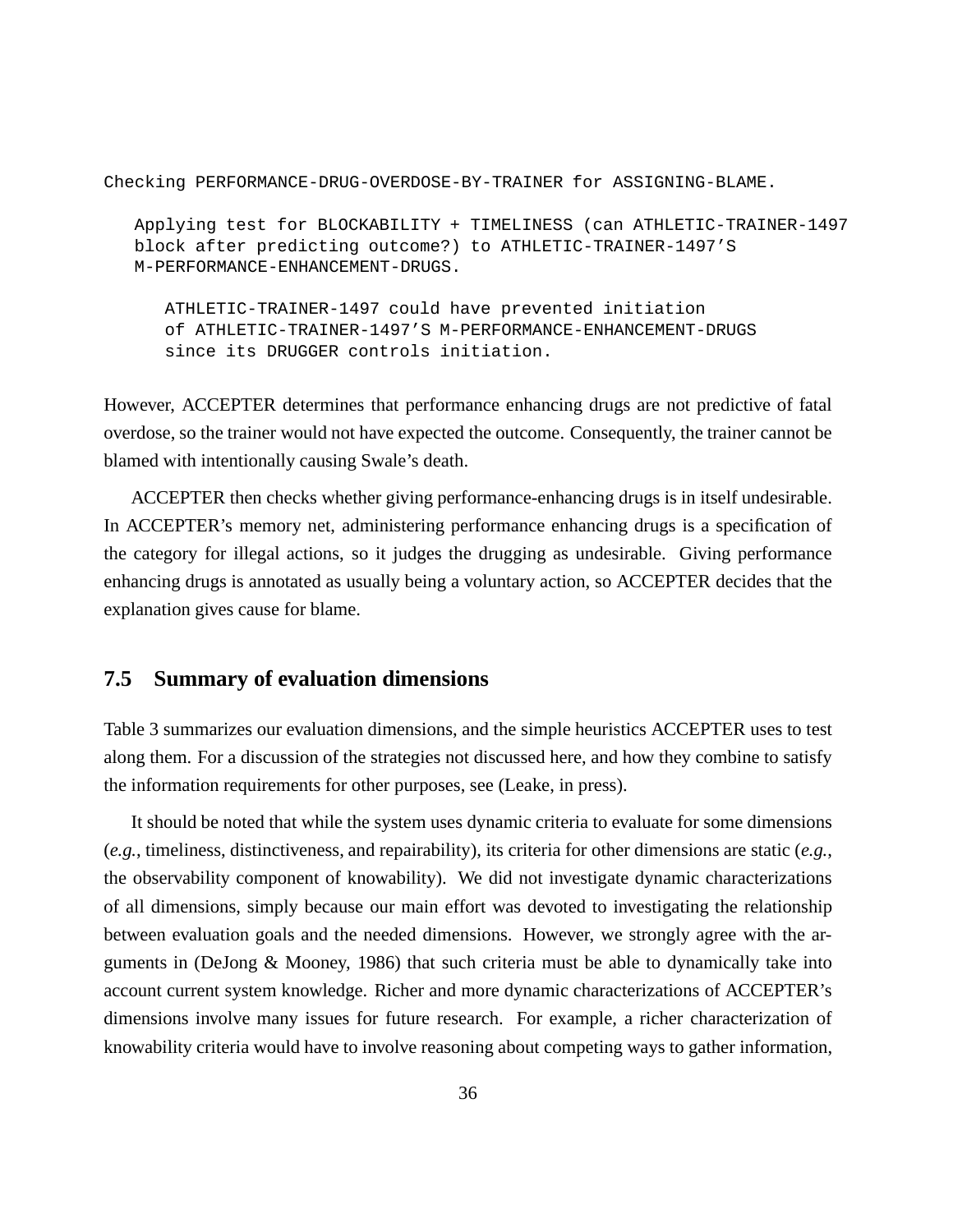## Table 3.

ACCEPTER's heuristics for testing an event or state A, stated as a cause in an explanation, along each evaluation dimension.

| <b>Timeliness</b>             | Trace along the XP's derivation of outcome from A, summing the<br>standard delays from antecedent to consequent of each inference<br>rule.                                                                            |
|-------------------------------|-----------------------------------------------------------------------------------------------------------------------------------------------------------------------------------------------------------------------|
| <b>Distinctiveness</b>        | Use routine understanding mechanism to build up standard expec-<br>tations from the background situation, and integrate A into that<br>context. A is distinctive if it is unexpected or anomalous in that<br>context. |
| Knowability                   | Check whether A, or its abstractions in memory, is annotated as<br>usually observable, or search for a plan in memory that can be<br>applied to determine whether A has occurred.                                     |
| Predictive power/causal force | Check whether the XP derives the outcome from A by a sequence<br>of predictive links (respectively, causal links).                                                                                                    |
| Independence                  | Check if A is caused by a state still in effect. If not, assume A is<br>independent of prior causes.                                                                                                                  |
| Repairability                 | Search memory for a standard repair plan for any abstraction of A.                                                                                                                                                    |
| Controllability               | Look for direct involvement of the actor as an actor, director, or<br>(for blockability only) supplier of A.                                                                                                          |
| Desirability                  | Check if action described by A is a specification of illegal-activity.                                                                                                                                                |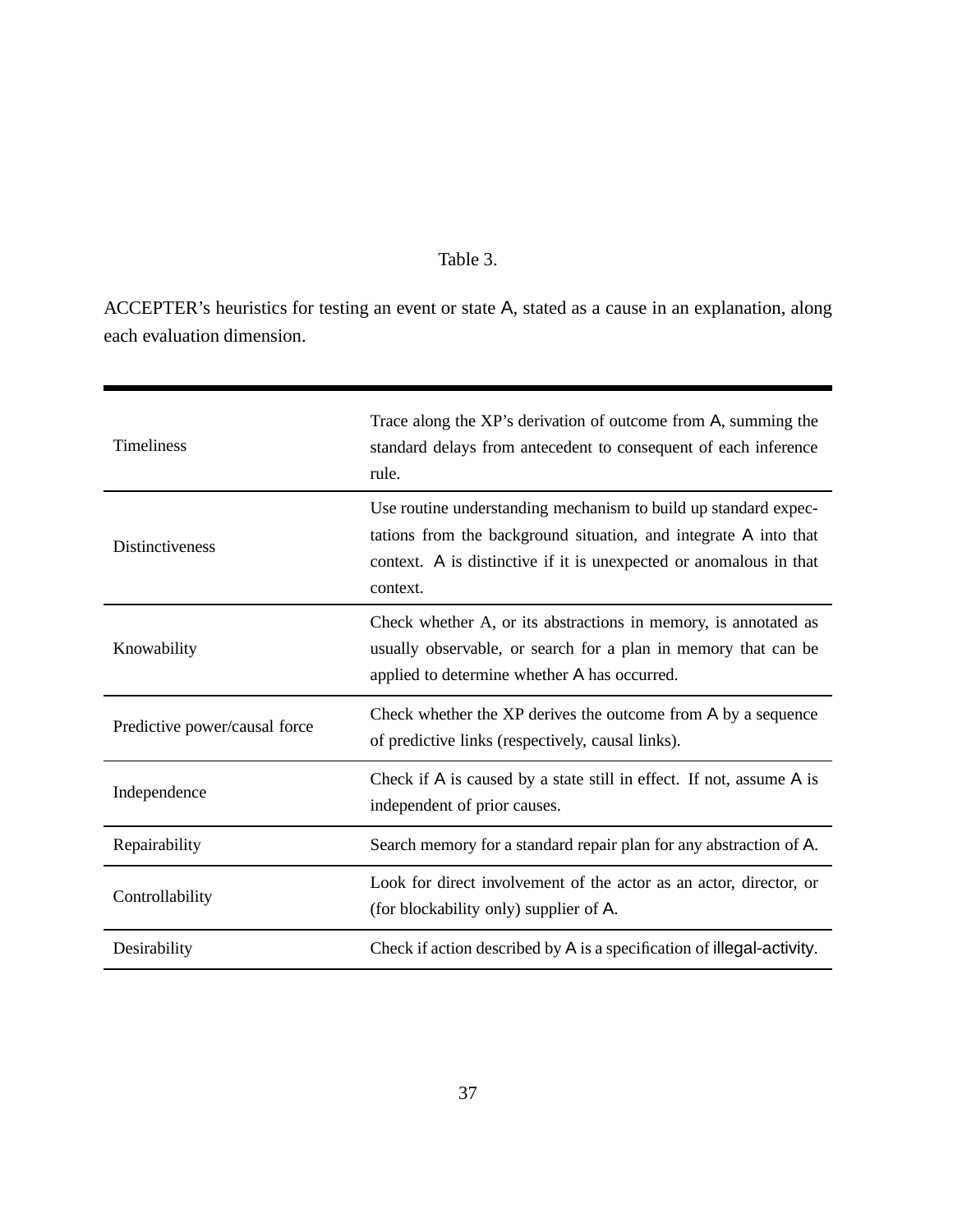their likely costs, and their chance of success; (Hunter, 1990) discusses some of these directions in the context of knowledge planning.

# **8 The value of goal-based evaluation**

The preceding sections sketched our approach to goal-based explanation evaluation. In this section, we put that approach in perspective, discussing how a goal-based evaluation module can contribute to an overarching explanation-based system. We advance three main points: First, that goal-based evaluation allows learning to be focused more effectively than in previous approaches. Second, that it facilitates construction of useful explanations in a case-based explanation, and, more generally, makes it possible to reliably build explanations for systems with multiple types of goals. Third, that it offers a valuable new way to deal with the imperfect theory problem in explanation-based learning, by allowing an explanation-based system to learn effectively despite certain imperfections in its domain theory.

**Focusing explanation towards knowledge gaps:** Our explanation process centers around explaining anomalies. In our discussion of evaluation for routine understanding, we described AC-CEPTER's requirement that explanations account not only for the event, but for why expectations failed. This differs from approaches such as (Mooney, 1990), which concentrate on accounting for why the event occurred. The difference is important to deciding which beliefs to repair, and what to learn from a new situation. If we want to explain why basketball team A defeated team B in a close game, the explanations we will seek will be quite different if we expected B to win (in which case we might refer to injuries of B's players), or if we expected A to win by a large margin (in which case we might refer to team A being over-confident). In general, goal-based evaluation allows learning to focus on the aspects of a situation that are important: those relevant to system goals. ACCEPTER can judge a single explanation acceptable for one purpose, but not for another. for example, one of ACCEPTER's stories involves the recall of a defective car. When the system's purpose is to find ways of predicting defects, it accepts the explanation that the manufacturer has bad quality control; when its purpose is to find repair points, it rejects that explanation as insufficient, and accepts an explanation that points to the specific part that failed.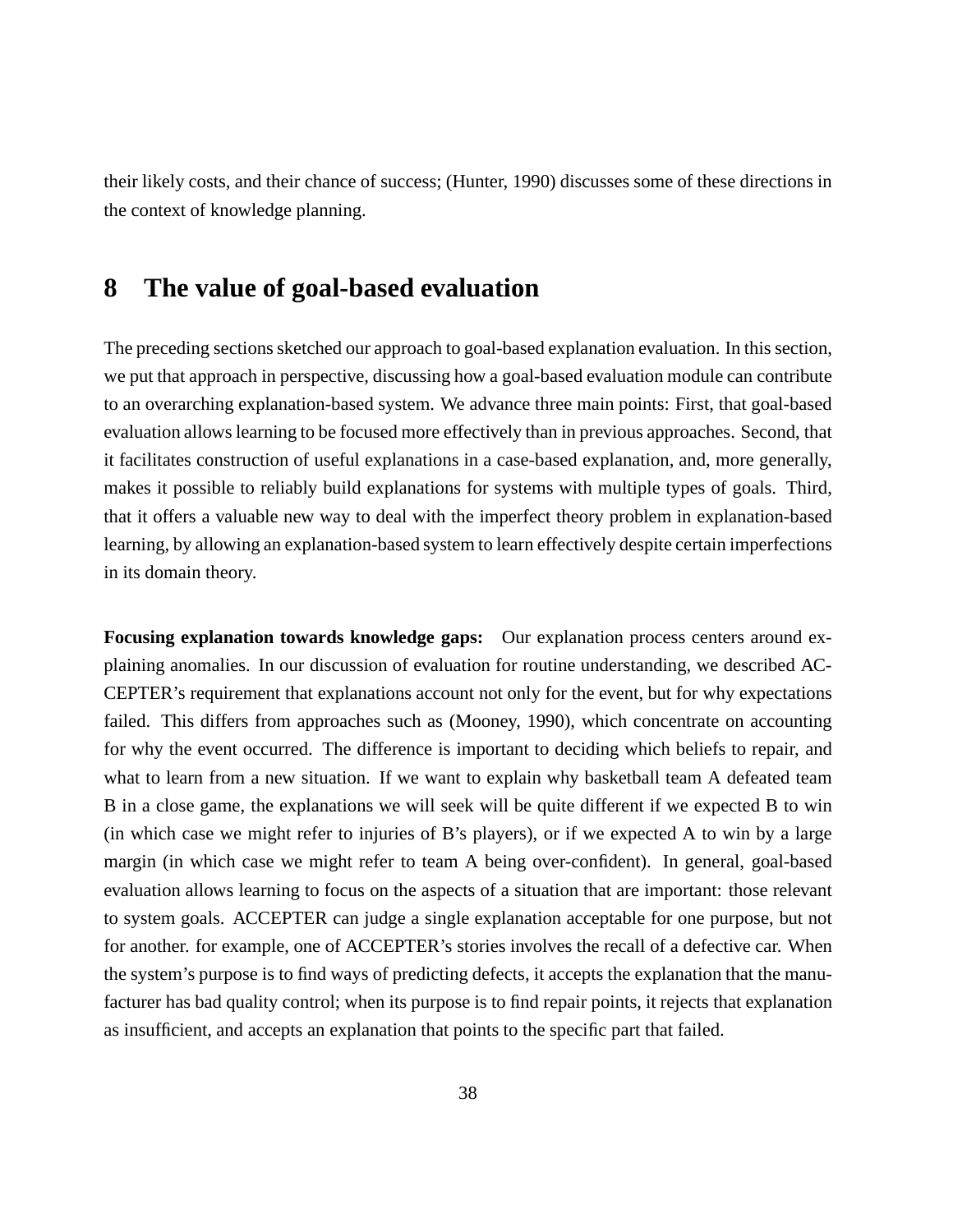**Guiding explanation construction in case-based explanation:** How to control explanation construction is a difficult issue that has received surprisingly little attention. Many explanationbased systems construct explanations by undirected chaining, which risks overwhelming inference cost for any but the most simple explanations (Rieger, 1975). The SWALE system addresses this problem by using case-based reasoning to build new explanations. Rather than explaining from scratch, it applies prior experience by retrieving and adapting explanations from similar past episodes. The case-based approach facilitates construction of complicated explanations, by reusing prior reasoning whenever possible. In addition, when new and old situations are quite similar, the case-based approach can generate explanations that are more likely to be valid: rather than being arbitrary rule combinations, the hypotheses it builds are supported by prior experience.

Unlike traditional explanation-based systems, which can rely on all candidate explanations being in the proper form for their single task (*e.g.*, showing sufficient conditions for concept membership for the concept recognition task in (Mitchell et al., 1986)), a case-based explainer reuses explanations that may have been constructed in very different contexts, and for very different goals. Consequently, unlike single-purpose systems that can tailor explanation construction to their goals, and rely on initial explanation construction to provide an appropriate type of explanation, a case-based explainer cannot be assured of starting with an explanation that includes appropriate information (Leake, 1989b). Consequently, it must have a means for determining whether an explanation contains the specific information it needs, and to identify gaps to fill through explanation adaptation. Our evaluation process provides that guidance, enabling a case-based explainer to reliably use cases from a multi-purpose case library. This guidance could also be applied to any explanation construction system that must build explanations for multiple purposes.

**Dealing with the imperfect theory problem:** Explanation-based learning research traditionally considers explanations to be deductive proofs of concept membership (Mitchell et al., 1986). In this framework, the structure of the proof assures that the explanation points to a sufficient set of factors for concept membership. However, if we seek to explain real-world events, no explanation can include *all* the causally-relevant factors. As Mitchell et al. observe, real-world domain theories are often both incomplete and intractable.

Responses to the imperfect theory problem propose methods for repairing the theory's defects. For example, (Dietterich & Flann, 1988) suggests that when a domain theory allows multiple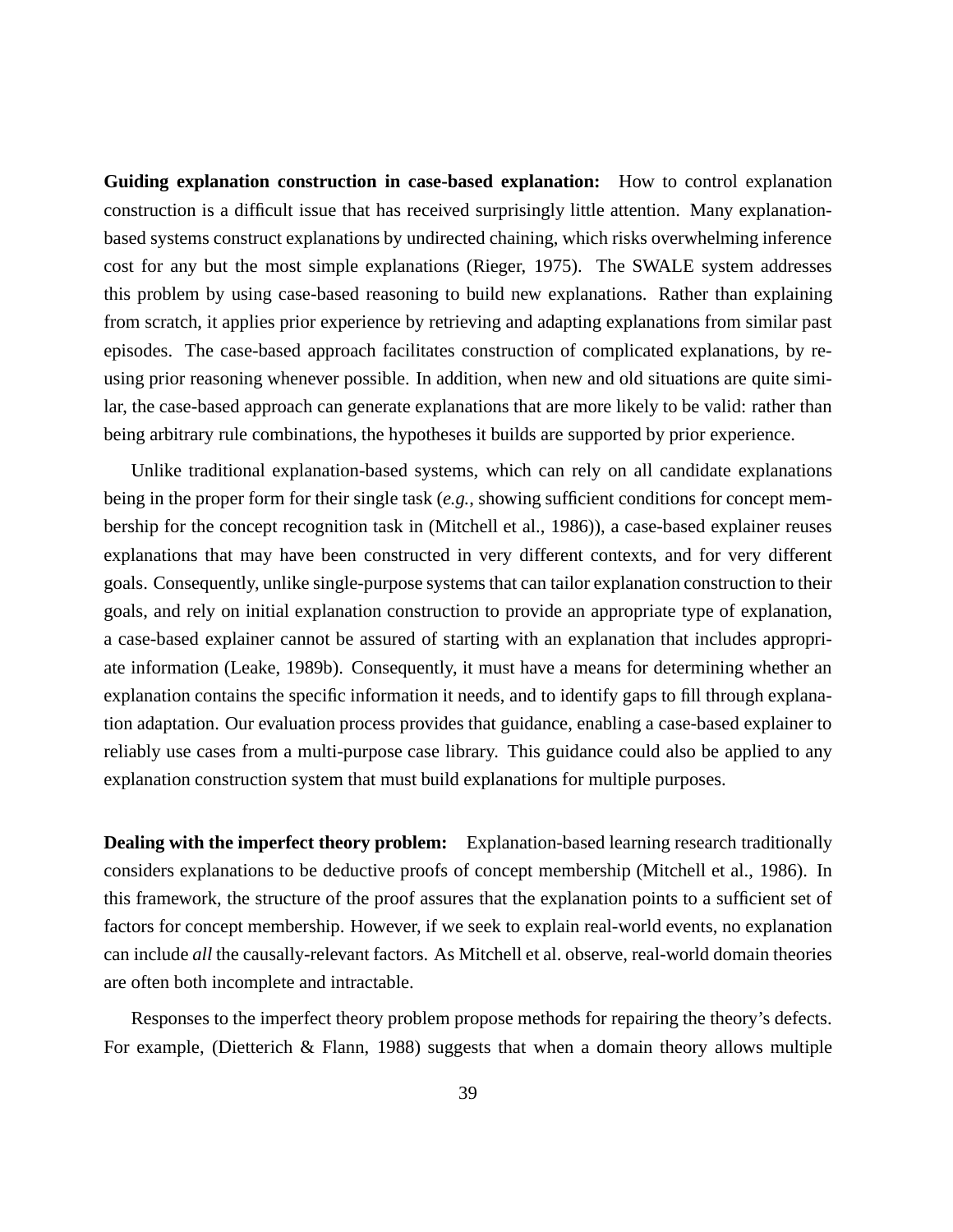incompatible explanations, induction over explanations for a set of training examples can be used to find a specialized domain theory that explains the positive examples, but none of the negative ones. (Rajamoney, 1988) advocates experimentation to determine how to extend or repair a domain theory in response to problems such as multiple incompatible explanations, or the inability to construct any complete explanation. Unfortunately, these approaches are not always practical: it may be necessary to act without having observed enough examples to repair a domain theory using induction over explanations, and may be infeasible to perform the experiments needed to do experimentation-based theory revision.

However, the inability to construct a complete explanation, or to rule out incompatible alternative explanations, does not necessarily interfere with human use of explanation. People often accomplish their goals using fragmentary explanations. Someone with little automotive knowledge may buy a used car, and notice that it often fails to start on cold days. Although the buyer would probably be unable to generate a complete explanation, it would still be possible to form the partial explanation that cold is one of the causes the problem. This hypothesis does not give sufficient conditions for the failure, since the car sometimes starts despite the cold, and it would probably not be feasible for a novice to identify the other factors that are involved. Nevertheless, the partial explanation is still useful: it can be used to decide to keep the car in the garage on cold nights.

Likewise, choosing between competing incompatible explanations may not be possible, or may not be worthwhile even if it is possible: a policeman arresting a murderer does not need to choose between the incompatible explanations that the murderer was motivated by jealousy, or by financial gain, as long as the murderer proposed by all competing explanations is the same person. Thus imperfections in theory do not have to interfere with the use of an explanation. By giving a principled account of which aspects of explanations are important, and which are not, our goal-based evaluation criteria determine when an imperfect explanation can simply be applied, without having to extend the theory to resolve defects or choose between competing alternatives. Allowing explanation-based processing of partial and imperfect explanations significantly extends the circumstances in which a system can apply explanation-based techniques.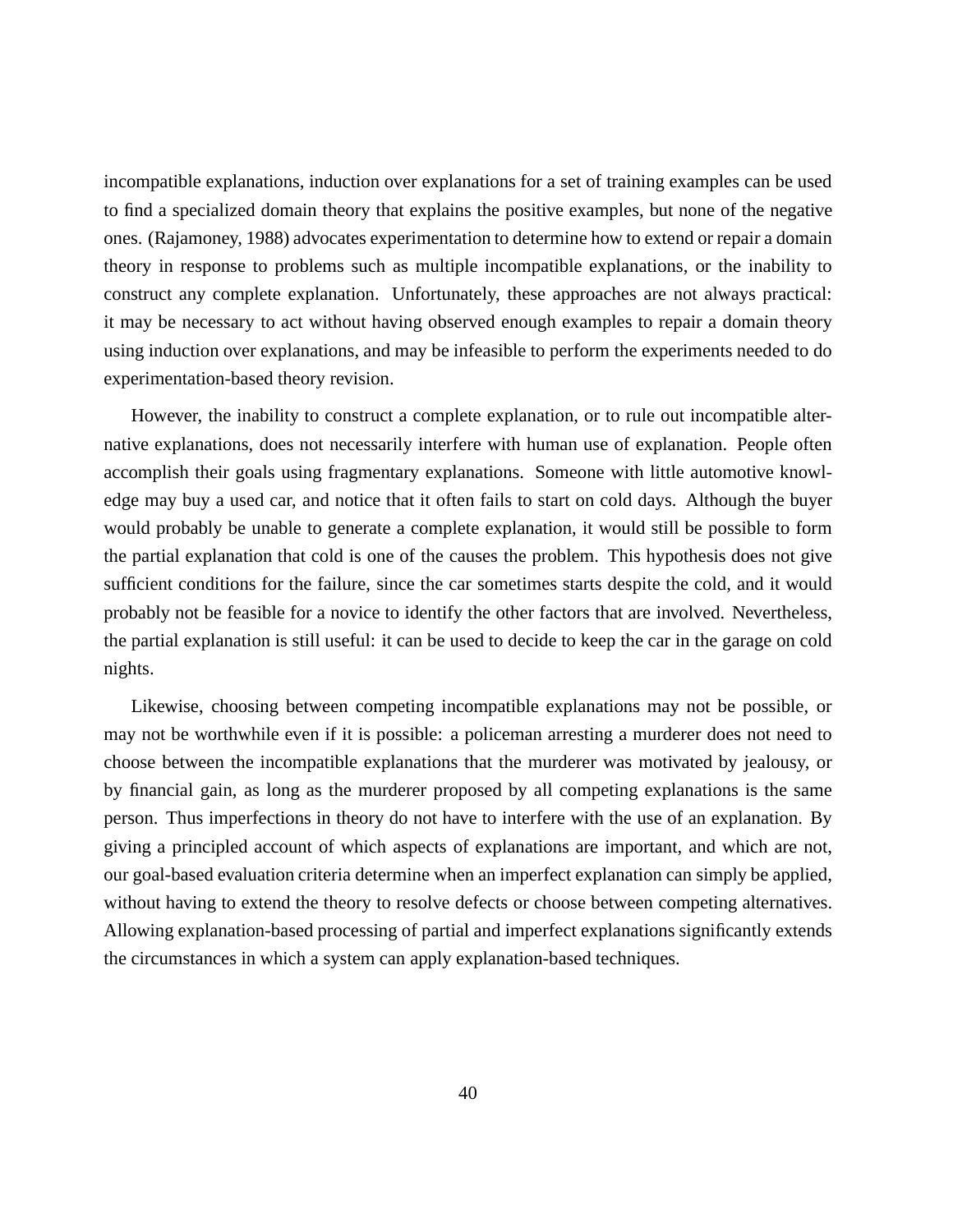# **9 Conclusion**

Evaluation of explanations is a dynamic process: an explanation's goodness depends on whether it satisfies the explainer's current needs for information. An explanation that is good for one purpose may be irrelevant to another, or may give inadequate information for it. For some purposes, a very vague or incomplete explanation may be sufficient; for others, certain aspects will need to be described in great detail.

In order to judge the goodness of an explanation, we need to know how it will be used, and what information that use requires. This paper sketches how goals prompt plans that in turn trigger basic explanation purposes, and traces their information requirements. To judge whether explanations satisfy these requirements, ACCEPTER uses heuristics for judging causes along combinations of simple evaluation dimensions.

The information required for the explanation purposes we have described can be characterized in terms of nine evaluation dimensions (timeliness, knowability, distinctiveness, predictive power, causal force, independence, repairability, controllability, and desirability), giving a compact way of describing needs for information, and suggesting classes of evaluation heuristics to refine in future research.

By providing a goal-sensitive way to judge the information contained in a particular explanation, ACCEPTER's approach extends considerably the applicability of explanation-based processing, giving a means for deciding whether to accept and learn from an imperfect explanation. It is a first step towards a model of explanation as a dynamic, goal-driven process, integrated fully with the system tasks it serves.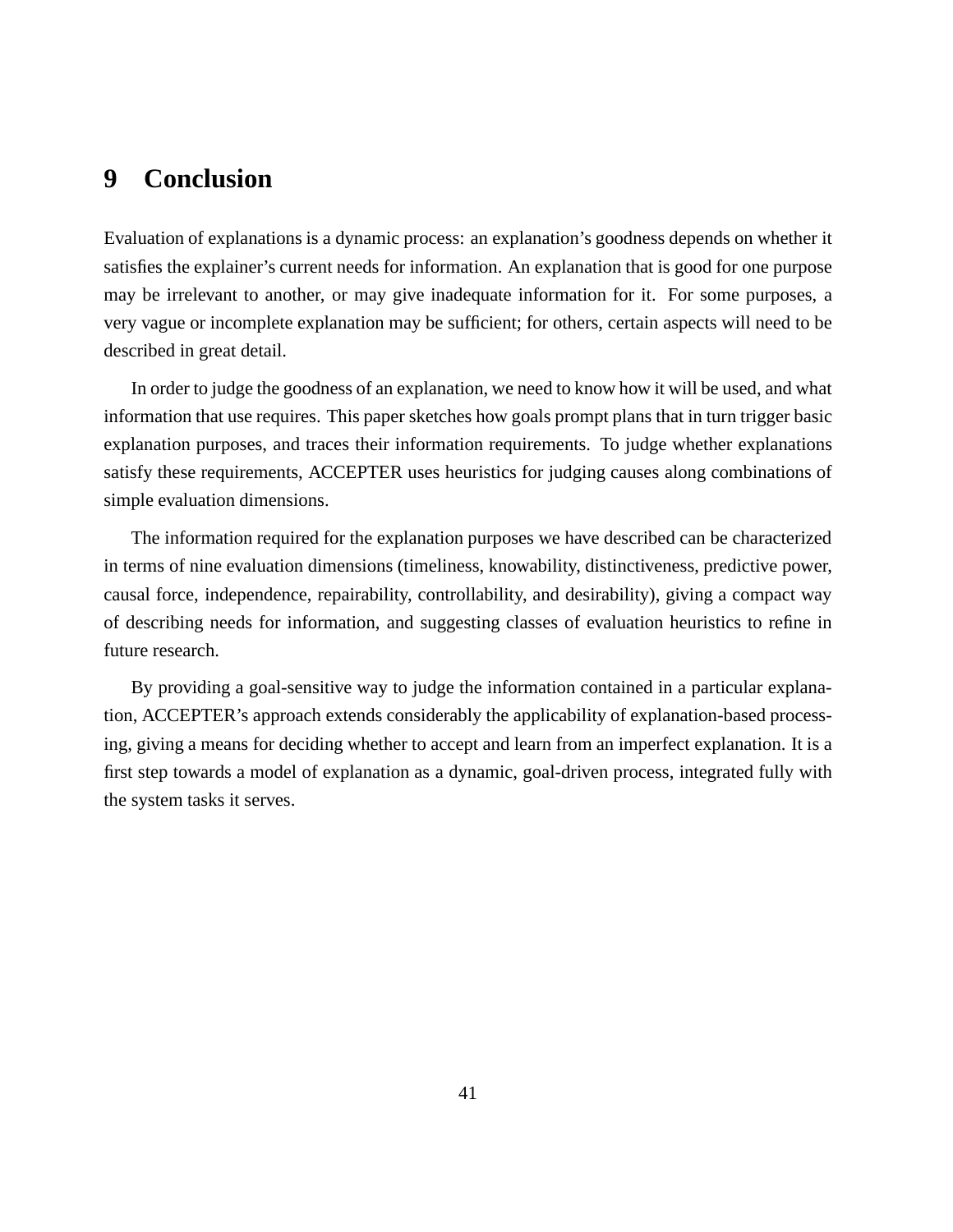# **References**

- Ahn, W., Mooney, R., Brewer, W., & DeJong, G. (1987). Schema acquisition from one example: Psychological evidence for explanation-based learning. *Proceedings of the Ninth Annual Conference of the Cognitive Science Society* (pp. 50–57). Seattle: Cognitive Science Society.
- Collins, G., & Birnbaum, L. (1988). An explanation-based approach to the transfer of planning knowledge across domains. *Proceedings of the 1988 AAAI Spring Symposium on Explanation-based Learning* (pp. 107–111). Stanford: AAAI.
- Cullingford, R. (1978). *Script Application: Computer Understanding of Newspaper Stories* (Technical Report 116). New Haven: Yale University Computer Science Department.
- DeJong, G., & Mooney, R. (1986). Explanation-based learning: An alternative view. *Machine Learning*, *1*(1),145–176. Boston: Kluwer.
- Dietterich, T., & Flann, N. (1988). An inductive approach to solving the imperfect theory problem. *Proceedings of the 1988 AAAI Spring Symposium on Explanation-based Learning* (pp. 42– 46). Stanford: AAAI.
- Granger, R. (1980). *Adaptive Understanding: Correcting Erroneous Inferences* (Technical Report 171). New Haven: Yale University Computer Science Department.
- Hammond, K. (1989). *Case-Based Planning: Viewing Planning as a Memory Task*. San Diego: Academic Press.
- Hanson, N. (1961). *Patterns of Discovery*. Cambridge: Cambridge University Press.
- Heider, F. (1958). *The Psychology of Interpersonal Relations*, volume XV of *Current Theory and Research in Motivation*. New York: Wiley.
- Hobbs, J., Stickel, M., Appelt, D., & Martin, P. (1990). *Interpretation as abduction* (Technical Report 499). Menlo Park: SRI International.
- Hunter, L. (1990). Planning to learn. *Proceedings of the Twelfth Annual Conference of the Cognitive Science Society* (pp. 261–268). Cambridge: Cognitive Science Society.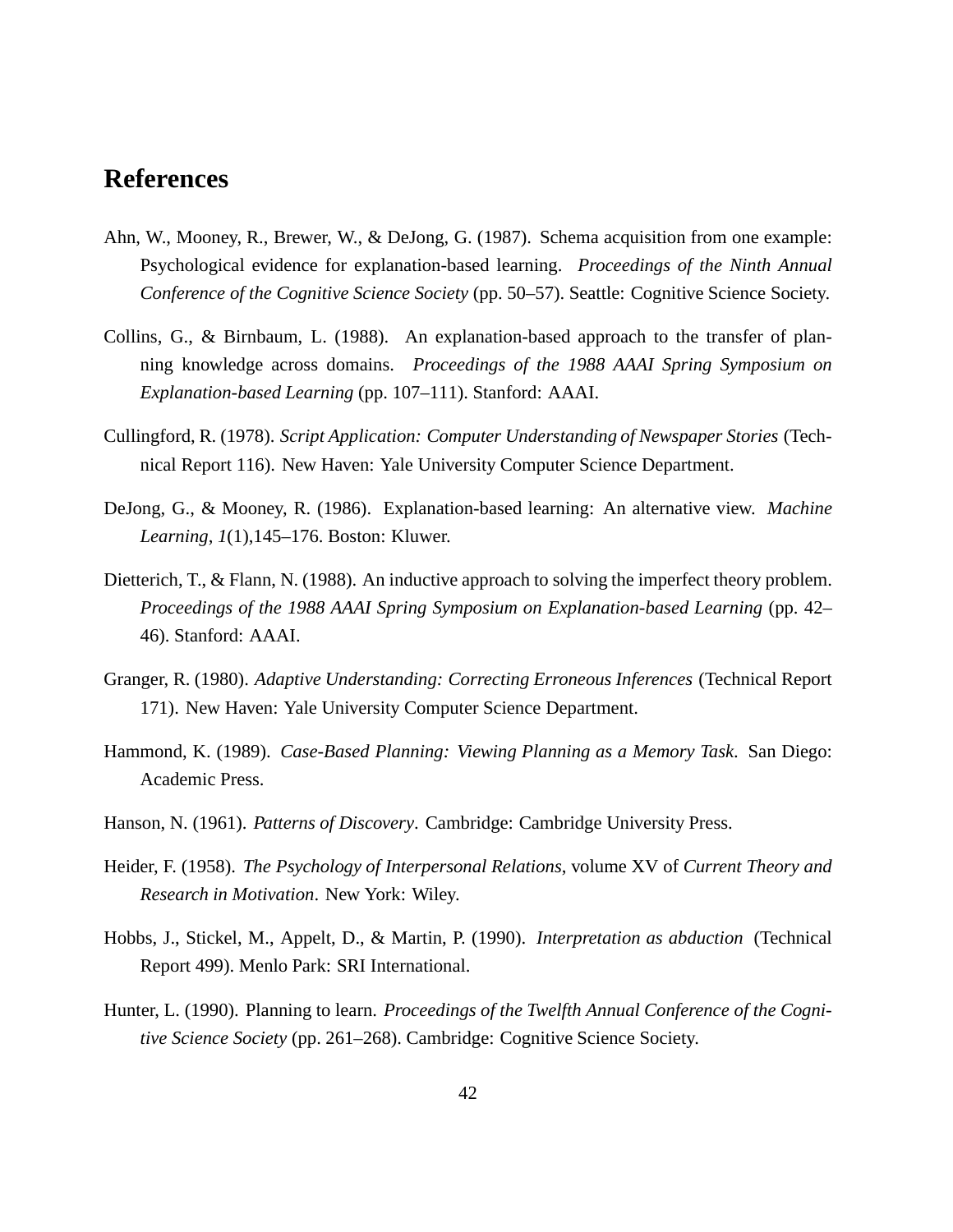- Kass, A. (1986). Modifying explanations to understand stories. *Proceedings of the Eighth Annual Conference of the Cognitive Science Society* (pp. 691–696). Amherst: Cognitive Science Society.
- Kass, A., & Leake, D. (1988). Case-based reasoning applied to constructing explanations. Kolodner, J. (Ed.), *Proceedings of the Case-Based Reasoning Workshop* (pp. 190–208). Clearwater Beach: DARPA.
- Kedar-Cabelli, S. (1987). Formulating concepts according to purpose. *Proceedings of the Sixth Annual National Conference on Artificial Intelligence* (pp. 477–481). Seattle: AAAI.
- Keller, R. (1987). *The Role of Explicit Contextual Knowledge in Learning Concepts to Improve Performance*. PhD thesis, Rutgers University.
- Keller, R. (1988). Operationality and generality in explanation-based learning: Separate dimensions or opposite endpoints? *Proceedings of the 1988 AAAI Spring Symposium on Explanation-based Learning* (pp. 153–157). Stanford: AAAI.
- Kelley, H. H. (1967). Attribution theory in social psychology. Levine, D. (Ed.), *Nebraska Symposium on Motivation*. Lincoln, NE: University of Nebraska Press.
- Kolodner, J. (1984). *Retrieval and Organizational Strategies in Conceptual Memory*. Hillsdale, NJ: Lawrence Erlbaum Associates.
- Lalljee, M., & Abelson, R. (1983). The organization of explanations. Hewstone, M. (Ed.), *Attribution Theory: Social and Functional Extensions*. Oxford: Blackwell.
- Lalljee, M., Watson, M., & White, P. (1982). Explanations, attributions, and the social context of unexpected behavior. *European Journal of Social Psychology*, *12*,17–29.
- Leake, D. (1988a). Evaluating explanations. *Proceedings of the Seventh National Conference on Artificial Intelligence* (pp. 251–255). Minneapolis: AAAI.
- Leake, D. (1988b). Using explainer needs to judge operationality. *Proceedings of the 1988 AAAI Spring Symposium on Explanation-based Learning* (pp. 148–152). Stanford: AAAI.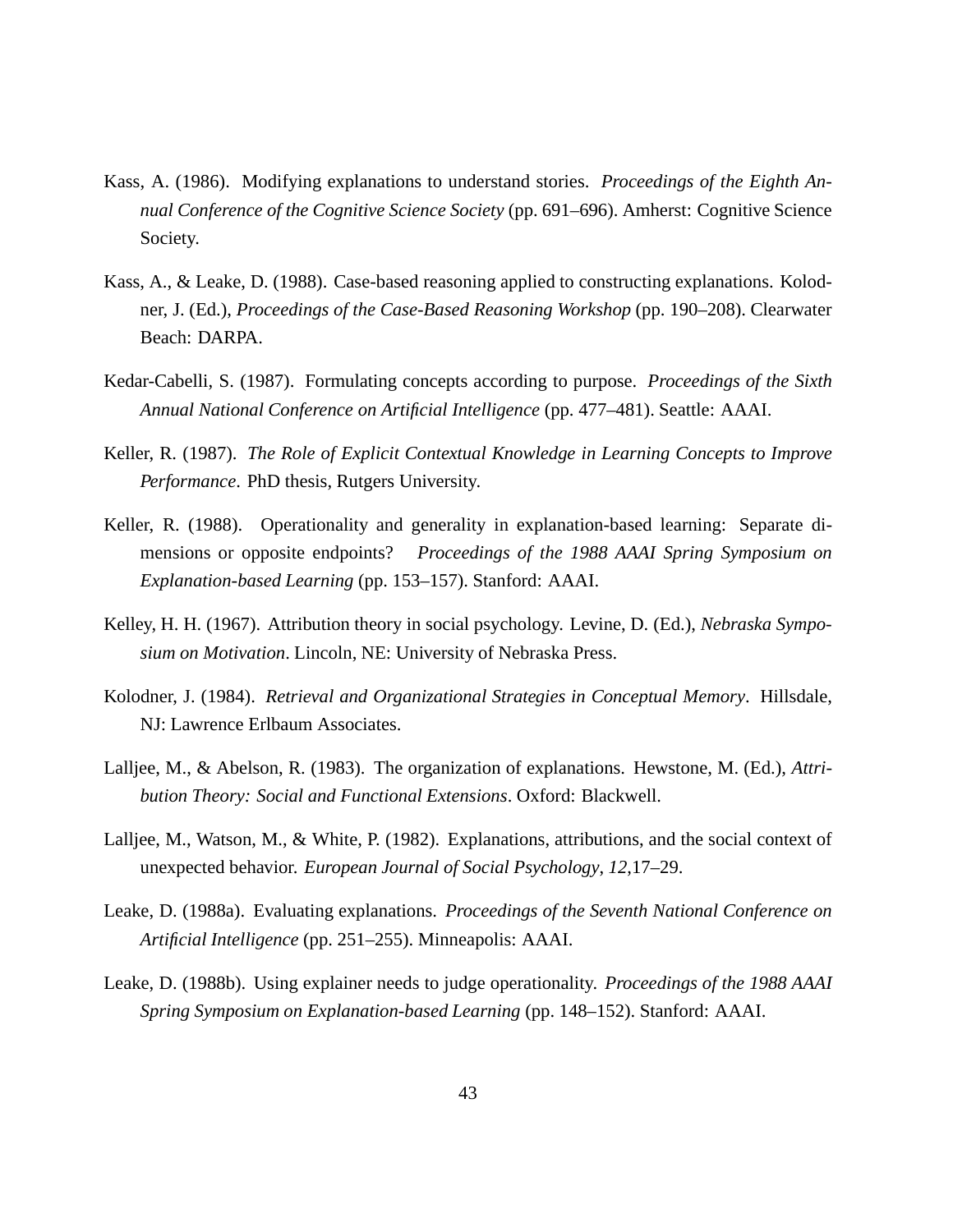- Leake, D. (1989a). Anomaly detection strategies for schema-based story understanding. *Proceedings of the Eleventh Annual Conference of the Cognitive Science Society* (pp. 490–497). Ann Arbor: Cognitive Science Society.
- Leake, D. (1989b). The effect of explainer goals on case-based explanation. Hammond, K. (Ed.), *Proceedings of the Case-Based Reasoning Workshop* (pp. 290–294). Pensacola Beach: DARPA.
- Leake, D. (in press). *Evaluating Explanations*. Hillsdale, NJ: Lawrence Erlbaum Associates.
- Leake, D., & Owens, C. (1986). Organizing memory for explanation. *Proceedings of the Eighth Annual Conference of the Cognitive Science Society* (pp. 710–715). Amherst: Cognitive Science Society.
- Lebowitz, M. (1980). *Generalization and Memory in an Integrated Understanding System* (Technical Report 186). New Haven: Yale University Computer Science Department.
- Mackie, J. (1965). Causes and conditions. *American Philosophical Quarterly*, (4).
- Mehlman, R., & Snyder, C. (1983). Excuse theory: A test of the self-protective role of attributions. *Journal of Personality and Social Psychology*, *49*(4),994–1001.
- Minton, S. (1988). Quantitative results concerning the utility of explanation-based learning. *Proceedings of the seventh national conference on artificial intelligence* (pp. 564–569). Saint Paul: AAAI.
- Mitchell, T., Keller, R., & Kedar-Cabelli, S. (1986). Explanation-based generalization: A unifying view. *Machine Learning*, *1*(1),47–80.
- Mooney, R. (1990). *A General Explanation-based Learning Mechanism and its Application to Narrative Understanding*. San Mateo, CA: Morgan Kaufmann.
- Moore, J., & Swartout, W. (1989). A reactive approach to explanation. *Proceedings of the Eleventh International Joint Conference on Artificial Intelligence* (pp. 1504–1510). Detroit: IJCAI.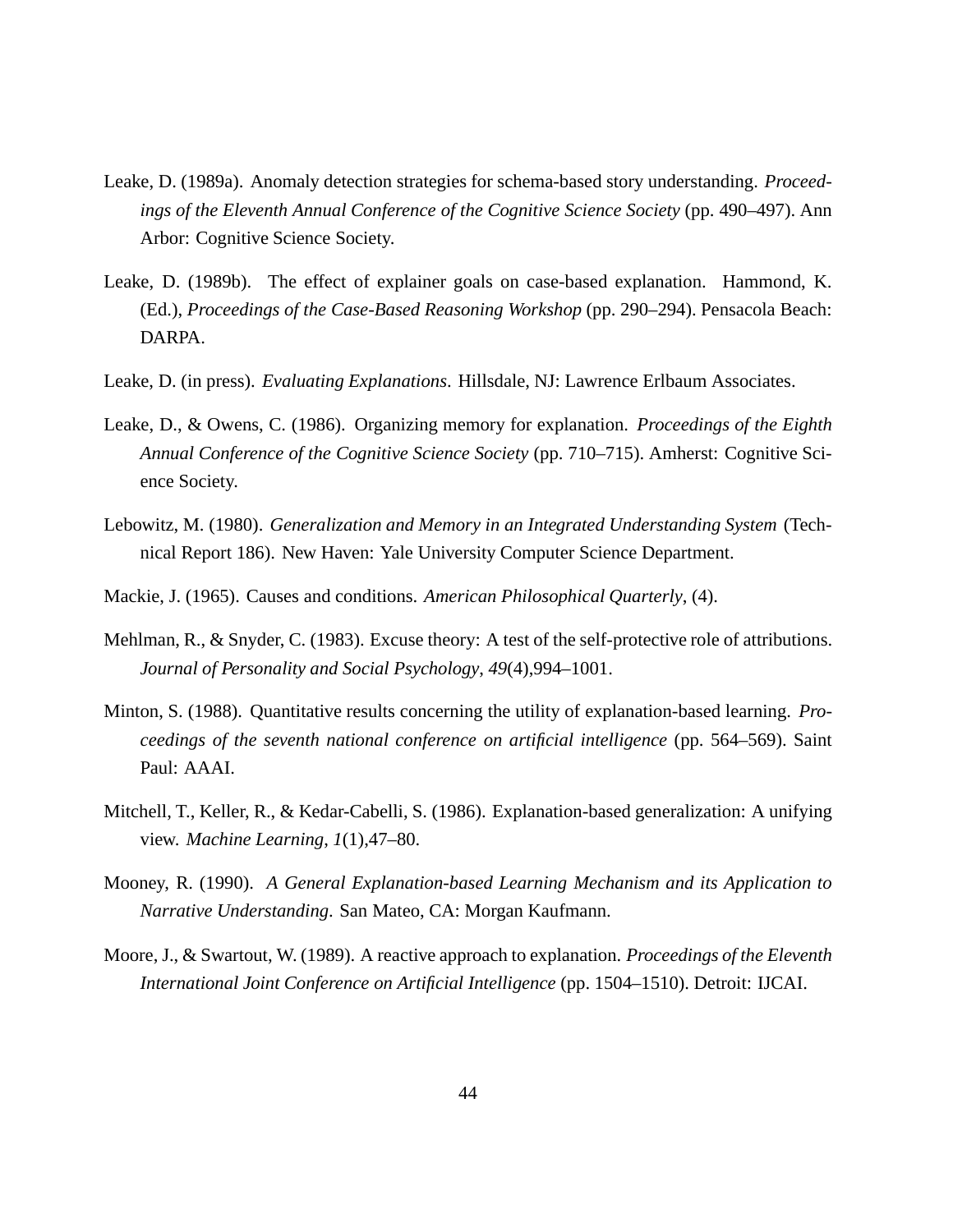- Mostow, D. J. (1983). Machine transformation of advice into a heuristic search procedure. Michalski, R., Carbonell, J., & Mitchell, T. (Eds.), *Machine Learning: An Artificial Intelligence Approach*. Cambridge: Tioga Publishing Company.
- Ng, H., & Mooney, R. (1990). On the role of coherence in abductive explanation. *Proceedings of the Eighth National Conference on Artificial Intelligence* (pp. 337–342). Boston: AAAI.
- Paris, C. (1987). Combining discourse strategies to generate descriptions to users along a naive/expert spectrum. *Proceedings of the Tenth International Joint Conference on Artificial Intelligence* (pp. 626–632). Milan, Italy: IJCAI.
- Pazzani, M. J. (1988). Selecting the best explanation for explanation-based learning. *1988 Spring Symposium Series: Explanation-Based Learning* (pages 165–169). Stanford: AAAI.
- Rajamoney, S. (1988). Experimentation-based theory revision. *Proceedings of the 1988 AAAI Spring Symposium on Explanation-based Learning* (pp. 7–11). Stanford: AAAI.
- Rajamoney, S., & DeJong, G. (1988). Active explanation reduction: An approach to the multiple explanations problem. *Proceedings of the Fifth International Conference on Machine Learning* (pp. 242–255). Ann Arbor: Machine Learning.
- Ram, A. (1989). *Question-driven understanding: An integrated theory of story understanding, memory and learning* (Technical Report 710). New Haven: Yale University Computer Science Department.
- Rieger, C. (1975). Conceptual memory and inference. *Conceptual Information Processing*. Amsterdam: North-Holland.
- Riesbeck, C. (1981). Failure-driven reminding for incremental learning. *Proceedings of the Seventh International Joint Conference on Artificial Intelligence* (pp. 115–120). Vancouver, B.C.: IJCAI.
- Schank, R. (1972). Conceptual dependency: A theory of natural language understanding. *Cognitive Psychology*, *3*(4),552–631.
- Schank, R. (1982). *Dynamic Memory: A Theory of Learning in Computers and People*. Cambridge: Cambridge University Press.